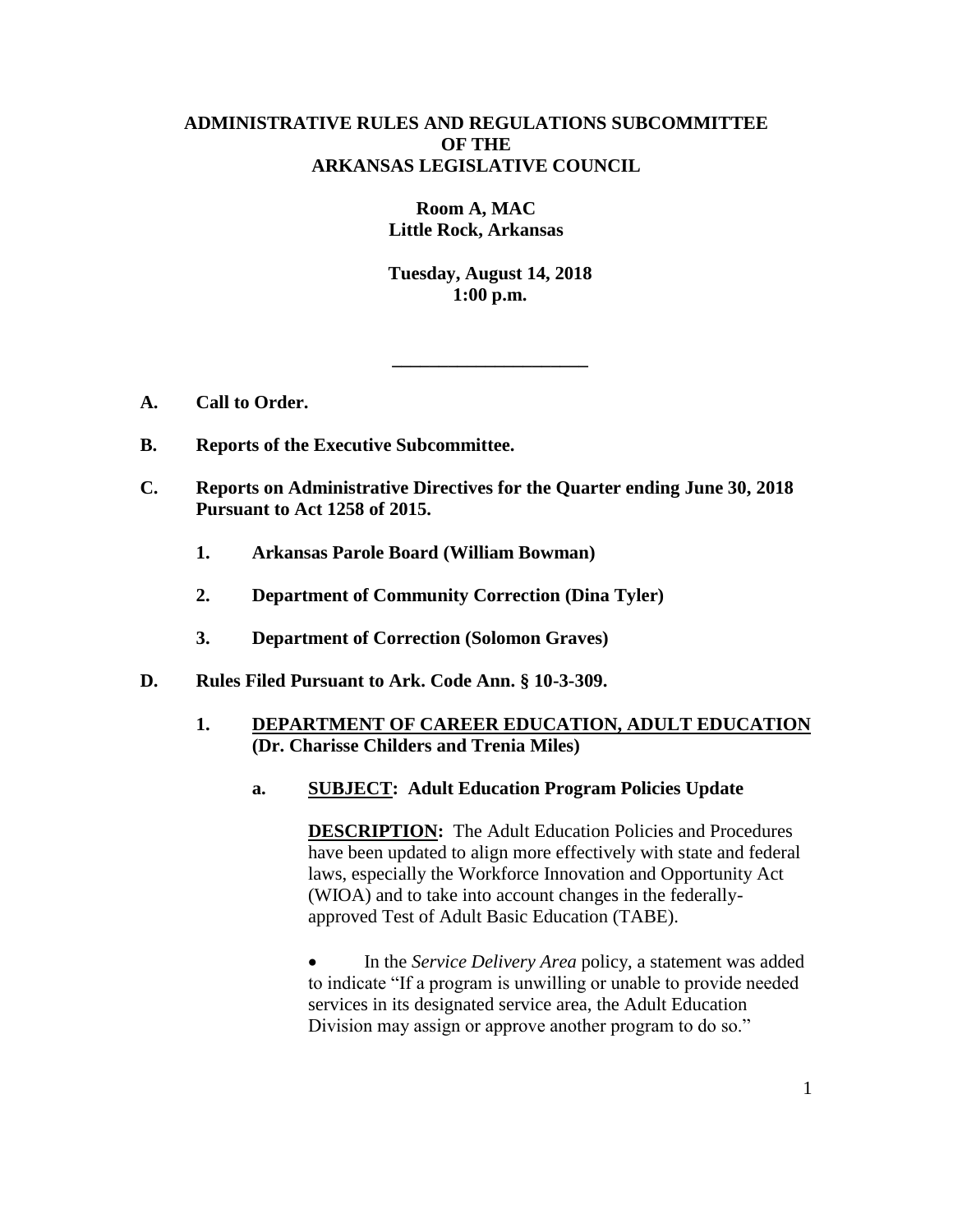In the *Enrollment* policies, the required TABE scores have been changed to indicate the NRS Level required due to gradelevel equivalent score no longer being available. Also, survey and battery options are no longer available for the TABE test, therefore, they have been removed.

 In *Enrollment Policy: Private, Parochial or Home School Minimum Age,* a requirement of passing the Arkansas Civics Examination was added.

 In *Enrollment Policy: Private, Parochial or Home School Minimum Age*, #2 (Level A, current form, Survey or Complete Battery) was removed.

 A *Civics Test Requirement* policy has been added to address Act 478 of 2017 the need for changes in the Local Education Agency administering a program.

 In the *Standardized Testing Policy*, a note was added to include all versions of National Reporting Services (NRS) approved tests.

 In the *Reporting Student Data* policy, the language was updated to reflect NRS terms adopted under WIOA.

 In the *Salaries for Adult Education Personnel* policy, it is noted that increases in line with those provided for LEA staff outside of adult education are allowed.

 In the *Adult Education Director/Coordinator Qualifications* policy, experience requirements were added and verbiage was updated for the requirement of academic progress toward Adult Education licensure. Additionally, the phrase "paid with adult education funds" was removed, and the time frame for completing Adult Education licensure was changed from four to three years to align with the requirements of the Arkansas Department of Education.

 In the *Full-Time Adult Education Teacher Qualifications* policy, the time frame for completing Adult Education licensure was changed from four to three years to align with the requirements of the Arkansas Department of Education.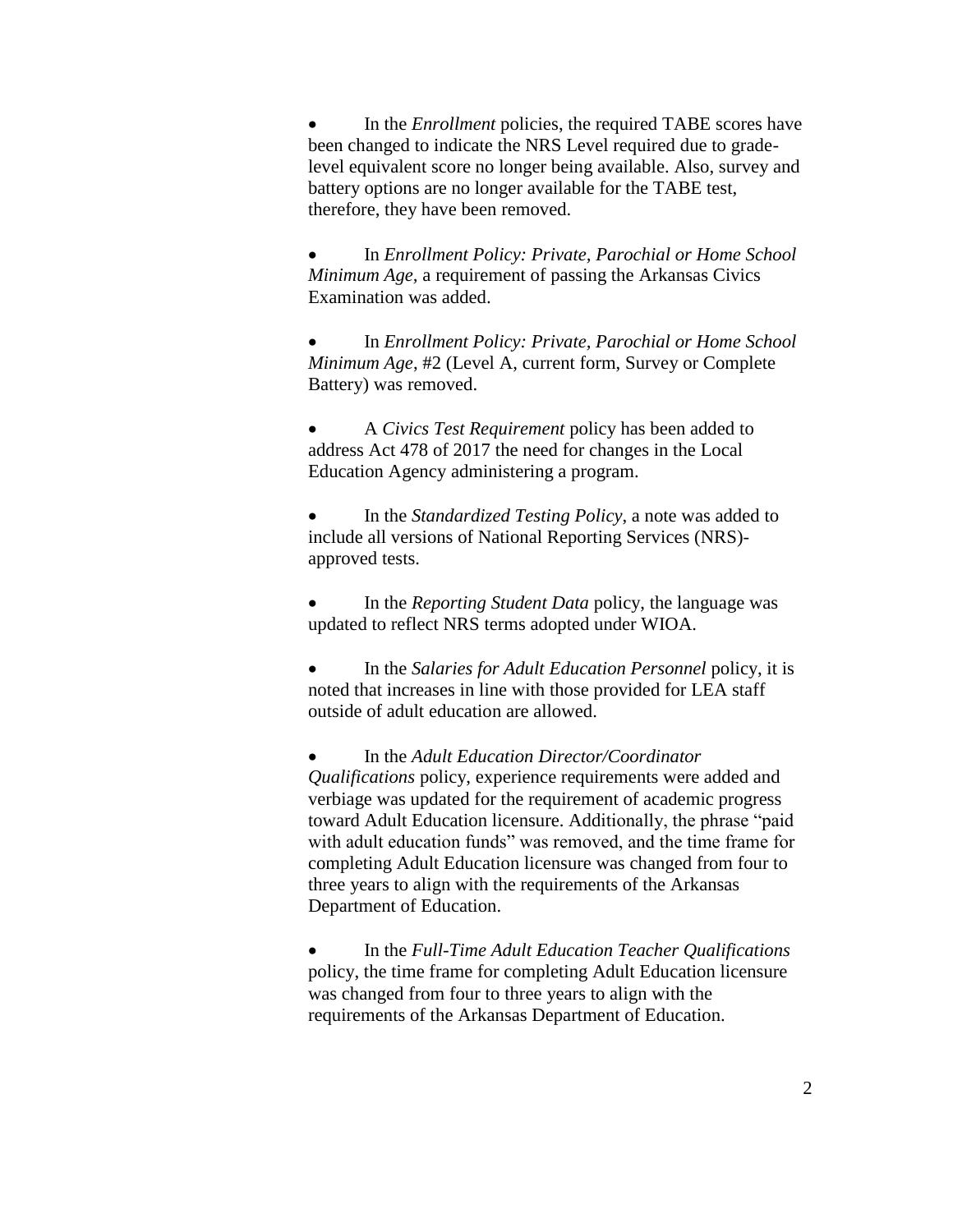In the *Waivers for Adult Education Teachers without an Educator's License* policy, the time frame for completing Adult Education licensure was changed from four to three years to align with the requirements of the Arkansas Department of Education.

**PUBLIC COMMENT:** No public hearing was held. The public comment period expired on July 5, 2018. The Department provided the following summary of the public comment that it received and its response thereto:

# **Regina Olson, Director, Arkansas Tech-Ozark Campus Adult Education**

I would like to make two comments regarding the Underage policies on pages 13-15. Upon review of the policies, I would like to clarify something regarding underage.

(1) In the most recent Advisory Board meeting, we discussed having underage students be required to make a level 5 on the TABE, which could be accomplished via a TABE level of A or D. I would like for that conversation to be considered in the policies. (2) Page 15 2) states "If administered the TABE test (Level A, current form, Survey or Complete Battery)" Survey or Complete Battery could be removed as the new TABE does not have both survey and complete battery options (it has already been changed on page 13, #3). **AGENCY RESPONSE:** The Department of Career Education, Adult Education Division received your email concerning the proposed Adult Education Policy changes on June 29, 2018. It was received within the time frame for written comments on the proposed rule. Your email has been read and will be considered as we move forward on the decisions related to the rule. Specifically, there is a plan to remove the text ("Level A, current form, Survey or Complete Battery") on page 15. Thank you for your comment and your support of Adult Education and the students we serve.

Rebecca Miller-Rice, an attorney with the Bureau of Legislative Research, asked the following questions:

I see on Page 17 where the Policy update includes the limitation pursuant to Arkansas Code Annotated § 6-16-149(c)(3), as amended by Act 478 of 2017, § 1, that only those eighteen (18) and younger must pass the civics test when seeking a high school equivalency diploma; however, on Page 16, the update purports to require documentation of passing from "[s]tudents age 16 or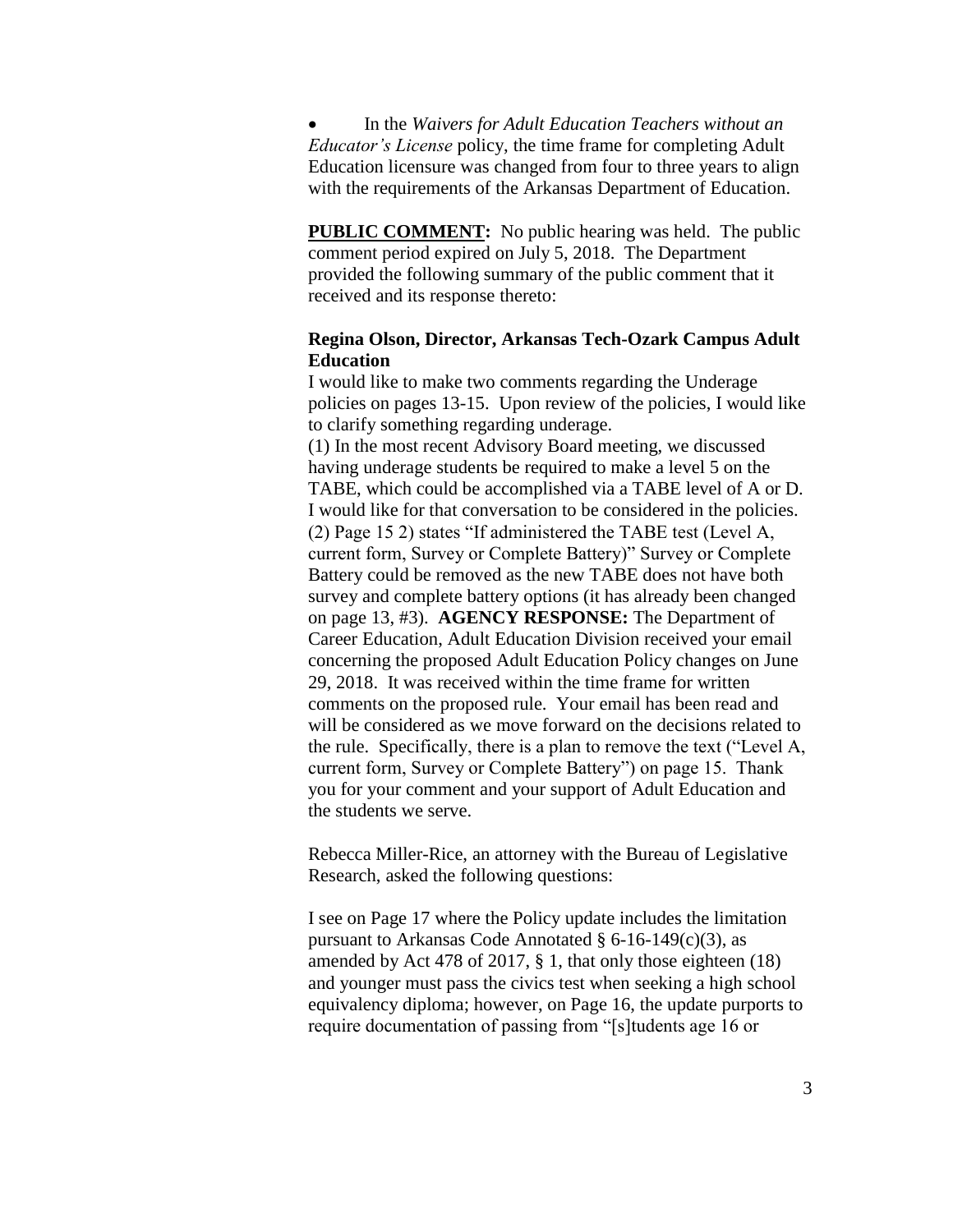above." Is the Department comfortable with the clarity provided to those reading and trying to comply with the rules? **RESPONSE:** The policy on Page 16 is applicable only to those "16 or above, enrolled in a private, parochial or home school" who desire to take the General Educational Development (GED) test. Those who are no longer required to be enrolled in school due to exceeding the age of compulsory attendance would not necessarily be held to any of the requirements listed, except for the passing of the Civics test. We could, however, clarify the statement below by adding (applicable to those age 16-18) to the civics requirement to make it clearer: "Provide documentation of having passed the Arkansas Civics Examination as required by Act 478 of 2017."

Are these policies being promulgated by the Career Education and Workforce Development Board? **RESPONSE:** Yes. These policies have been reviewed and approved to go on public review by the Career Education and Workforce Development Board.

The proposed effective date is pending legislative review and approval.

**FINANCIAL IMPACT:** There is no financial impact.

**LEGAL AUTHORIZATION:** The authority and responsibility of the Department of Career Education and the Career Education and Workforce Development Board ("Board") shall include general control and supervision of all programs of vocational, technical, and occupational education in secondary institutions. *See* Ark. Code Ann. § 25-30-107(b)(1). Pursuant to Arkansas Code Annotated §  $25-30-102(c)(2)(A)$ –(B), the Board shall administer the career education and workforce development programs administered by the Board and shall adopt rules to administer the Board and the programs developed by the Board. The proposed changes include revisions made in light of Act 478 of 2017, sponsored by Representative Bruce Cozart, which required the passage of the civics portion of the naturalization test used by United States Citizenship and Immigration Services before a student may receive a high school diploma or a high school equivalency diploma from a state entity.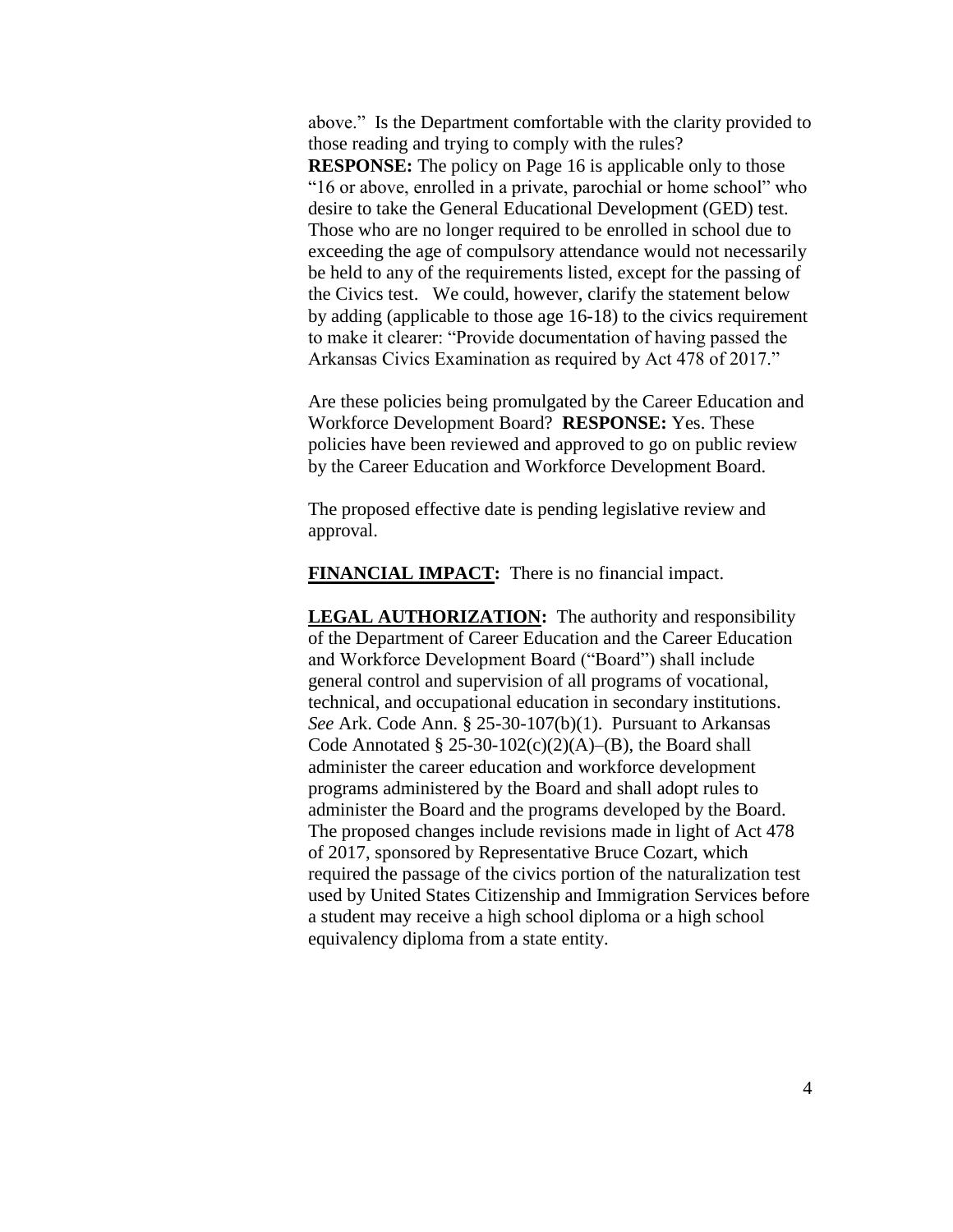# **2. DEPARTMENT OF CAREER EDUCATION, OFFICE OF SKILLS DEVELOPMENT (Cody Waits)**

# **a. SUBJECT: Special Policies and Procedures for Secondary Technical Centers**

**DESCRIPTION:** The rules and regulations for Secondary Technical Centers (STC) cover many areas ranging from updating and removing outdated language, removal of reports no longer necessary, reducing requirements to start a STC, removing barriers that would prevent industry professionals from acting in an instructor or director role, and adding language to reflect our normal operating procedure that has not been stated in rules to date. To highlight a few of the areas where changes were made, see the below bulleted points:

• Relax requirements associated with the startup of a STC by reducing the number of programs required from 6 programs down to 3 promoting quality over quantity. Also, prioritize STC approval to areas not currently being served by a STC. Changes were also made to reflect the transition from hard copy application submissions to electronic submissions.

 Removal of unnecessary requirements for the position of Director for a STC making it more accessible for individuals from the private sector/industry to fill these roles.

 Areas of common practice already being utilized in our processes are in place but were not stated in our rule such as verification of enrollment by the Office of Skills Development (OSD), STCs submitting a proposed annual budget, and all revenue being disclosed on the annual expenditure report.

 Stated that expenses associated with the maintenance and operations of a STC or satellite, shall not be paid by vocational center aid or training fees.

• Definitions were added to pages 8-9.

The goal of these changes is to remove barriers that hinder the operation of a STC yet provide the Department of Career Education as well as the State of Arkansas the necessary information we require to ensure the program is operating efficiently and effectively. The changes to the rule being presented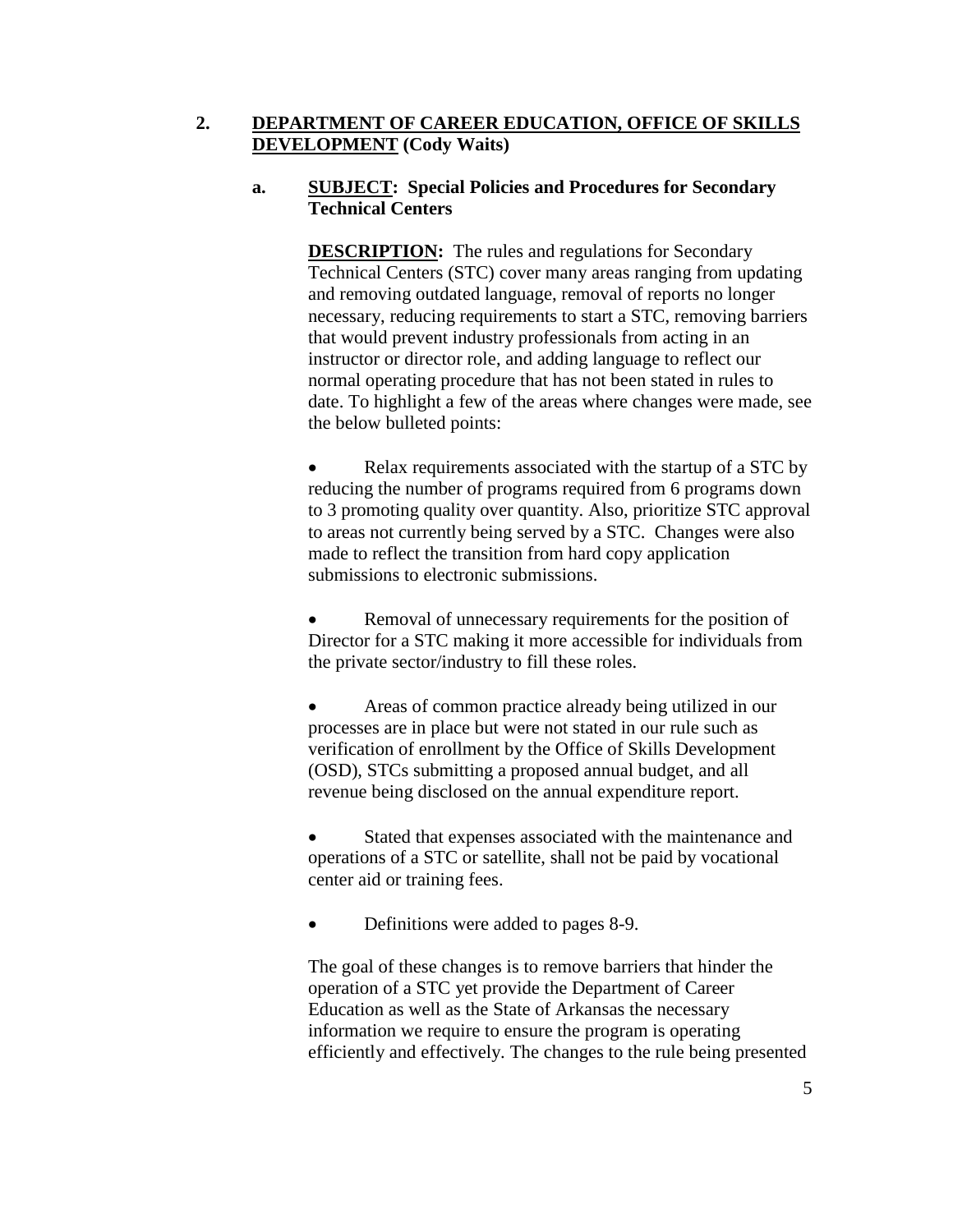have no fiscal impact on funding as the STC will still be funded as they have been for the last 16 years. Part of the strategic plan for the Office of Skills Development is to provide access to a STC for all school districts in the state of Arkansas. By relaxing requirements associated with the number of programs a STC must begin with, and by providing a STC the flexibility to go out and hire individuals from industry, we believe this will assist in the great progress that has been made over the last three and half years to serve all students in the state.

**PUBLIC COMMENT:** No public hearing was held. The public comment period expired on July 5, 2018. The Department received no public comments.

The proposed effective date is pending legislative review and approval.

**FINANCIAL IMPACT:** There is no financial impact.

**LEGAL AUTHORIZATION:** A multidistrict vocational center, referred to as a secondary technical center in the instant rules, shall be administered in accordance with the guidelines and policies established by the Career Education and Workforce Development Board ("Board"). See Ark. Code Ann. § 6-51-303(b).<sup>1</sup> Pursuant to Arkansas Code Annotated § 25-30-102(b)(1), the Board shall have general supervision of all programs regarding vocational, technical, and occupational education. The Board shall administer the career education and workforce development programs administered by the Board and shall adopt rules to administer the Board and the programs developed by the Board. *See* Ark. Code Ann. § 25-30-102(c)(2)(A)–(B).

# **3. DEPARTMENT OF EDUCATION (Lori Freno, item a; and Courtney Salas-Ford, item b)**

# **a. SUBJECT: Code of Ethics for Arkansas Educators**

**DESCRIPTION:** These rules provide a code of ethics and enforcement measures for Arkansas teachers and administrators.

 $\overline{a}$ 

<sup>&</sup>lt;sup>1</sup>Although section 6-51-303 refers to the Board as the State Board of Career Education, the State Board of Career Education was renamed the Career Education and Workforce Development Board in 2015. *See* Act 892 of 2015, § 5.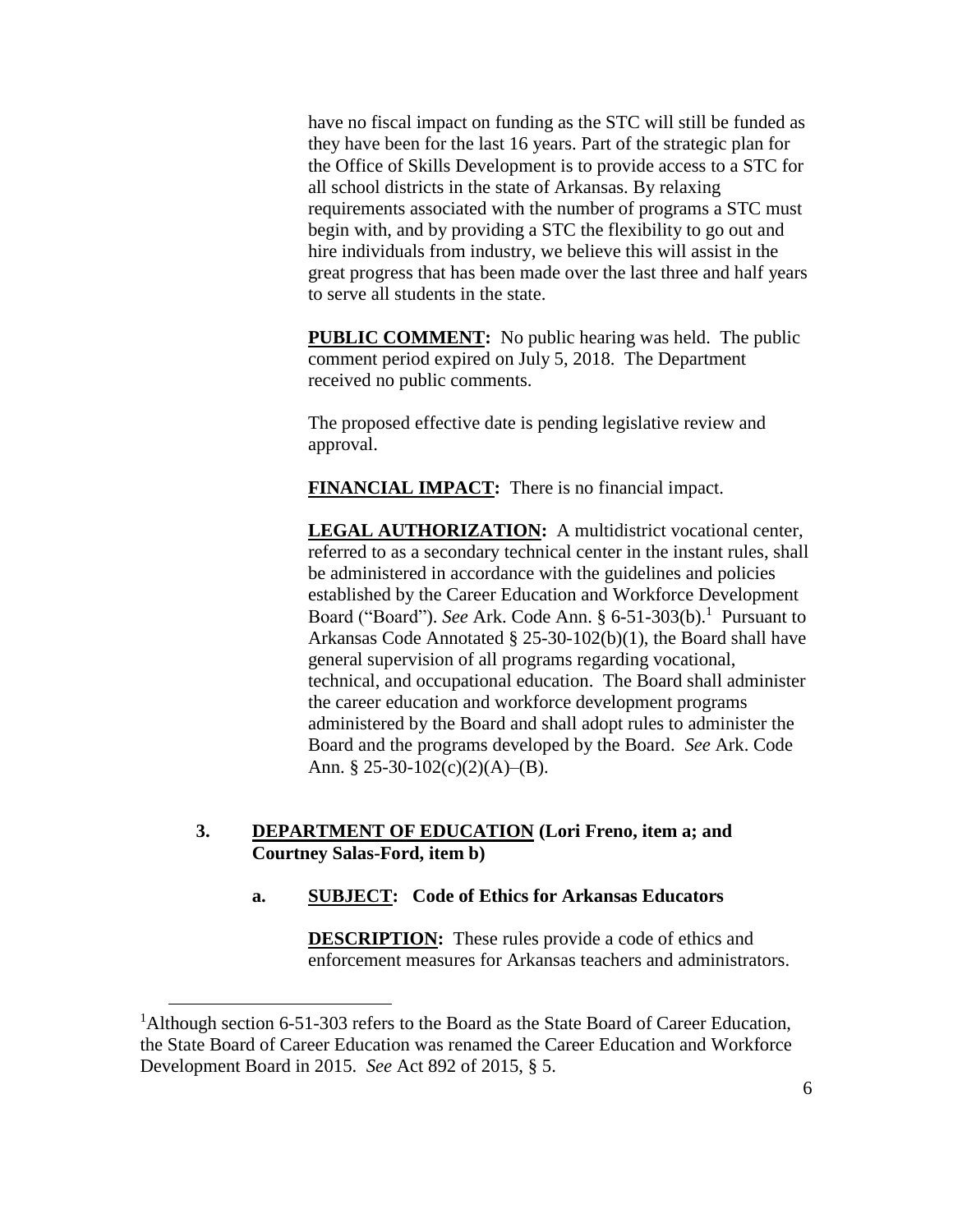The proposed rules reflect changes pursuant to Act 564 of 2017. Under Act 564, nonlicensed teachers are now subject to the Code of Ethics, and these proposed rules add sanctions for those teachers. Other changes to the rules include definitions, procedures, some reorganization of the rules, and provisions authorized under Ark. Code Ann. § 6-17-428, as amended by Act 1090 of 2015. *Revisions to this summary following public comment periods are italicized.*

The most substantive changes are as follows:

### **Section 4.00 – Applicability**

4.02 Educators employed under a waiver from licensure are added to this section.

4.03 Preservice teachers are added to this section pursuant to Ark. Code Ann. § 6-17-428, as amended by Act 1090 of 2015

### **Section 5.00 – Definitions**

5.07 Adds to the definition of "Educator" persons who are educators employed under a waiver from licensure and preservice teachers (Act 564 of 2017)

*5.07.2 Adds "as a teacher of record or an administrator" to make provision consistent with law.*

5.11 Includes the statutory composition of the Ethics Subcommittee

5.12 Adds a definition of Ethics Hearing Subcommittee (Act 1090 of 2015), including a member who represents nonlicensed educators

5.14 Adds a definition of Hearing Officer (Act 1090 of 2015)

5.16 Adds a new definition of "Impairment"

5.17 - 5.20 Are new definitions of sanctions for ethical violations by nonlicensed educators that are substantially equivalent to the sanctions for licensed educators.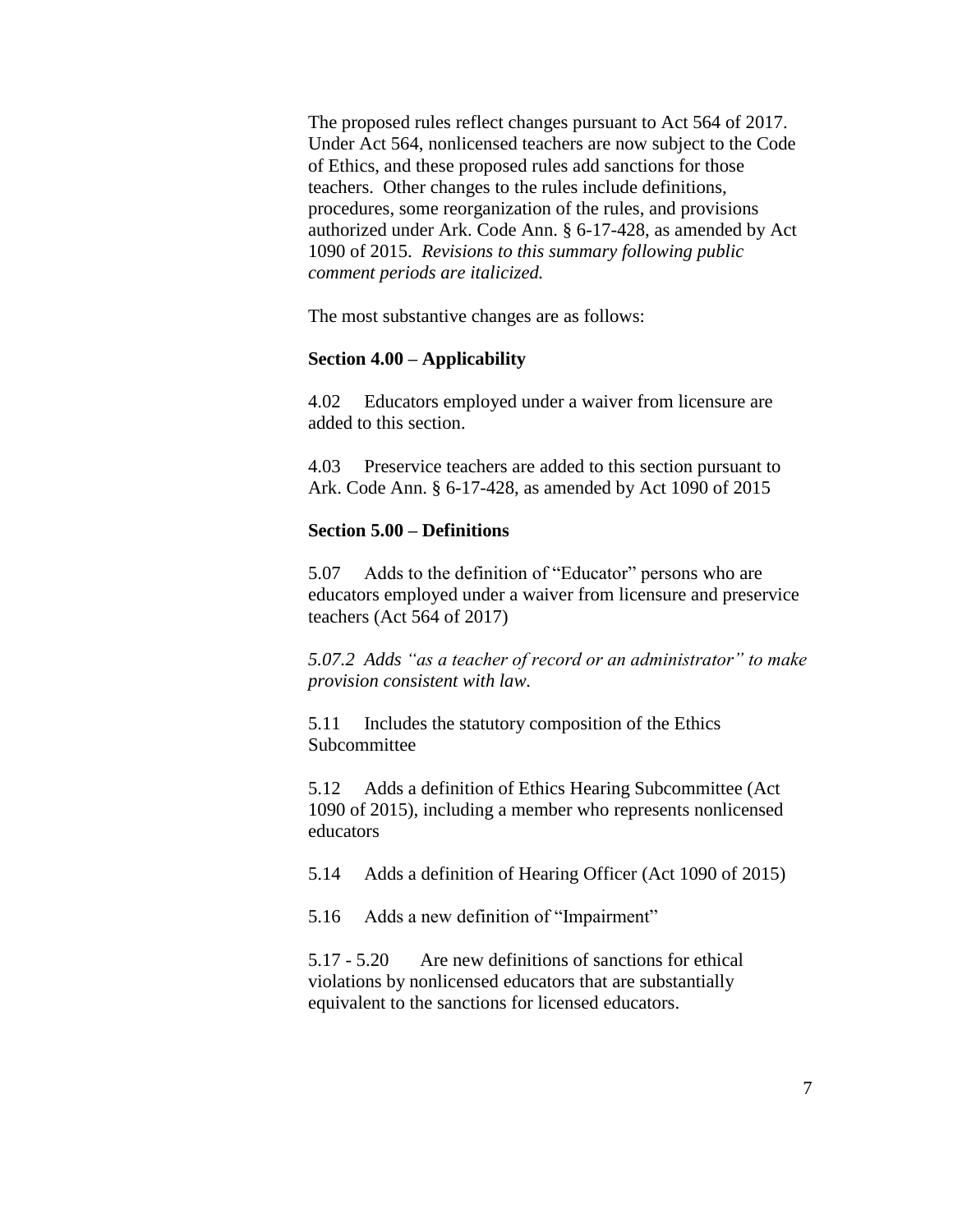5.27 Adds a definition for preservice teachers (Act 1090 of 2015)

*5.41 Amends the definition of "take action" to include the "preponderance of the evidence" standard*

*5.42 Adds a definition of "Valid educator's license" that indicates that the complaint process continues when a license expires after the date of the alleged ethics violation.*

5.43 Adds a definition of "waiver from licensure" (Act 564 of 2017)

# **Section 6.00 – The Code of Ethics for Arkansas Educators**

This section makes changes to Standards 2 and 8. Standard 8 is substantially revised to include e-cigarettes and similar products and a provision for impairment due to the abuse or misuse of prescription medication or other "authorized substances."

### **Section 7.00 – Recommended Disciplinary Action**

This section adds the disciplinary actions for violations of the Code of Ethics by nonlicensed teachers throughout the section. The section also removes the "written warning," as there is already a private letter of caution that serves as a warning. Former Section 8 is stricken and its provisions are incorporated into the new Section 11.

*7.01.1 Is amended to include the "preponderance of the evidence" standard*

*7.01.3 Is amended to allow a recommendation to the State Board to include an agreement of the parties*

#### **Repealed Section 8.00**

This former section for the Procedures for the Investigative Process and Final Determination of Alleged Ethics Violations is repealed and its provisions are incorporated into new Section 11.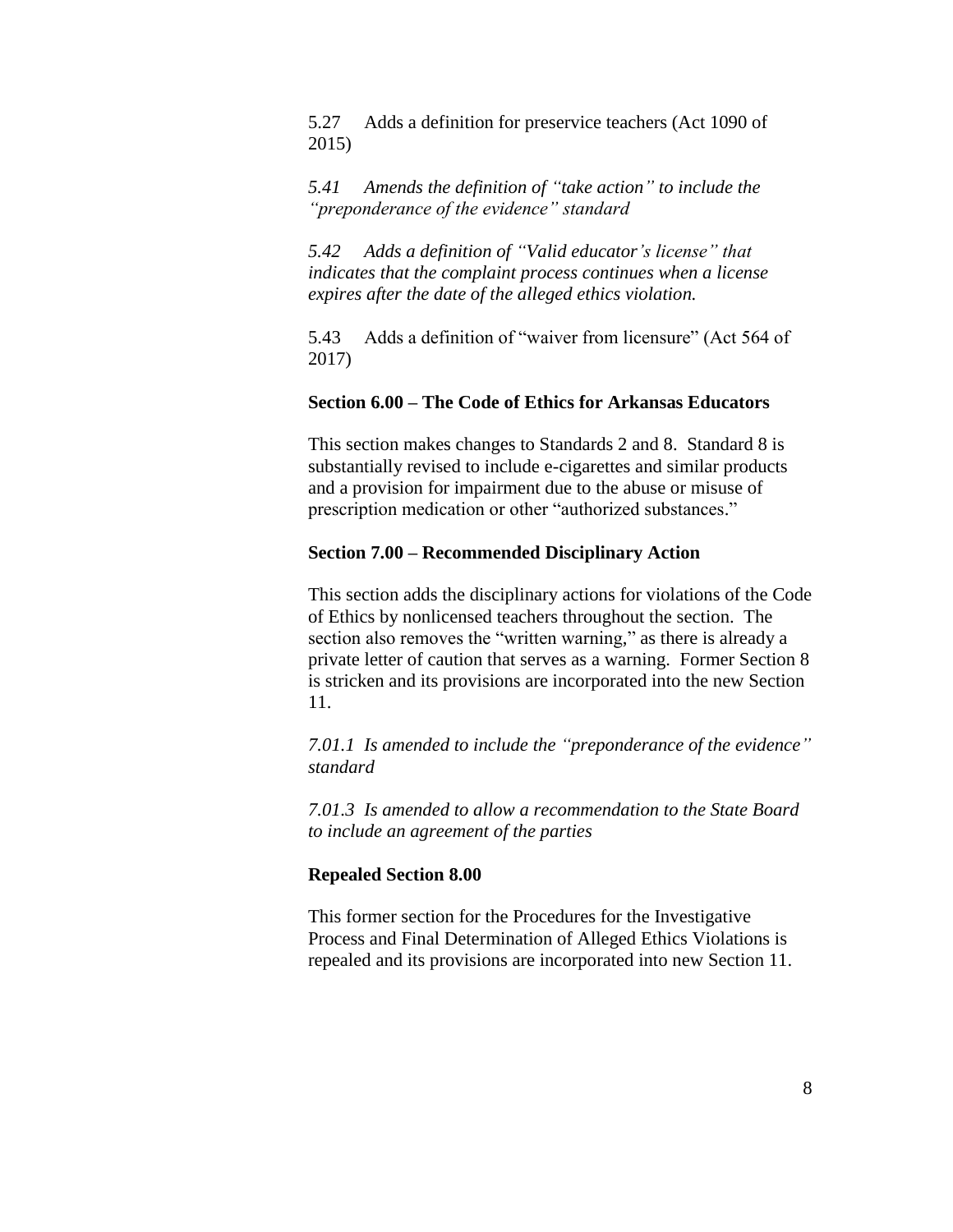### **Section 8.00 – Fines and Fees**

License application fees are set by the PLSB, but have been removed from these rules. The PLSB will recommend fees to the State Board for approval and are included in the Rules Governing Educator Licensure.

Fees for licensure applications are non-refundable.

Fines for ethical violations are increased up to \$500 under Act 564 and are listed in (New) Appendix B.

### **Section 9.00 – Disclosure of Records**

This section has been substantially revised to provide clear information to the educator concerning the confidentiality of records and the disclosure of sanctions that are assessed by the State Board under these rules.

# **Section 10.00 – Mandatory Filing of Allegation and Ethics Violations Review**

This section contains revisions to clarify the required reporting of an ethics violation by a supervisor concerning the sexual abuse of a student by an educator.

# **Section 11.00 – Procedures for the Investigation of an Ethics Complaint**

This section incorporates old Section 8.00 and former Appendix A to provide one section for the investigative procedures.

# **Section 12.00 – Procedures for the Initial Determination and Recommendation of the Ethics Subcommittee**

This section incorporates old Section 8.00 and former Appendix A to provide one section for the Ethics Subcommittee procedures.

*12.03 Is substantially rewritten to remove the requirement for the educator to "accept" – the educator only needs to reject and request an evidentiary hearing*

*12.03.1 Provides for the State Board's removal of a case from its consent agenda*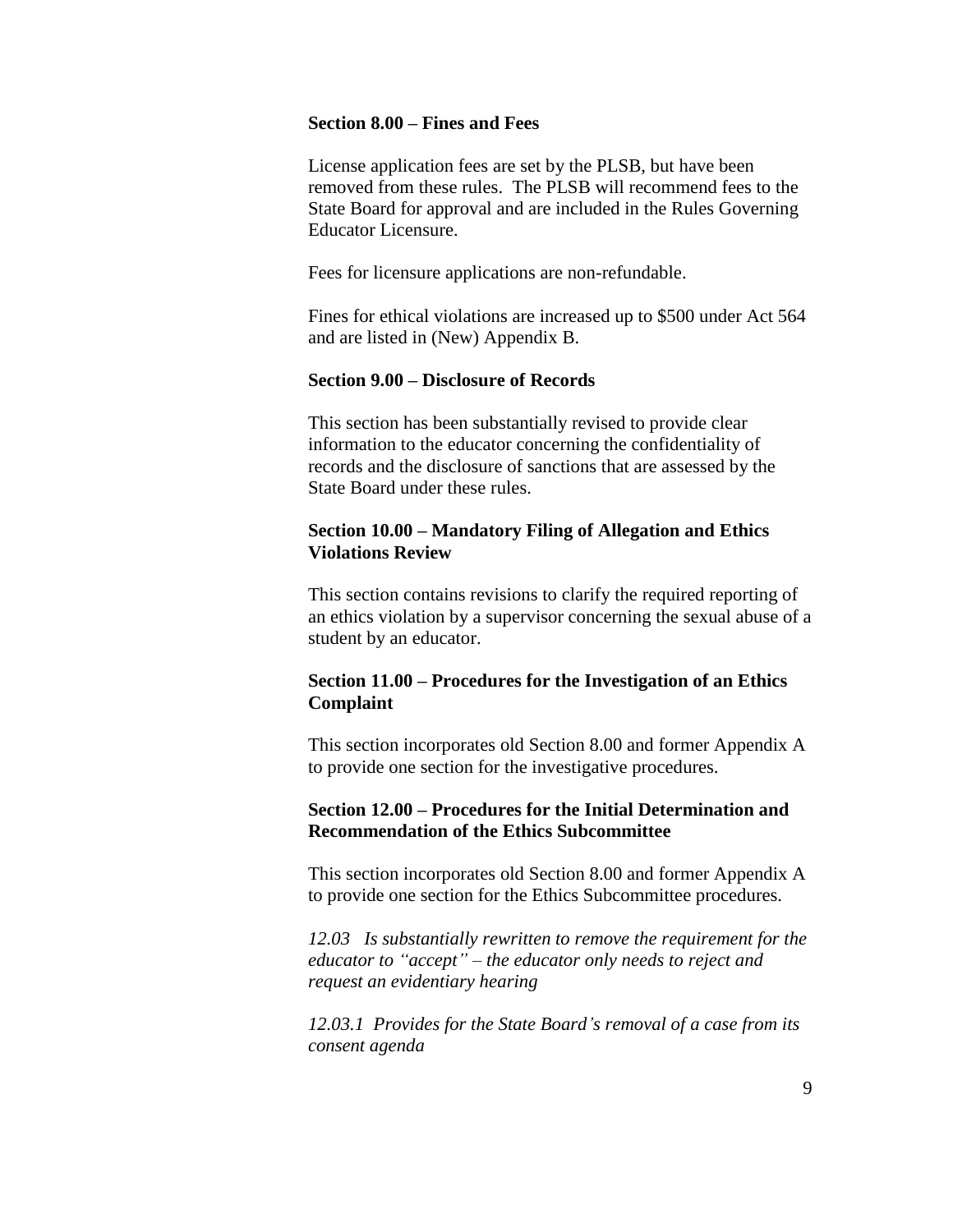# *12.03.5 Provides that the ethics complaint process will continue if the license expires after the date of the alleged ethics violation.*

# **Section 13.00 – Motions before the Ethics Subcommittee or Ethics Hearing Subcommittee**

This section incorporates provisions concerning motions from former Appendix A and expands the provisions.

# **Section 14.00 – Evidentiary Hearings**

This section incorporates provisions concerning evidentiary hearings from former Appendix A and expands the provisions. An Ethics Hearing Subcommittee conducts evidentiary hearings, and may do so with the assistance of a Hearings Officer.

*14.04 Is substantially rewritten to remove the requirement for the educator to "accept" – the educator only needs to reject and request State Board review.*

*14.04.2.1 Provides for the State Board's removal of a case from its consent agenda.*

# **Section 15.00 – Subpoenas**

This section incorporates provisions concerning subpoenas from former Appendix A and expands the provisions to clarify issues concerning the service of subpoenas.

# **Section 16.00 – State Board Review**

This section incorporates provisions *for the State Board to request a subsequent review and for the State Board* review of evidentiary hearing decisions from former Appendix A.

*The section also* expands the provisions to clarify issues concerning State Board procedures for the review hearing. Provisions for the submission of written objections and briefs, oral argument, testimony, and notices are revised.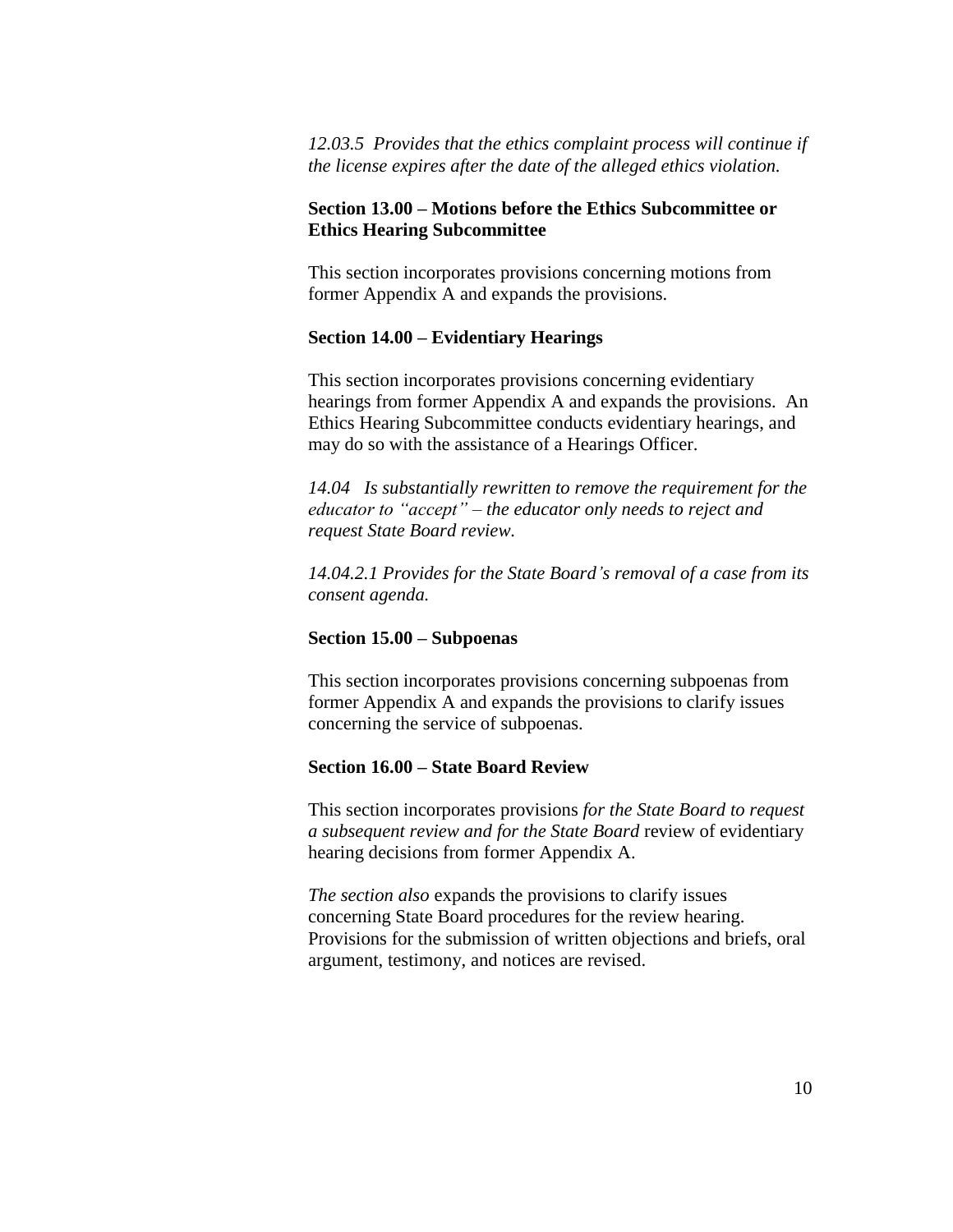### **Section 17.00 – Appeal to Circuit Court**

This section is added to provide information to educators concerning the appeal of a State Board decision.

### **Appendices:**

 *Former Appendix A* **–** *Procedures for the Investigative Process and Final Recommendation for Disposition of an Ethics Complaint* – Removed in favor of incorporating those provisions in the body of the rules

 **New Appendix A – Summary of the Timeline for the Ethics Complaint Process –** Added to provide a helpful explanation of how the statutory timelines work with the procedures under the rules

 **New Appendix B** – **List of Actions & Applicable Fines –** Revised to increase fines as authorized in Act 564 of 2017.

 *Former Appendix B – List of Applicable Fees –* Removed. A new license fee schedule will be recommended from the PLSB to the State Board for approval.

 **Appendix C – Explanations and Guidance to Clarify the Intent of the Code of Ethics –** Contains new guidance on Standards 1 and 2. Standard 6 adds guidance for nonlicensed educators.

 **New Appendix D – Sanction Guidelines for Ethical Violations –** The appendix contains a rubric for guiding decisions of the Ethics Subcommittee and Ethics Hearing Subcommittee.

 *Former Allegation of Violation Form –* This form is removed from the rules and will be provided on the ADE website when revised and approved by the PLSB.

**PUBLIC COMMENT:** A public hearing was held on September 27, 2017. The public comment period expired on October 21, 2017. Substantive changes were made, and a second public hearing was held on June 6, 2018. The second public comment period expired on June 13, 2018. The Department provided the following summary of the public comments that it received and its responses thereto:

# **Lucas Harder, Arkansas School Boards Association Date Received: October 16, 2017**

**Comment:** 3.02: Since the new plan is to have a "student-focused learning system," I would recommend changing "student-centered" to "student-focused."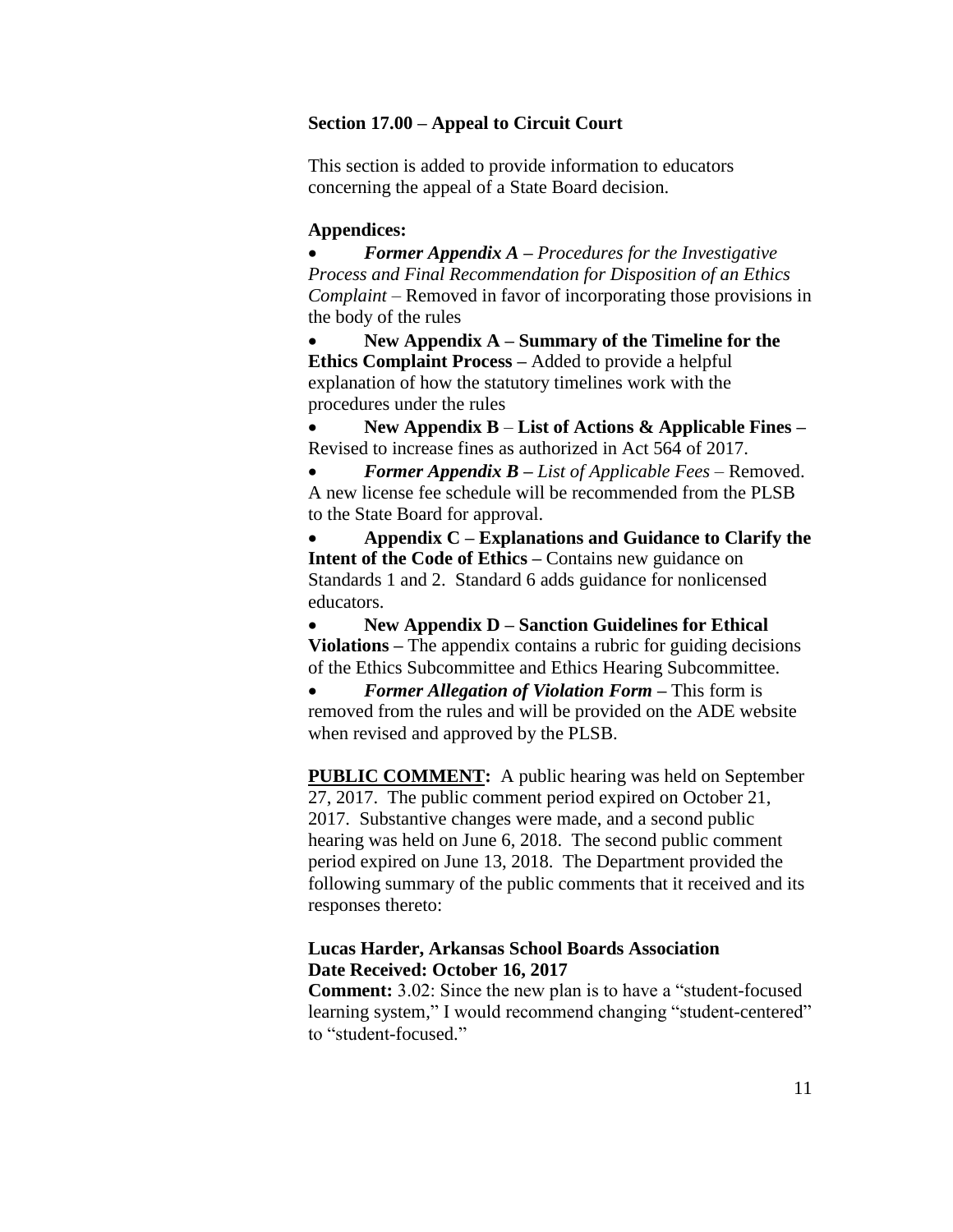**Agency Response:** "Student-centered" has been changed to "student-focused" wherever it appears in the rules.

**Comment:** 5.05: Professional Licensure Standards Board has been shortened to PLSB in both prior and following definitions and so I would recommend shortening it here to match. **Agency Response:** This change has been made.

**Comment:** 5.08: I would recommend amending "virtual school" to read "virtual public school" as it is possible to read "virtual school" to include a virtual school for private students. **Agency Response:** This change has been made.

**Comment:** 5.28: In the sixth [last] sentence, "As s A result" should have the lone "s" removed. **Agency Response:** This change has been made.

**Comment:** 5.37: Sexual abuse was moved from § 12-18- 103(18)(D) to § 12-18-103(20)(D). **Agency Response:** This change has been made.

**Comment:** 10.01: Because "public school" is not defined, I would recommend changing this to read "A supervisor at an Arkansas public educational setting." **Agency Response:** This change has been made.

**Comment:** 11.02.1: There is an "of" missing from between "violation" and "the." **Agency Response:** This change has been made.

**Comment:** 11.04.3: The arrangement of the first sentence here seems a little confusing. I would recommend changing it for clarity to, "Determined by the Ethics Subcommittee as credible and if true, would constitute a violation by an Arkansas educator of the Code of Ethics as set forth in these rules." The second sentence doesn't seem to belong here. By placing it here, I would expect that the numbered section that would follow would be 11.04.3.1. By having the next section number be 11.05, I'm left wondering if something was left out. I would recommend moving it down to 11.05 and renumber the current 11.05 and following so that it's clear those all fall underneath it.

**Agency Response:** The recommended change to 11.04.3 has been made. The phrase "An allegation shall be processed as follows:" should have been deleted and that change has been made.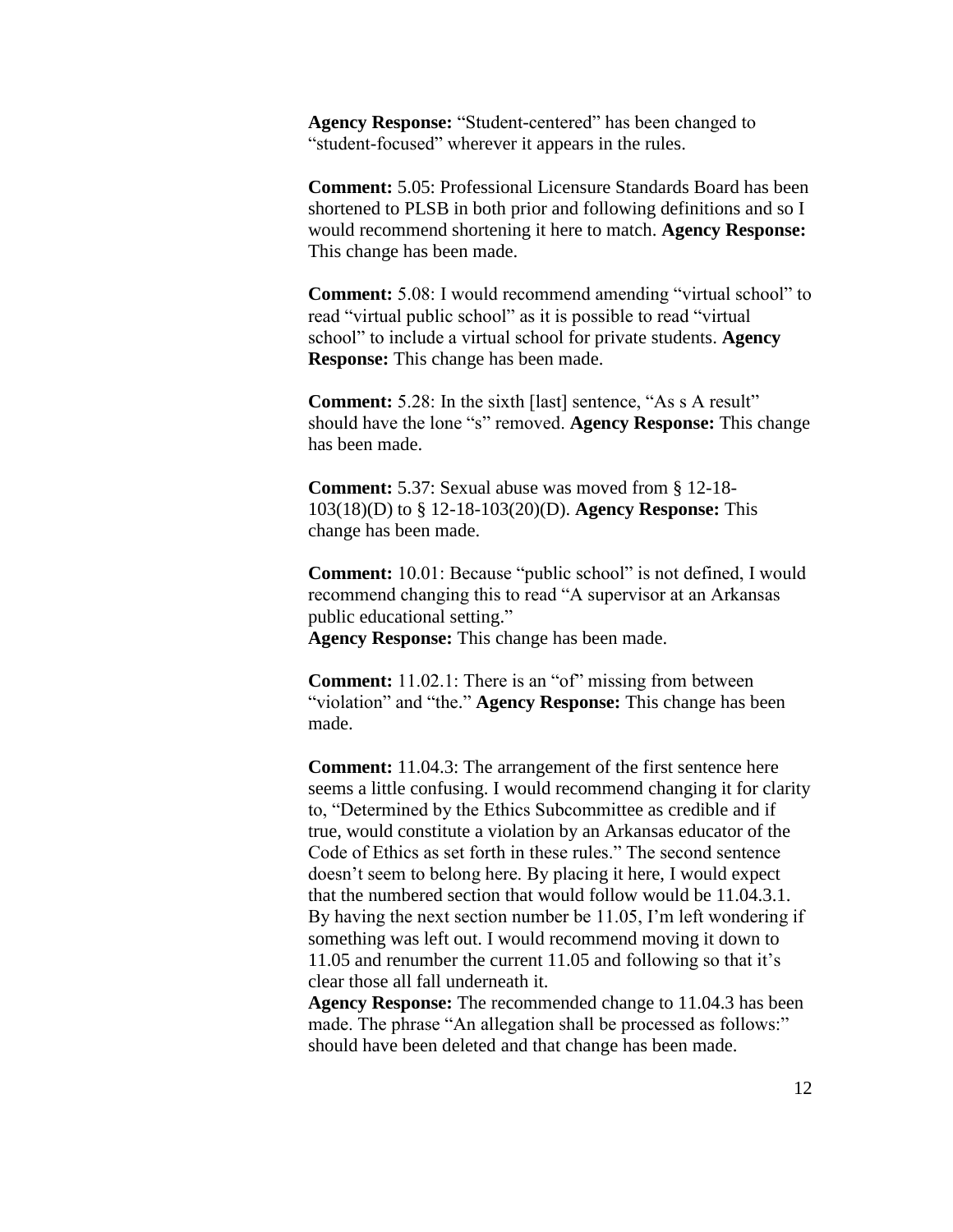**Comment:** 11.06.5.1: There is a "the" missing from in front of "educator."

**Agency Response:** This change has been made.

**Comment:** Appendix C: In the paragraph immediately before Standard 1, I would recommend changing "student-centered" to "student-focused."

**Agency Response:** This change has been made.

**Comment:** Appendix C Standard 1: In the second paragraph of the guidance, because the entire definition of "attribute" from § 6-18- 514 is not included here, I would recommend amending the language to "an actual or perceived attribute" to account that the attribute does not have to be actual but can be a perceived one such as a student who is perceived as being homosexual or transgender but does not identify as homosexual or transgender. **Agency Response:** The language has been changed to include a reference to § 6-18-514.

**Comment:** Appendix C: In the Standard 3 Guidance, Arkansas Bureau of Legislative Audit was changed to just Arkansas Legislative Audit in 2015. **Agency Response:** This change has been made.

**Comment:** Commas are missing between "employment" and "promotion" and between "promotion" and "or." **Agency Response:** This change has been made.

**Comment:** Appendix C: In the Standard 6 guidance, A.C.A. § 6- 15-438 should be replaced with § 6-15-2907. **Agency Response:** The language "under Ark. Code Ann. §§ 6-15-438, 6-17-  $410(d)(1)(A)(iii)$ " is changed to read "by law."

# **Anonymous Caller Date Received: October 23, 2017**

**Comment:** 7.01 currently says: The Ethics Subcommittee or Ethics Hearing Subcommittee is authorized to recommend to the State Board a Level 1 Public Notification for a nonlicensed educator, or for a licensed educator, a written reprimand or the probation, suspension, revocation, or nonrenewal, or non-issuance of a teaching an educator's license or the issuance of a reprimand or warning. Should "a Level 1 Public Notification" be "Levels of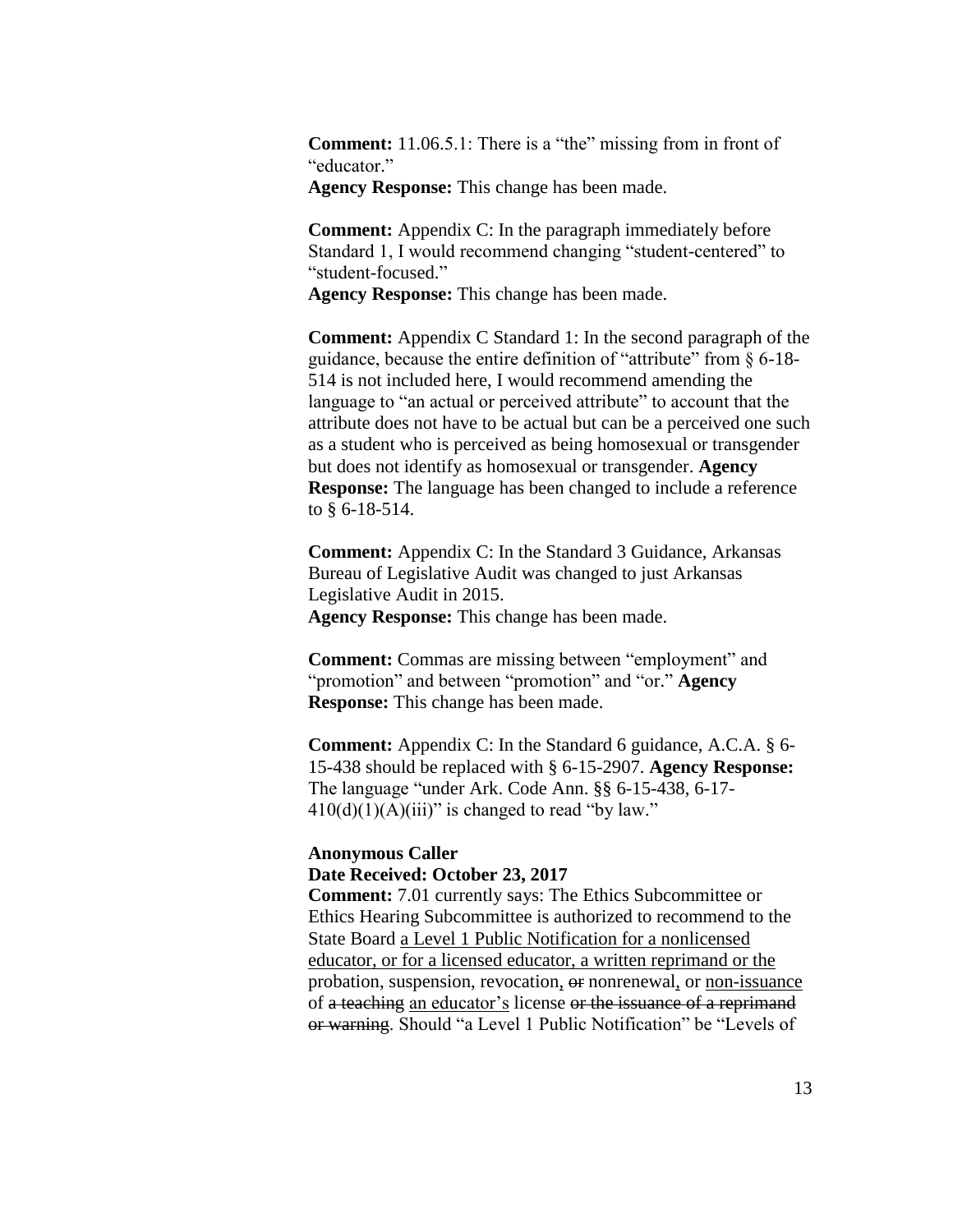Public Notification"? **Agency Response:** Yes, and the change has been made.

# **Tripp Walter, Arkansas Public School Resource Center Date Received: June 13, 2018**

**Comment:** (*Via phone call*) Section 5.07.2 does not track the language of the statute, which reads in multiple locations "an individual employed under a waiver from licensure as a teacher of record or an administrator." **Agency Response:** A change has been made to more accurately reflect the statutory language.

Rebecca Miller-Rice, an attorney with the Bureau of Legislative Research, asked the following questions, during the first public comment period:

Section 7.04 – Is the reason for precluding an appeal from a private letter of caution because it is not considered a sanction in that it is not placed in an educator's licensure file? **RESPONSE:** Yes.

Section 9.08.2 – Is there a conflict between this section and section 9.01 regarding written reprimands, where the latter provides that written reprimands will be reported to ADE but not publicly viewable in AELS, but the former provides that orders of written reprimands will be publicly available on the ADE website, but removed after two years? **RESPONSE:** I would call it a difference, but not a conflict. The orders are viewable on the ADE website, but not identified when someone looks up a particular educator's account on AELS.

Section  $10.01$  – Arkansas Code Annotated § 6-17-428(p)(2)(B) provides that an educator in a supervisory role in an "Arkansas school" shall file an ethics complaint under the circumstances set forth in the statute, whereas the rule as written provides that a supervisor at an "Arkansas public school" shall file. Was there a reason for the distinction made by the rule? **RESPONSE:** No reason. That can be changed to remove the word "public."

Section 12.03.1 – Should the request in writing be for an evidentiary hearing before the Ethics *Hearing* Subcommittee? **RESPONSE:** Yes, and we will correct that.

Section 12.03.5 – Is this section duplicative of Section 12.03.1? **RESPONSE:** Yes, and we will remove the duplicative 12.03.5.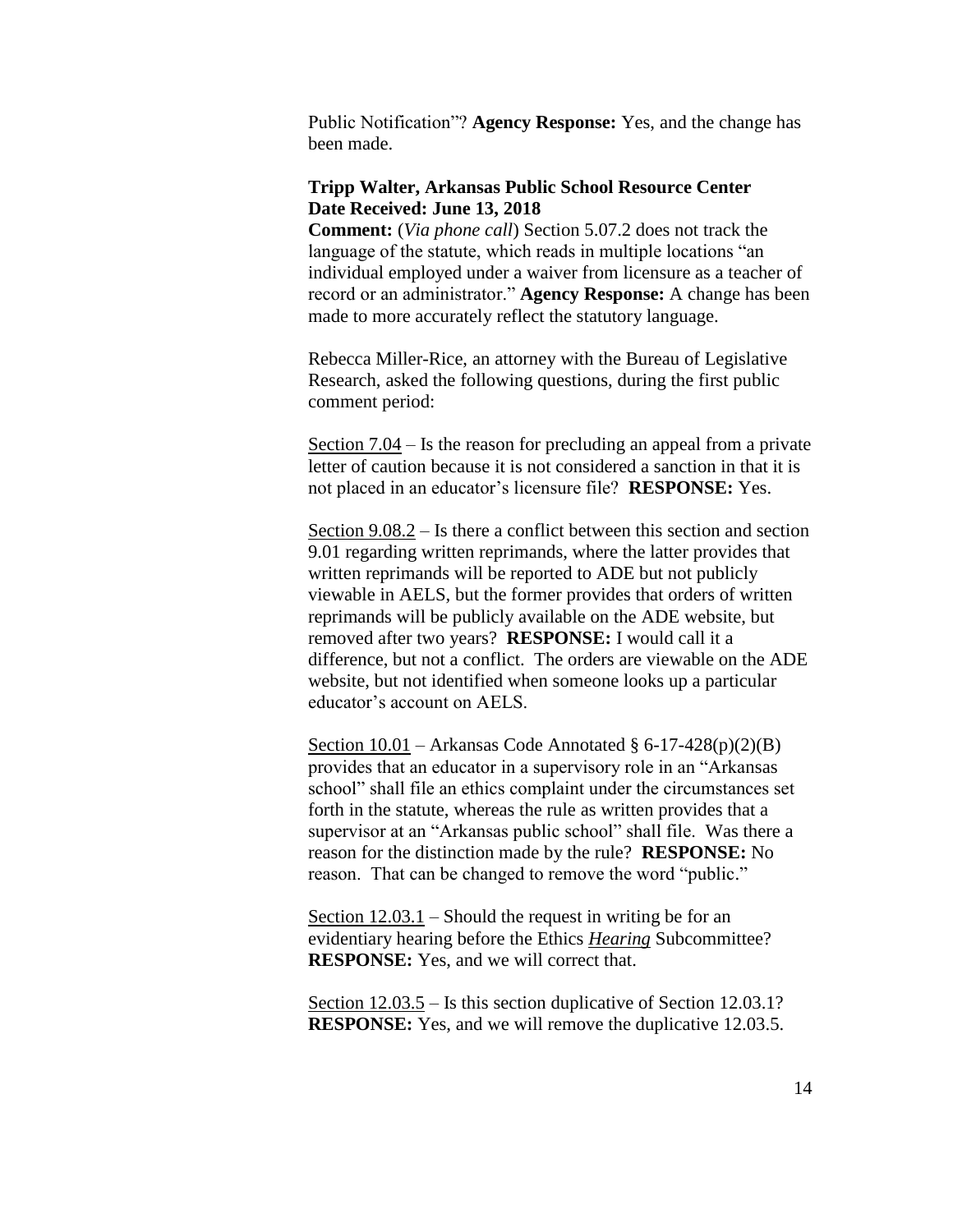The proposed effective date is pending legislative review and approval.

**FINANCIAL IMPACT:** The Professional Licensure Standards Board (PLSB) will need to add programming to the Arkansas Educator Licensure System (AELS) to accommodate adding the new sanctions for non-licensed educators to the PLSB database and to the reporting capabilities in AELS. Therefore, the Department estimates that the financial impact will be \$5,000 - \$10,000 in special revenue in the current fiscal year.

**LEGAL AUTHORIZATION:** These proposed rules include revisions brought about by Act 1090 of 2015, sponsored by Representative James Ratliff, which amended provisions of the Arkansas Code concerning educator ethics violations, and Act 564 of 2017, sponsored by Representative DeAnn Vaught, which amended the Arkansas Code concerning the Professional Licensure Standards Board. Pursuant to Arkansas Code Annotated § 6-17- 422, the Professional Licensure Standards Board ("PLSB") shall establish a code of ethics for administrators and teachers, including those employed under a waiver from licensure as a teacher of record or as an administrator, in educational environments for students in prekindergarten through grade twelve (pre $K - 12$ ), including procedures and recommendations for enforcement as provided in subsection (h)(3) of the statute. *See* Ark. Code Ann. § 6-17-422(h)(3)(A)(i), as amended by Act 564 of 2017, § 4. The PLSB shall further establish procedures for receiving and investigating an ethics complaint; enforcing the code of ethics; granting and conducting hearings concerning ethical violations; and publicizing notifications equivalent to the recommendations for enforcement of the code of ethics. *See* Ark. Code Ann. § 6-17-  $428(b)(1)(A)$ , as amended by Act 564, § 6. The PLSB may also recommend to the State Board of Education, and the State Board may approve, the monetary fees to be paid by a person for the issuance, reissuance, fine, or penalty associated with the process, procedures, or enforcement of requirements necessary to issue or maintain an Arkansas teaching license; under no circumstances shall any one (1) specific fee or fine exceed five hundred dollars (\$500). *See* Ark. Code Ann. § 6-17-422(h)(3)(C)(i)–(ii), as amended by Act 564, § 4.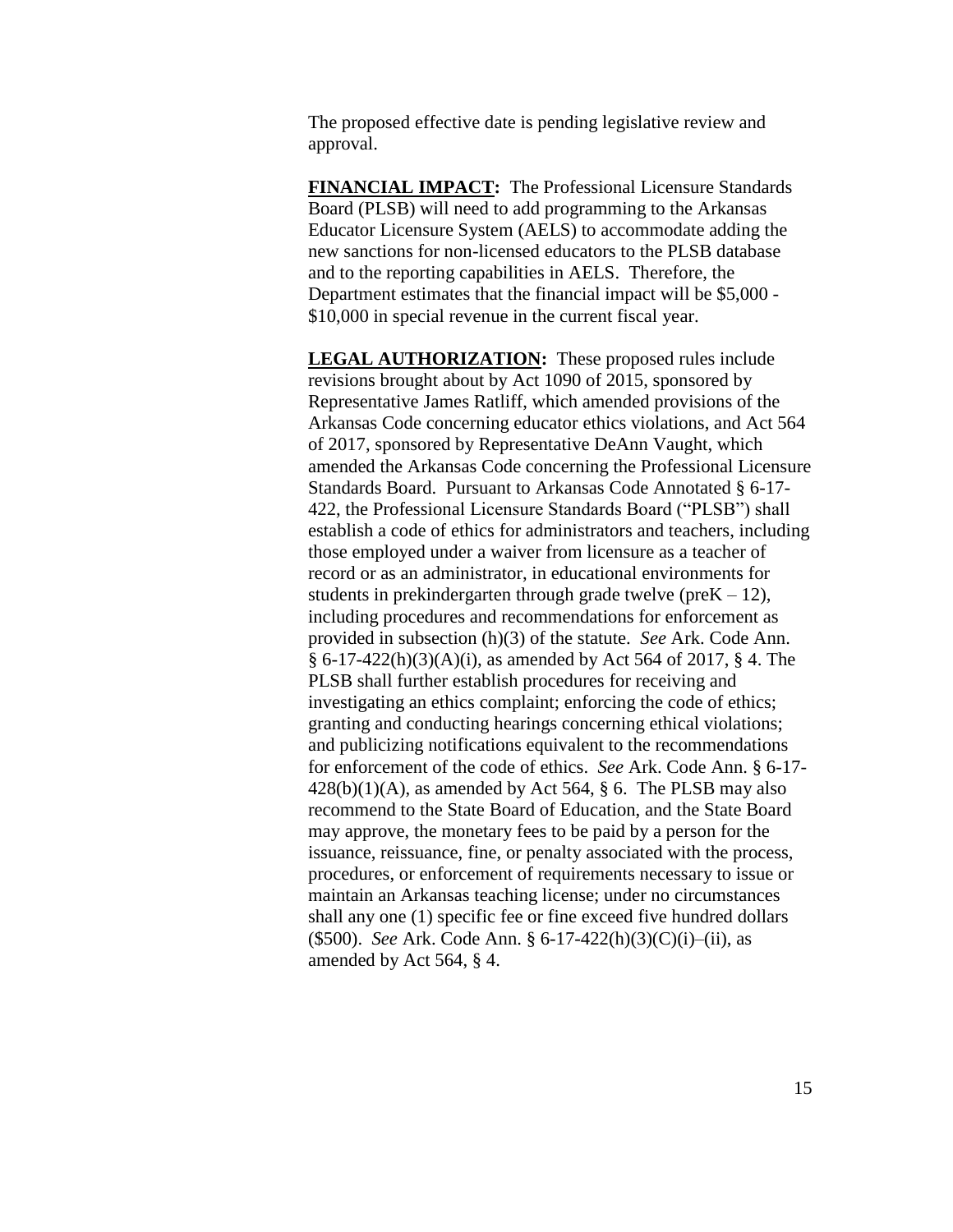**b. SUBJECT: Arkansas Educational Support and Accountability Act; Repeals: Monitoring of Arkansas Comprehensive School Improvement Plans; Access to Public School Information on Arkansas Comprehensive School Improvement Plans; Arkansas Comprehensive Testing, Assessment and Accountability Program (ACTAAP) and the Academic Distress Program; Assessment Scores for Students Attending the Arkansas School for Mathematics, Sciences and the Arts of the University of Arkansas**

> **DESCRIPTION:** These proposed new rules implement the Arkansas Educational Support and Accountability Act (AESAA) established by Ark. Code Ann. § 6-15-2901 et seq. (Act 930 of 2017). The AESAA replaces the previous state accountability system, the Arkansas Comprehensive Testing, Assessment and Accountability Program (ACTAAP). These rules set forth requirements for academic standards, the statewide student assessment system, student-focused learning systems, effective educators, the levels of support provided to school districts, and the Department's authority to assume control of a school district. Each section is specifically addressed below:

4.00 – Arkansas Academic Standards

• Requires the Department of Education to develop academic standards.

- Requires instruction to be based on the standards.
- Sets forth the process for review of the standards.

5.00 – Statewide Student Assessment System

 Sets forth the assessments required for each grade level and student-specific population.

 Sets forth the requirements governing administration and security of required assessments.

 Requires the Department to establish performance levels for each assessment.

6.00 – Student-Focused Learning System

 Requires school districts to develop and implement a student-focused learning system.

 Requires schools to develop Student Success Plans for all students entering the  $8<sup>th</sup>$  grade, by the end of the  $8<sup>th</sup>$  grade year, and sets forth plan requirements.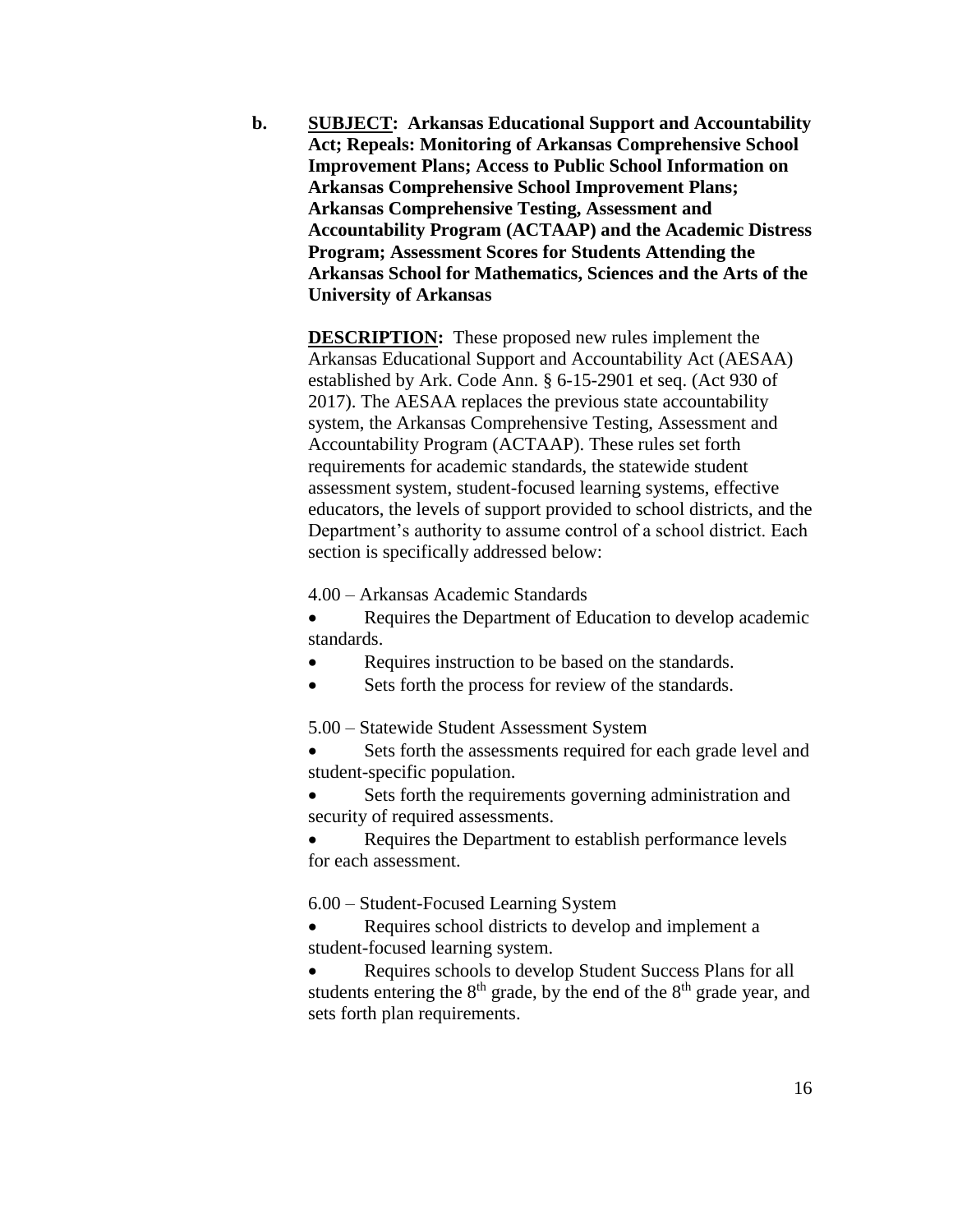7.00 – Equitable Access to Excellent Educators

 Requires districts to use Department-provided programs for recruiting, hiring, retaining, and developing effective teachers and leaders.

Sets forth reporting requirements for schools and districts.

8.00 – Levels of Support for Public School Districts

- Requires the Department to provide differentiated levels of support to all school districts.
- Sets forth the process for determining what support the Department will provide.

 Sets forth the requirements for school-level improvement plans and district support plans.

 Sets forth the process for identifying a school district as in need of level 5 – intensive support and the authority of the State Board of Education over these districts, including assuming control of the district.

### **Summary of changes made after public comment period:**

2.00 – Legislative Findings and Purpose

Language revised to add clarity.

3.00 – Definitions

 Definitions of "Academic Growth" and "Comprehensive support" revised to add clarity.

### 5.00 – Statewide Student Assessment System

5.07.1 added language from statute.

 5.12.1.2 revised description of a "college and career readiness assessment."

 Corrected title of referenced ADE rules and statutory citation.

8.00 – Levels of Support for Public School Districts

- 8.05.4 corrected time frame.
- 8.09.2 and 8.09.3 revised to clarify process for openenrollment charter schools.

The following rules are repealed: Monitoring of Arkansas Comprehensive School Improvement Plans; Access to Public School Information on Arkansas Comprehensive School Improvement Plans; Arkansas Comprehensive Testing, Assessment and Accountability Program (ACTAAP) and the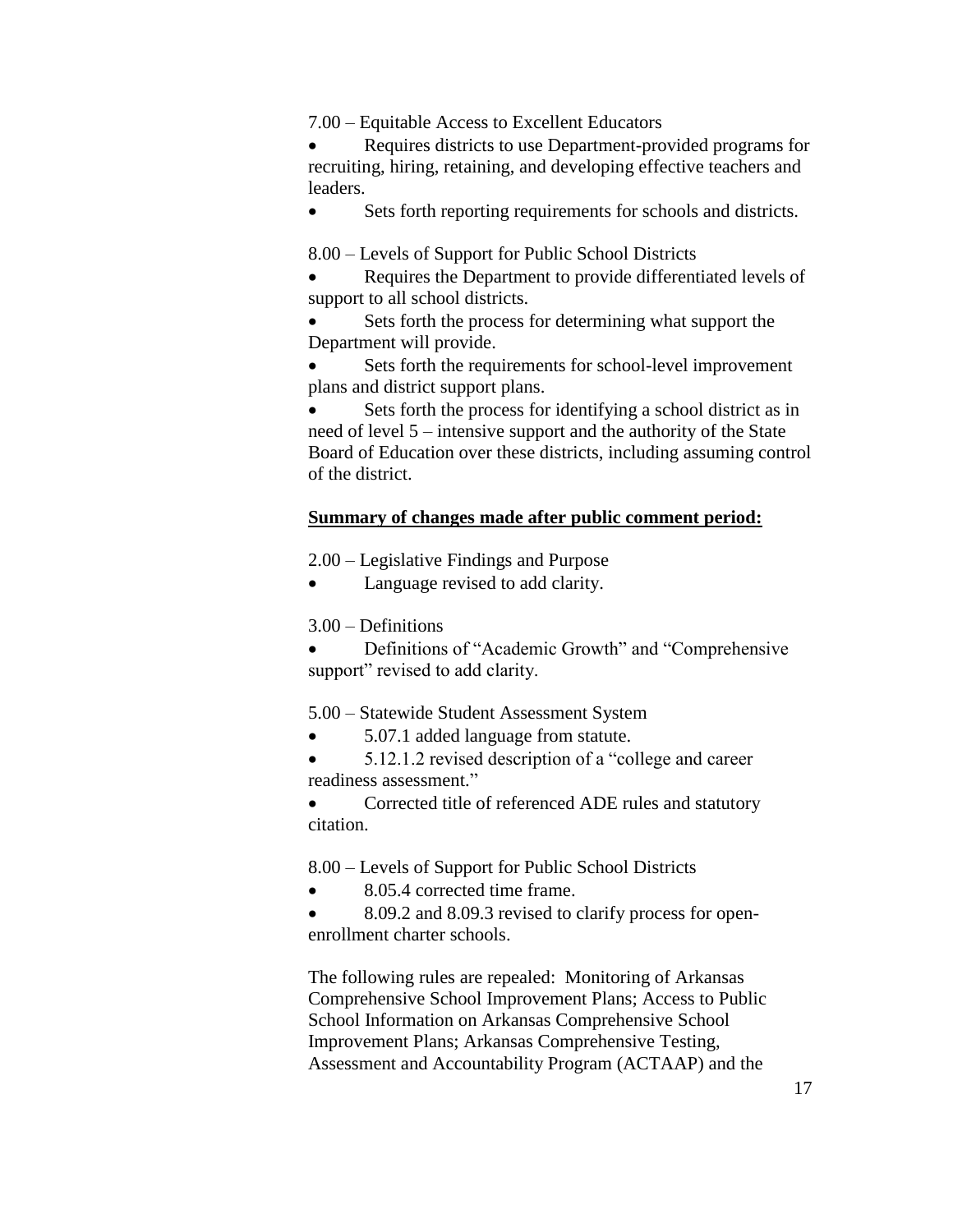Academic Distress Program; Assessment Scores for Students Attending the Arkansas School for Mathematics, Sciences and the Arts of the University of Arkansas

**PUBLIC COMMENT:** A public hearing was held on April 19, 2018. The public comment period expired on May 15, 2018. The Department provided the following summary of the public comments that it received and its responses thereto:

### **Jennifer Wells, APSRC**

**Comment:** Sec 3.01: Substitute "assessed points" for "moments." **Agency Response:** Comment considered. No changes made.

**Comment:** Secs 3.13 & 3.14: Open-enrollment public charter schools are included in the definitions of both "Public School" in 3.13 and "Public School District" in 3.14 (as outlined in Ark. Code Ann. § 6-15-2903). It is unworkable for the term to be both. **Agency Response:** Open-enrollment public charter schools are included in the definition of "public school district" for purposes of these rules only. Public charter schools are treated similarly to public school districts in multiple situations including, but not limited to, granting waivers and distributing funds. Language was added to Sections 8.09.2 and 8.09.3 to clarify when charters are distinguished from public school districts. All other requirements of the rules apply to public charter schools.

**Comment:** Sec. 5.16: The term "district test coordinator" is a defined term, so it should be defined before its first usage. Here, it is not defined until Sec. 5.18. Additionally, it should be capitalized consistently. **Agency Response:** District Test Coordinator is defined in Sec. 3.05; however, Sections 5.16 through 5.19 were renumbered for additional clarity. Capitalization changes made.

**Comment:** Sec 8.02.1.1: There is not an identified level for the term "targeted." **Agency Response:** Targeted support is defined in Sec. 3.19. No changes made.

**Comment:** Sec 8.02.1.1: "Comprehensive support" is not identified as a term for a level: the list includes "General," "Collaborative," "Coordinated," "Directed," and "Intensive." It would be confusing to include the term "Comprehensive support." **Agency Response:** Comprehensive support is defined in Sec. 3.04. No changes made.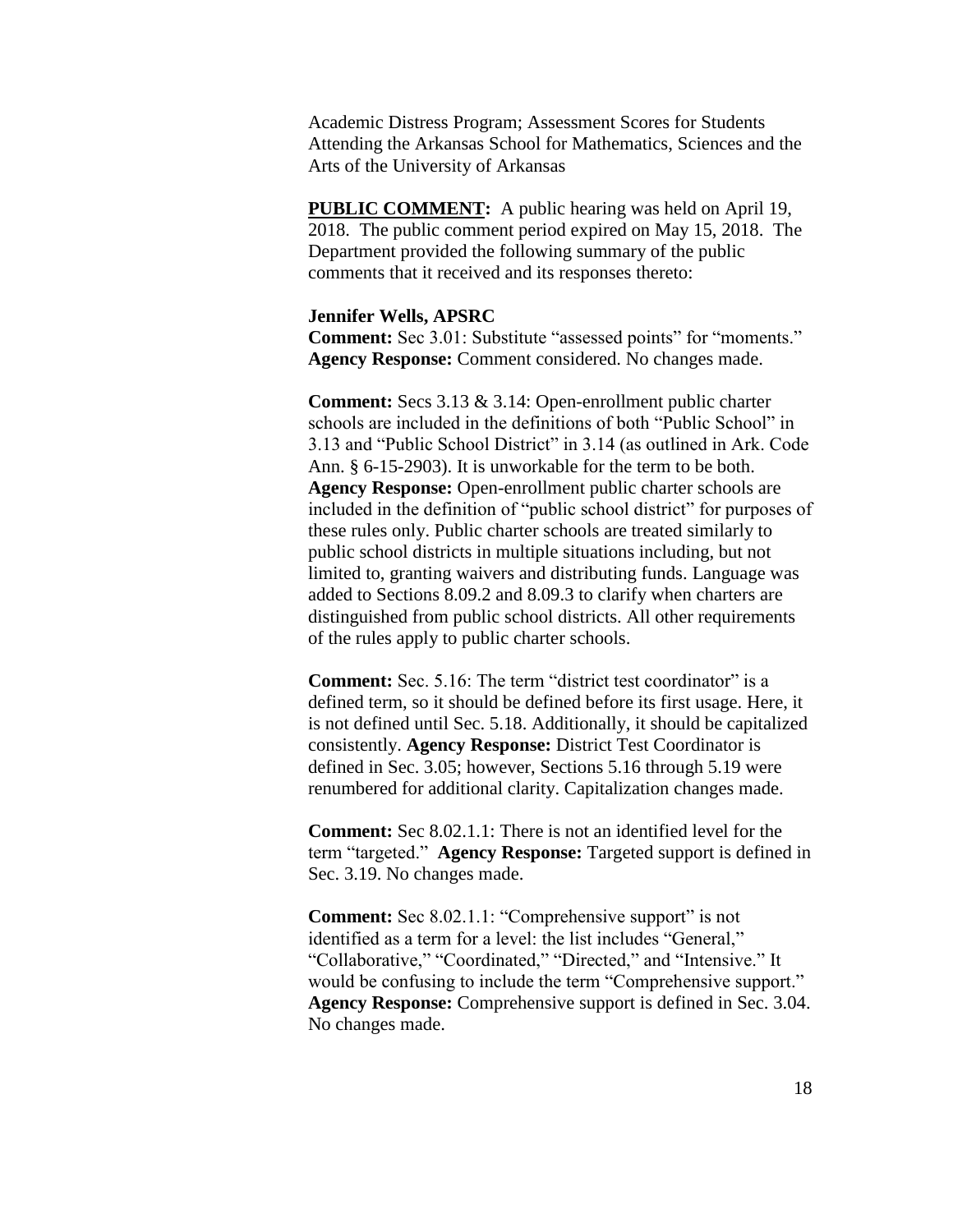### **David Gupta, College Board**

**Comment:** Revise 5.12.1.2 as follows: Earn other postsecondary credentials including, but not limited to, industry recognized credentials or technical certifications that allow a student to embark on a career. **Agency Response:** Section amended.

### **Lucas Harder, Arkansas School Boards Association**

**Comment:** 2.02.1: Because the language here is not a direct quote from the cases, "school district board of directors to meet its burden" is never exactly set forth here so I would recommend including language from 2.01.2 or 2.01.3 to describe the burden a district is responsible for as the average reader is not going to know the case law. **Agency Response:** Language revised.

**Comment:** 3.01: The language here is written more as a statement than as a definition and doesn't match the style of the other definitions. To make it more closely match the statutory language and the other definitions, I would recommend changing it to read: "Academic Growth" means calculation of the change in student achievement over two or more moments in time by using a valueadded model. **Agency Response:** Language revised.

**Comment:** 3.04: I would recommend changing it to read "as being within the lowest" as I could see the language as written to be interpreted as only applying to the absolute lowest of the schools within the 5% rather than all those within the 5%. **Agency Response:** Language revised.

**Comment:** 5.16: The code citation should actually be 6-15-2901 et seq. **Agency Response:** Revised.

**Comment:** 8.05.4: A.C.A. § 6-15-2914(d)(2) requires that SDSPs be posted to the district's website no later than ten (10) days after submission to the Department rather than the twenty (20) stated here. **Agency Response:** Revised.

**Comment:** 8.07.5.4: "[W]hy the school district shall not be classified" should instead read "why the school district should not be classified." **Agency Response:** Revised.

### **Cory Biggs, ForwARd Arkansas**

**Comment:** ForwARd Arkansas is supportive of these new Rules, as they are generally consistent with the recommendations made in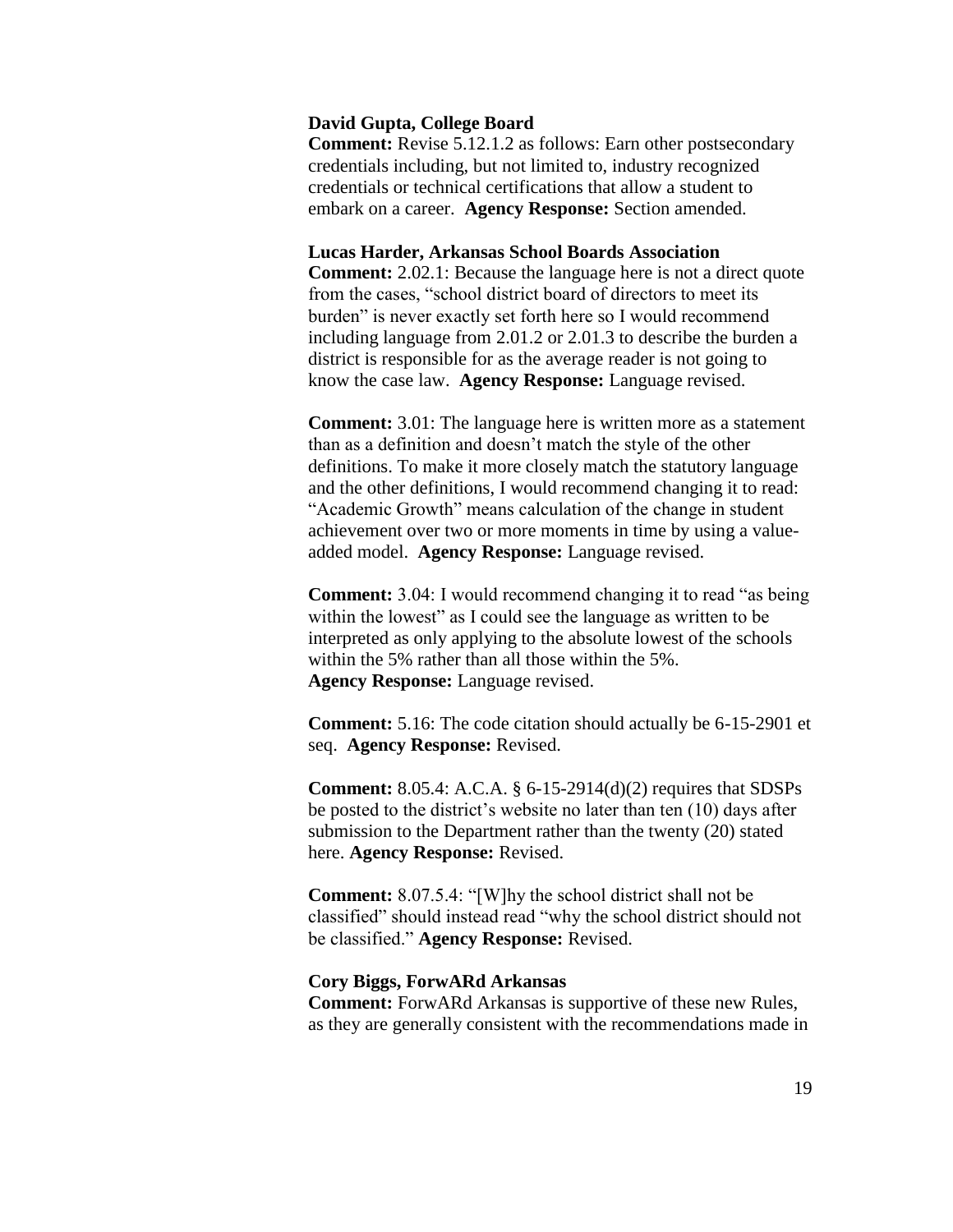ForwARd's 2015 report, A New Vision for Arkansas Education. **Agency Response:** Comment considered. No changes made.

Rebecca Miller-Rice, an attorney with the Bureau of Legislative Research, asked the following questions:

Section 2.00 – This section is entitled legislative intent; however, the statute upon which the rules are premised are entitled "Legislative findings." I am hesitant to equate the two where the General Assembly did not specifically state its intent as such. The exception here would be Section 2.01.4, which appears premised on Ark. Code Ann. § 6-15-2912 and expressly states legislative intent. **RESPONSE:** Language revised.

Section 2.01.2 – Should "its" be "the State's" as "its" could be taken to mean the General Assembly's duty? **RESPONSE:** Language revised.

Section 2.01.3 – Similarly, it is the State's responsibility to ensure the opportunity, not specifically the General Assembly? **RESPONSE:** Language in 2.01 revised to provide clarity.

Section 2.03 – Should "qualified and" precede "effective educators" as provided in Ark. Code Ann. § 6-15-2912(b) on which the section appears to be based? **RESPONSE:** Language revised.

Section 3.01 – Does the method of calculation proposed as "over two or more moments in time" conflict with the definition of "academic growth" set forth in Ark. Code Ann. § 6-15-2903(1), which specifies the calculation of academic progress from "one school year to the next"? **RESPONSE:** No; the current "moments in time" used are from one school year to the next.

Section 3.03 – Should "criterion-referenced" precede measurements, as provided in Ark. Code Ann. § 6-15-2903(2) on which the section appears to be based? **RESPONSE:** The definitions do not conflict.

Section 3.08 – Is there a reason the Department opted not to use the definition of "English learner" as set forth in Ark. Code Ann. § 6-15-2903(6)? **RESPONSE:** The definitions do not conflict.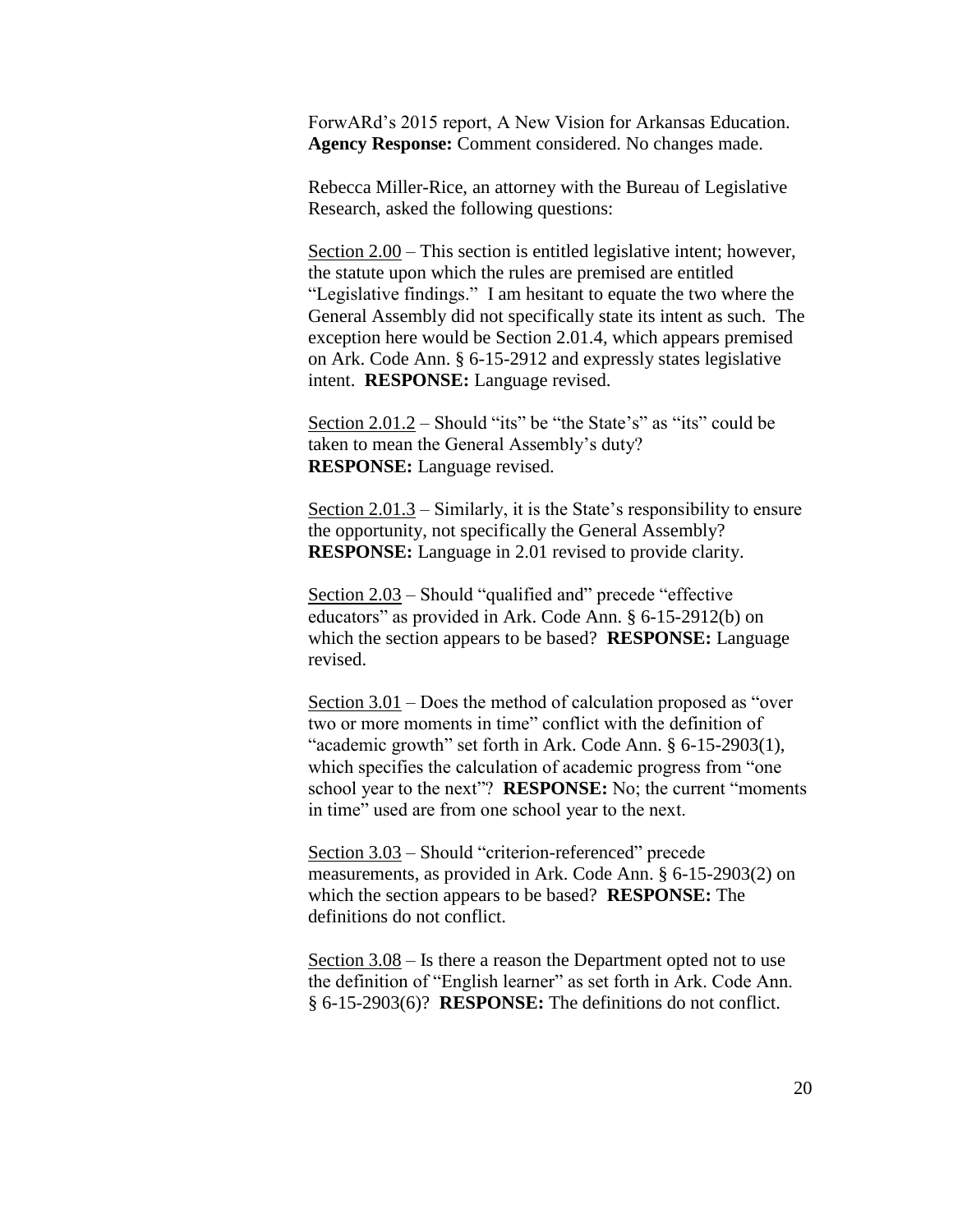Section 3.18 – Was there a reason the Department did not use the definition of "superintendent" as defined in Ark. Code Ann. § 6- 13-109(b) or § 6-17-2502(4)? **RESPONSE:** Since openenrollment charter schools do not typically have boards of directors, these definitions would not be inclusive of charter schools.

Section 5.07 – Should this include reference to the subjects of "English language arts, mathematics, and science" as provided in Ark. Code Ann. § 6-15-2907(a)(2)? **RESPONSE:** Language revised.

Section 5.08 – Will the "procedures established" be done so through rule promulgation? **RESPONSE:** Assessment procedures, set forth in applicable assessment administration manuals and materials, includes information required by Ark. Code Ann. § 6- 15-2907 and assessment-specific protocols issued by the test developer. This information is not promulgated as a rule.

Section 5.09.1 – Will the "guidelines" be established by rule? **RESPONSE:** The guidelines are not mandatory and thus, will not be established by rule.

Section 5.11.2 – How will the "student performance levels" be established? **RESPONSE:** Ark. Code Ann. § 6-15-2910 requires the Department to recommend student performance levels to the State Board for approval.

Section 5.12.1 – Was there a reason the Department opted not to track the definition set forth in Ark. Code Ann. § 6-15-2903(2)? **RESPONSE:** The definition in Section 3.03 aligns with the definition in 6-15-2903(2). The information in Sec. 5.12.1 is supplementary to this definition.

Section 6.04.1 – Was there a reason the Department did not use the definition set forth in Ark. Code Ann. § 6-15-2903(12)? **RESPONSE:** The definition in Section 3.16 aligns with the definition in 6-15-2903(12). The information in Sec. 6.04.1 is supplementary to this definition.

Section  $8.05.4$  – Is there a reason that this section specifies twenty (20) days when the statute on which the rule appears premised, Ark. Code Ann. § 6-15-2914(d)(2), provides that the plan shall be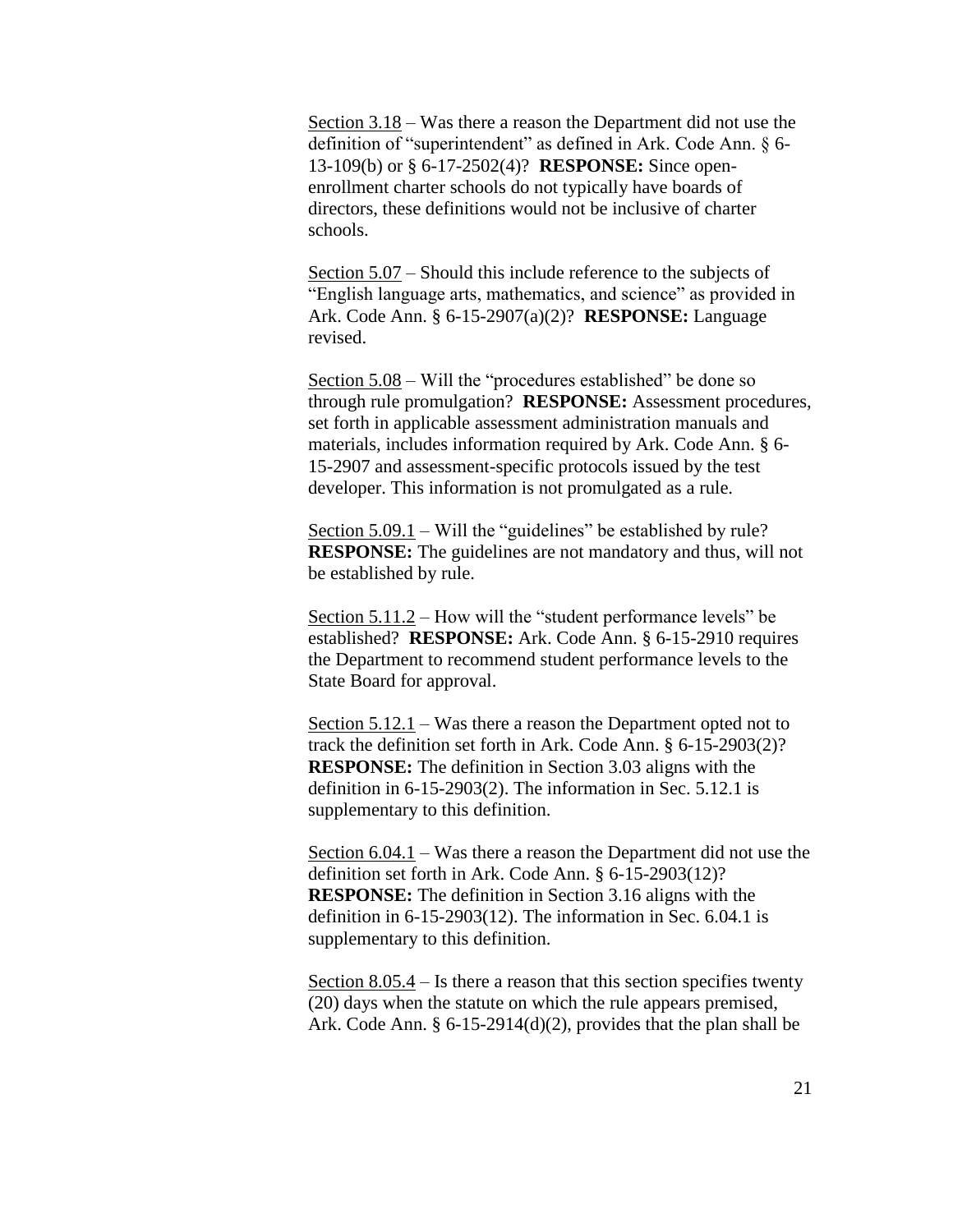posted no later than ten (10) days? **RESPONSE:** Language revised.

The proposed effective date is pending legislative review and approval.

**FINANCIAL IMPACT:** There is no financial impact.

**LEGAL AUTHORIZATION:** The instant proposed rules are being promulgated as a result of Act 930 of 2017, sponsored by Senator Jane English, which amended provisions of the Arkansas Code concerning the Public School State Accountability System. Pursuant to Arkansas Code Annotated § 6-15-2904, as amended by Act 930, § 2, the Department of Education shall develop and implement a comprehensive accountability system for Arkansas public schools and school districts that: (1) establishes clear academic standards that are periodically reviewed and revised; (2) maintains a statewide student assessment system that includes a variety of assessment measures; (3) assesses whether all students have equitable access to excellent educators; (4) establishes levels of support for public school districts; and (5) maintains information systems composed of performance indicators that allow the department to identify levels of public school district support and generate reports for the public. The State Board of Education is authorized to and shall: approve academic standards for each content area and a statewide student assessment system, including without limitation performance levels for statewide assessments; promulgate rules to implement the comprehensive accountability system for Arkansas public schools and school districts and the Arkansas Educational Support and Accountability Act ("Act"), codified at Ark. Code Ann. §§ 6-15-2901 through 6- 15-2918, as amended by Act 930; and take any other appropriate action required or authorized by the Act. *See* Ark. Code Ann. § 6- 15-2905.

# **4. DEPARTMENT OF HUMAN SERVICES, COUNTY OPERATIONS (Mary Franklin and Kristie Hayes)**

**a. SUBJECT: Section F-180: Exceptions to the 90-Day waiting Period for ARKids-B Applicants with Additional Health Insurance Coverage**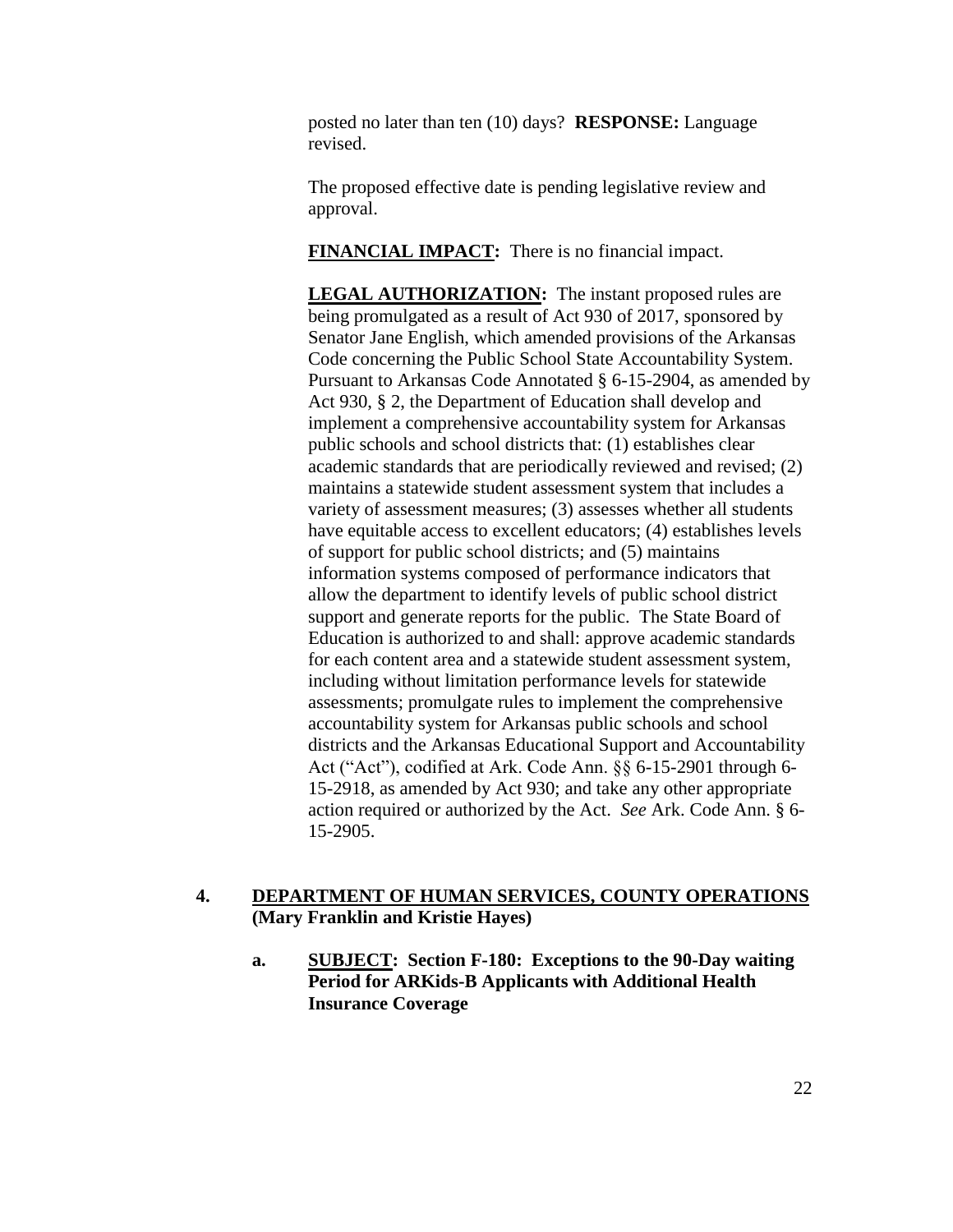**DESCRIPTION:** Section MS F-180, Other Health Insurance Coverage, is updated to comply with federal regulations regarding exceptions to the 90-day waiting period for ARKids-B applicants with additional health insurance coverage.

**PUBLIC COMMENT:** The Department did not hold a public hearing. The public comment period ended on July 14, 2018. The Department received no comments.

The proposed effective date of the rules is September 1, 2018.

**FINANCIAL IMPACT:** There is no financial impact as the policy change only adds exemptions to existing policy.

**LEGAL AUTHORIZATION:** The Department is authorized to "make rules and regulations and take actions as are necessary or desirable to carry out the provisions of this chapter [Public Assistance] and that are not inconsistent therewith." Arkansas Code Annotated § 20-76-201(12). DHS is also authorized to promulgate rules as necessary to conform to federal rules that affect its programs as necessary to receive any federal funds. *See* Ark. Code Ann. § 25-10-129(b).

Generally, ARKids First health insurance provides two coverage options: ARKids A is Medicaid for children and offers benefits to low-income families and ARKids B provides coverage for families with higher incomes. The Department avers that this rule is required to comply with a federal regulation regarding exceptions to the 90-day waiting period for ARKids B applicants with additional health insurance coverage.

A federal regulation that addresses state plan requirements and substitution under group health plans, 42 CFR 457.805, provides that a state plan must include reasonable procedures to ensure that [health benefits coverage](https://www.law.cornell.edu/definitions/index.php?width=840&height=800&iframe=true&def_id=4abaf4d005b58af8a176d9076704c3cb&term_occur=1&term_src=Title:42:Chapter:IV:Subchapter:D:Part:457:Subpart:H:457.805) provided under the state pla[nhttps://www.law.cornell.edu/definitions/index.php?width=840](https://www.law.cornell.edu/definitions/index.php?width=840&height=800&iframe=true&def_id=0ee6decb9fbea492a8e56070cea59b1a&term_occur=3&term_src=Title:42:Chapter:IV:Subchapter:D:Part:457:Subpart:H:457.805) [&height=800&iframe=true&def\\_id=0ee6decb9fbea492a8e56070c](https://www.law.cornell.edu/definitions/index.php?width=840&height=800&iframe=true&def_id=0ee6decb9fbea492a8e56070cea59b1a&term_occur=3&term_src=Title:42:Chapter:IV:Subchapter:D:Part:457:Subpart:H:457.805) [ea59b1a&term\\_occur=3&term\\_src=Title:42:Chapter:IV:Subchapte](https://www.law.cornell.edu/definitions/index.php?width=840&height=800&iframe=true&def_id=0ee6decb9fbea492a8e56070cea59b1a&term_occur=3&term_src=Title:42:Chapter:IV:Subchapter:D:Part:457:Subpart:H:457.805) [r:D:Part:457:Subpart:H:457.805](https://www.law.cornell.edu/definitions/index.php?width=840&height=800&iframe=true&def_id=0ee6decb9fbea492a8e56070cea59b1a&term_occur=3&term_src=Title:42:Chapter:IV:Subchapter:D:Part:457:Subpart:H:457.805) does not substitute for coverage provided under group health plans. However, a [state](https://www.law.cornell.edu/definitions/index.php?width=840&height=800&iframe=true&def_id=2b7cecdb6412b2da71f6d32af778dd6b&term_occur=1&term_src=Title:42:Chapter:IV:Subchapter:D:Part:457:Subpart:H:457.805) may not impose a period of uninsurance which exceeds 90 days from the date a [child](https://www.law.cornell.edu/definitions/index.php?width=840&height=800&iframe=true&def_id=1cfbf6a737a27bb3630e3bbdc4a63aa2&term_occur=1&term_src=Title:42:Chapter:IV:Subchapter:D:Part:457:Subpart:H:457.805) otherwise eligible for [CHIP](https://www.law.cornell.edu/definitions/index.php?width=840&height=800&iframe=true&def_id=1b39e510c57226ee4b6b3980cfd96fd7&term_occur=1&term_src=Title:42:Chapter:IV:Subchapter:D:Part:457:Subpart:H:457.805) is disenrolled from coverage under a group health plan. A waiting period may not be applied to a [child](https://www.law.cornell.edu/definitions/index.php?width=840&height=800&iframe=true&def_id=1cfbf6a737a27bb3630e3bbdc4a63aa2&term_occur=2&term_src=Title:42:Chapter:IV:Subchapter:D:Part:457:Subpart:H:457.805) following the loss of [eligibility](https://www.law.cornell.edu/definitions/index.php?width=840&height=800&iframe=true&def_id=b4c4b815aa59e3c17a2b0fa5c09d4c79&term_occur=1&term_src=Title:42:Chapter:IV:Subchapter:D:Part:457:Subpart:H:457.805) for and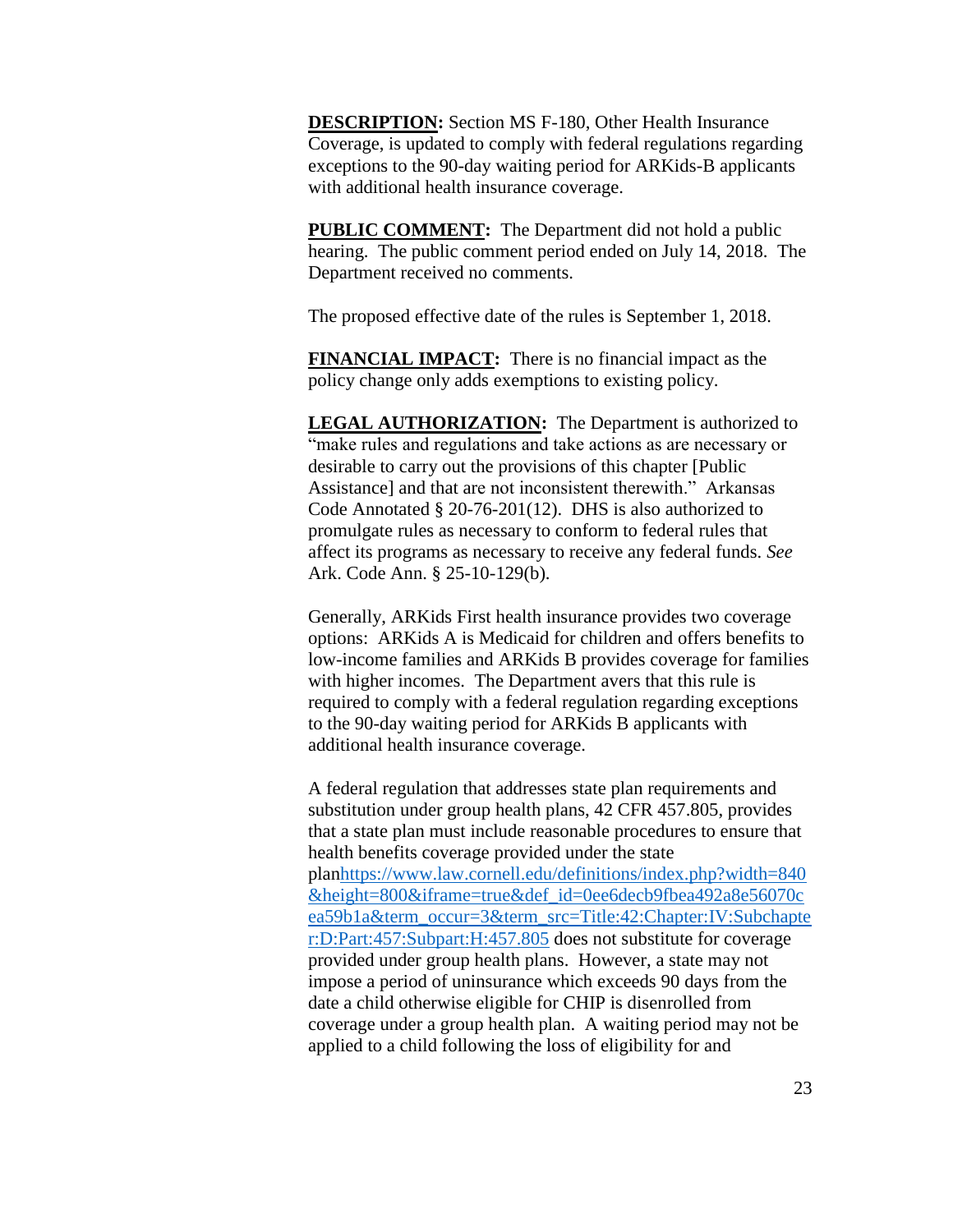enrollment in [Medicaid](https://www.law.cornell.edu/definitions/index.php?width=840&height=800&iframe=true&def_id=0e504496534ec33a1f9a4f95c7a8fa57&term_occur=1&term_src=Title:42:Chapter:IV:Subchapter:D:Part:457:Subpart:H:457.805) or another [insurance affordability](https://www.law.cornell.edu/definitions/index.php?width=840&height=800&iframe=true&def_id=fdc1c65a51ba2c4e2446b0ff6dbbdd38&term_occur=1&term_src=Title:42:Chapter:IV:Subchapter:D:Part:457:Subpart:H:457.805)  [program.](https://www.law.cornell.edu/definitions/index.php?width=840&height=800&iframe=true&def_id=fdc1c65a51ba2c4e2446b0ff6dbbdd38&term_occur=1&term_src=Title:42:Chapter:IV:Subchapter:D:Part:457:Subpart:H:457.805) If a [state](https://www.law.cornell.edu/definitions/index.php?width=840&height=800&iframe=true&def_id=2b7cecdb6412b2da71f6d32af778dd6b&term_occur=2&term_src=Title:42:Chapter:IV:Subchapter:D:Part:457:Subpart:H:457.805) elects to impose a period of uninsurance following the loss of coverage under a group health plan under this section, such period may not be imposed in the case of any [child](https://www.law.cornell.edu/definitions/index.php?width=840&height=800&iframe=true&def_id=1cfbf6a737a27bb3630e3bbdc4a63aa2&term_occur=3&term_src=Title:42:Chapter:IV:Subchapter:D:Part:457:Subpart:H:457.805) if: **(i)** The premium paid by the family for coverage of the [child](https://www.law.cornell.edu/definitions/index.php?width=840&height=800&iframe=true&def_id=1cfbf6a737a27bb3630e3bbdc4a63aa2&term_occur=4&term_src=Title:42:Chapter:IV:Subchapter:D:Part:457:Subpart:H:457.805) under the group health plan exceeded five (5) percent of [household](https://www.law.cornell.edu/definitions/index.php?width=840&height=800&iframe=true&def_id=317c1894b703b4a99060b59cacf6ba4d&term_occur=1&term_src=Title:42:Chapter:IV:Subchapter:D:Part:457:Subpart:H:457.805)  [income;](https://www.law.cornell.edu/definitions/index.php?width=840&height=800&iframe=true&def_id=317c1894b703b4a99060b59cacf6ba4d&term_occur=1&term_src=Title:42:Chapter:IV:Subchapter:D:Part:457:Subpart:H:457.805)

**(ii)** The [child'](https://www.law.cornell.edu/definitions/index.php?width=840&height=800&iframe=true&def_id=1cfbf6a737a27bb3630e3bbdc4a63aa2&term_occur=5&term_src=Title:42:Chapter:IV:Subchapter:D:Part:457:Subpart:H:457.805)s parent is determined eligible for

advance [payment](https://www.law.cornell.edu/definitions/index.php?width=840&height=800&iframe=true&def_id=d66239b6cfc874cf42f9ff1eaaccf349&term_occur=1&term_src=Title:42:Chapter:IV:Subchapter:D:Part:457:Subpart:H:457.805) of the premium tax credit for enrollment in a Qualified Health Plan (QHP) through the Exchange because the Employer-Sponsored Insurance (ESI) in which the family was enrolled is determined unaffordable;

**(iii)** The cost of family coverage that includes the [child](https://www.law.cornell.edu/definitions/index.php?width=840&height=800&iframe=true&def_id=1cfbf6a737a27bb3630e3bbdc4a63aa2&term_occur=6&term_src=Title:42:Chapter:IV:Subchapter:D:Part:457:Subpart:H:457.805) exceeds 9.5 percent of the [household income;](https://www.law.cornell.edu/definitions/index.php?width=840&height=800&iframe=true&def_id=317c1894b703b4a99060b59cacf6ba4d&term_occur=2&term_src=Title:42:Chapter:IV:Subchapter:D:Part:457:Subpart:H:457.805)

**(iv)** The employer stopped offering coverage of dependents (or any coverage) under an employer-sponsored health insurance plan; **(v)** A change in employment, including involuntary separation, resulted in the [child'](https://www.law.cornell.edu/definitions/index.php?width=840&height=800&iframe=true&def_id=1cfbf6a737a27bb3630e3bbdc4a63aa2&term_occur=7&term_src=Title:42:Chapter:IV:Subchapter:D:Part:457:Subpart:H:457.805)s loss of employer-sponsored insurance (other than through full [payment](https://www.law.cornell.edu/definitions/index.php?width=840&height=800&iframe=true&def_id=d66239b6cfc874cf42f9ff1eaaccf349&term_occur=2&term_src=Title:42:Chapter:IV:Subchapter:D:Part:457:Subpart:H:457.805) of the premium by the parent under COBRA);

**(vi)** The [child](https://www.law.cornell.edu/definitions/index.php?width=840&height=800&iframe=true&def_id=1cfbf6a737a27bb3630e3bbdc4a63aa2&term_occur=8&term_src=Title:42:Chapter:IV:Subchapter:D:Part:457:Subpart:H:457.805) has special health care needs; or

**(vii)** The [child](https://www.law.cornell.edu/definitions/index.php?width=840&height=800&iframe=true&def_id=1cfbf6a737a27bb3630e3bbdc4a63aa2&term_occur=9&term_src=Title:42:Chapter:IV:Subchapter:D:Part:457:Subpart:H:457.805) lost coverage due to the death or divorce of a parent.

# **5. DEPARTMENT OF HUMAN SERVICES, MEDICAL SERVICES (Tami Harlan)**

# **a. SUBJECT: Prosthetics 1-18 and Section V 2-18**

**DESCRIPTION:** Effective September 1, 2018, Arkansas Medicaid Prosthetics Manual and appropriate forms have been updated to comply with Act 372 of 2017 adding Advanced Practice Registered Nurse (APRN) authorization for durable medical equipment (DME).

**PUBLIC COMMENT:** The Department did not hold a public hearing. The public comment period ended on July 10, 2018. The Department received no comments.

The proposed effective date of the rules is September 1, 2018.

**FINANCIAL IMPACT:** There is no financial impact.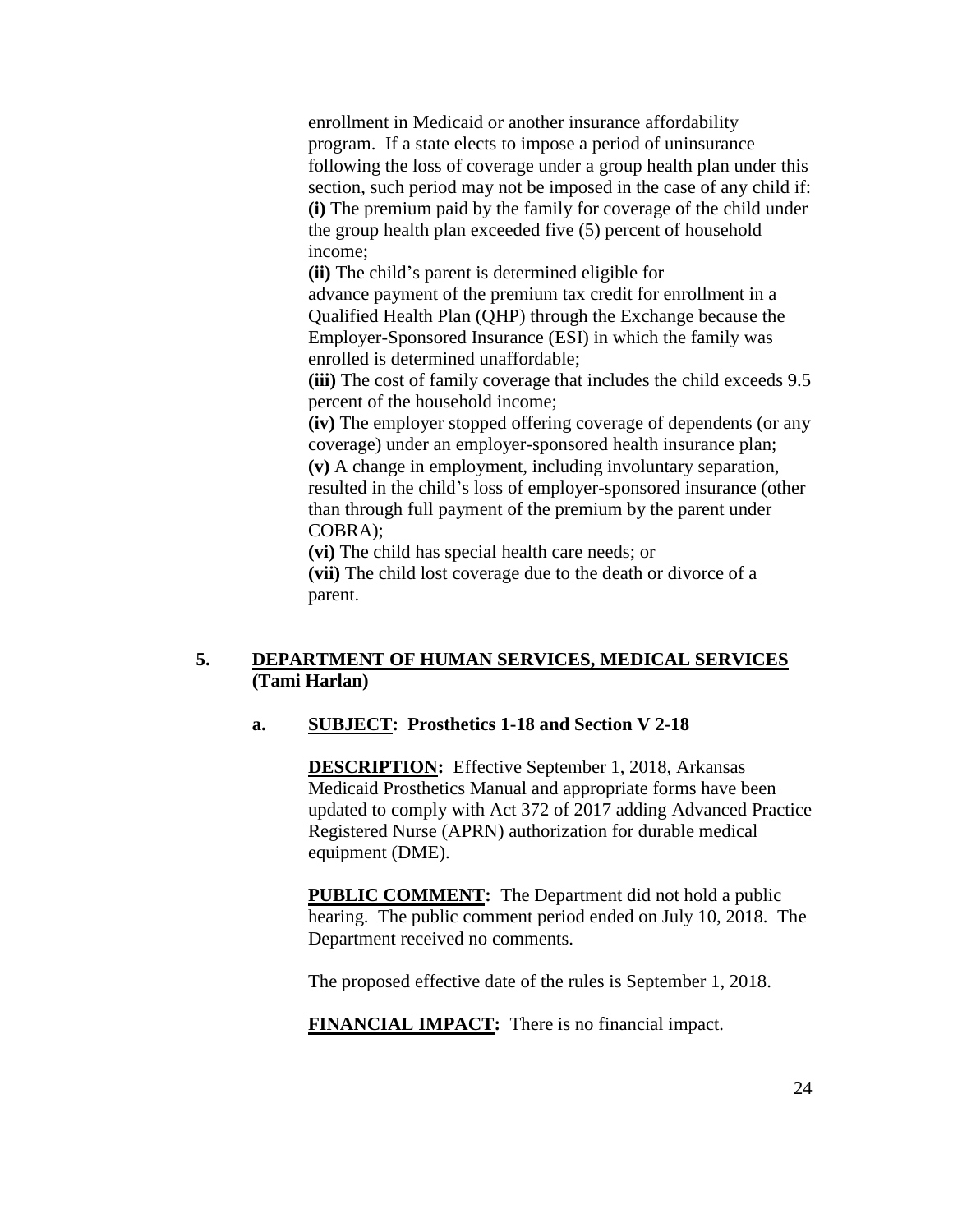**LEGAL AUTHORIZATION:** The Department is authorized to "make rules and regulations and take actions as are necessary or desirable to carry out the provisions of this chapter [Public Assistance] and that are not inconsistent therewith." Arkansas Code Annotated § 20-76-201(12).

If a signature by a physician is required to authorize durable medical equipment, Act 372 of 2017, sponsored by Representative Mary Bentley, allows the requirement to be fulfilled by an advanced practice registered nurse or a physician assistant. *See* Ark. Code Ann. § 17-80-120(a).

# **6. INSURANCE DEPARTMENT (Allen Kerr and Booth Rand)**

# **a. SUBJECT: Rule 118: Pharmacy Benefits Managers Regulation**

**DESCRIPTION:** This rule implements Act One (1) and Act Three (3) of the Second Extraordinary Session of 2018 by the Ninety-First (91st) Arkansas General Assembly, "An Act To Create The Arkansas Pharmacy Benefits Manager Licensure Act," (hereafter, the "PBM Licensure Act") which authorizes the Arkansas Insurance Commissioner ("Commissioner") to issue rules to regulate the licensure and activities of pharmacy benefits managers ("PBMs").

The Commissioner is required to issue a rule implementing the PBM Licensure Act on or before September 1, 2018. The PBM Licensure Act authorizes the Commissioner to issue rules establishing the licensing, fees, application, financial standards, and reporting requirements of pharmacy benefits managers subject to the PBM Licensure Act. In addition, the Commissioner is authorized to issue rules governing the financial solvency, network adequacy, maximum allowable cost practices, compensation, rebates and other matters of pharmacy benefits managers subject to the PBM Licensure Act.

The proposed Rule has the following key features:

 For financial and licensure filings, requires filing of identification and location information, organizational documents, and SOS registration, regulatory contact, audited annual financial information, generic standardized contracts, a description of its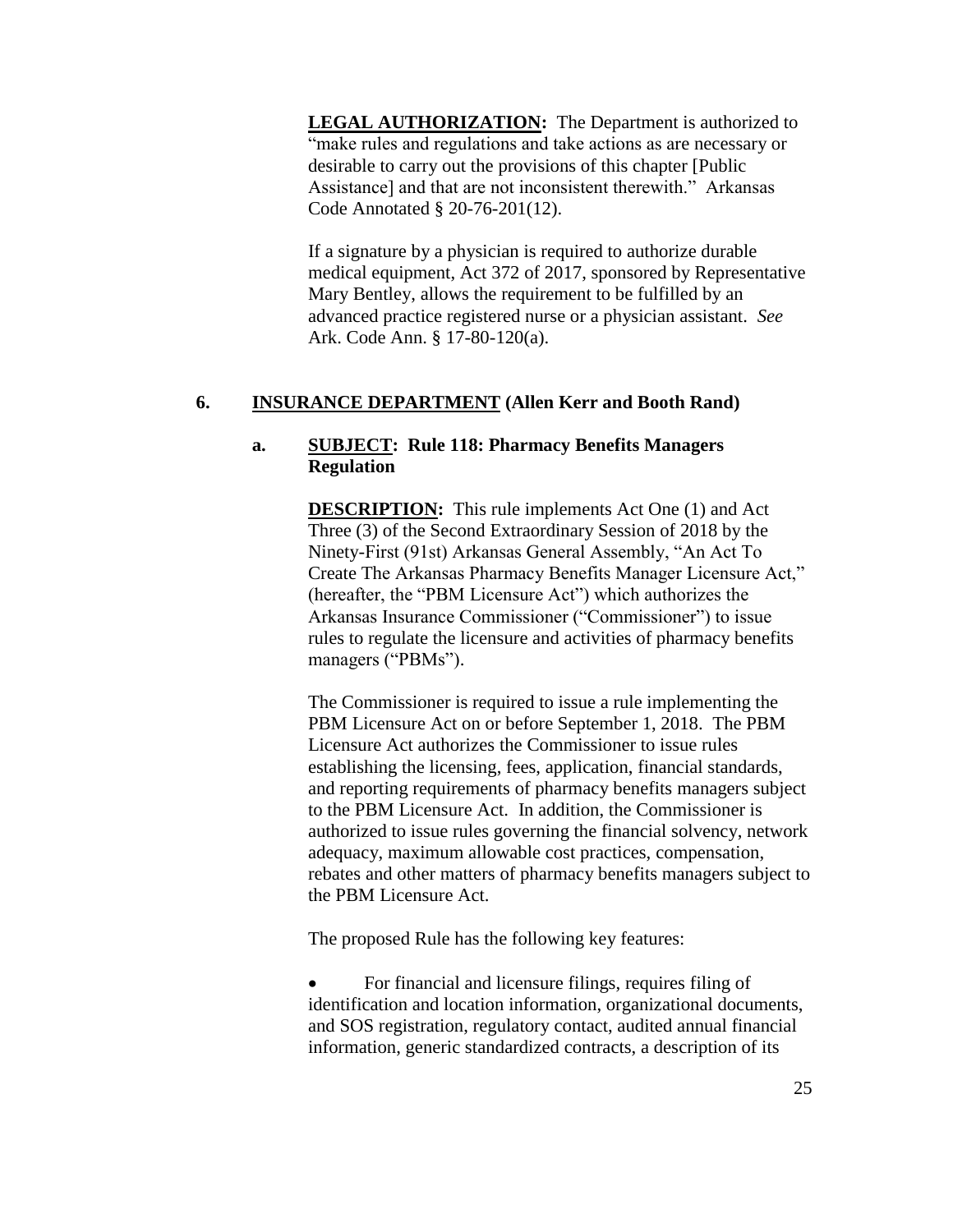MAC compliant processes and appeal processes, anti-gag compliance procedures, historical license denial or suspension information, and other standard licensure application information.

• Requires for licensure, a \$1,000,000.00 surety bond. This amount can be lowered by Commissioner in the event the business operations of the PBM in the state would make this amount unreasonable.

Requires for licensure, a \$1,000.00 filing fee.

 Provides a licensure (and renewal of licensure) review, approval and disapproval procedure with a right to a hearing by the PBM as an aggrieved party.

 Provides a financial and licensure standard of review for license under (1) financially hazardous condition, (2) rule or state law violation or pattern of misconduct, or (3) failure to submit licensure information.

 Prohibits contracts violating and waiving violations of 23- 92-506(c) (payment retroactivity), 23-92-507 (anti-gag clause), 4- 88-1004 (anti-clawback), and 17-92-507 (MAC).

 Prohibits contracts violating 23-92-506(b)(2) (fees) and 23- 92-506(b)(3)(cert. standards) unless approved by Commissioner. Establishes procedure for PBM to have Commissioner review and approve otherwise prohibited language with a right to an administrative hearing.

 Requires health insurers to file network adequacy of pharmacies under Rule 106 PCP standards.

 Establishes requirements for discretionary review of compensation or reimbursement review by Commissioner under adverse impact analysis on network adequacy [10% or more to Rule 106(5)(F)].

 Applies the examination requirements placed on insurers to PBMs other than the regular time period of examinations.

 Captures MAC appeals and challenges activity and requires reporting of spread pricing as detailed in Section 9 of the Rule.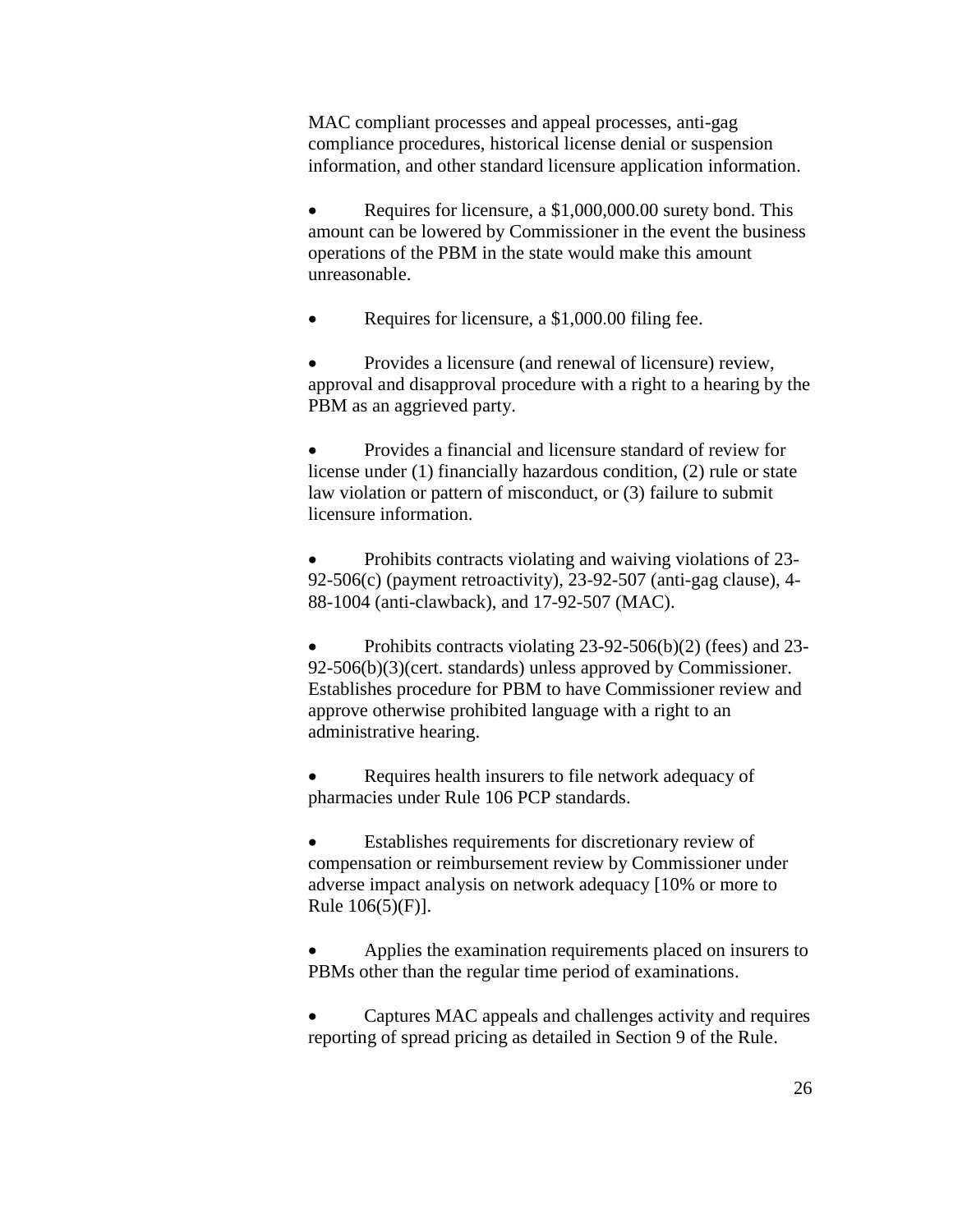Has a transition licensing period to adjust to the timing of the new rule.

- Has a penalties provision tied to Trade Practices penalties.
- Has effective date 1-1-2019.

**PUBLIC COMMENT:** The Arkansas Insurance Department (AID) held a public hearing on July 11, 2018. The public comment period ended on July 11, 2018. AID provided a summary of the public comments and its responses shown below:

### **Public Comments Summary**

The following are responses from AID related to public comments for proposed Rule 118, Pharmacy Benefits Managers. AID is herein responding to comments which address specific content related issues, or specific language, derived from the initially filed rule. Although received, reviewed and counted, in terms of gauging the public interest in the Rule, AID is not responding herein to comments which are simply general statements for or against the Rule, or comments, which urge support for or against a particular organization's comments. Also, where one organization raised the same concerns as another, AID will not duplicate the same response here under every organization's section here. Please consult the entire Public Comments Summary. These are also merely explanatory notes and should not be considered binding statements or interpretations of the PBM Licensure Act or proposed Rule.

Pharmacy Care Management Association, July 11, 2018.

Section 4(8) pass-through pricing definition needs to be removed

because it is not used in the Rule.

*AID: We removed that definition.*

Section  $4(20)$  references fees in the spread pricing model

definition, and fees are a separate and distinct issue [from spread pricing practices].

*AID: We removed the last sentence in that definition but are keeping the spread-pricing definition.*

Sections  $5(A)(7)$  and  $5(A)(10)$  should include Provider Manuals which address the MAC law and clawback law practices.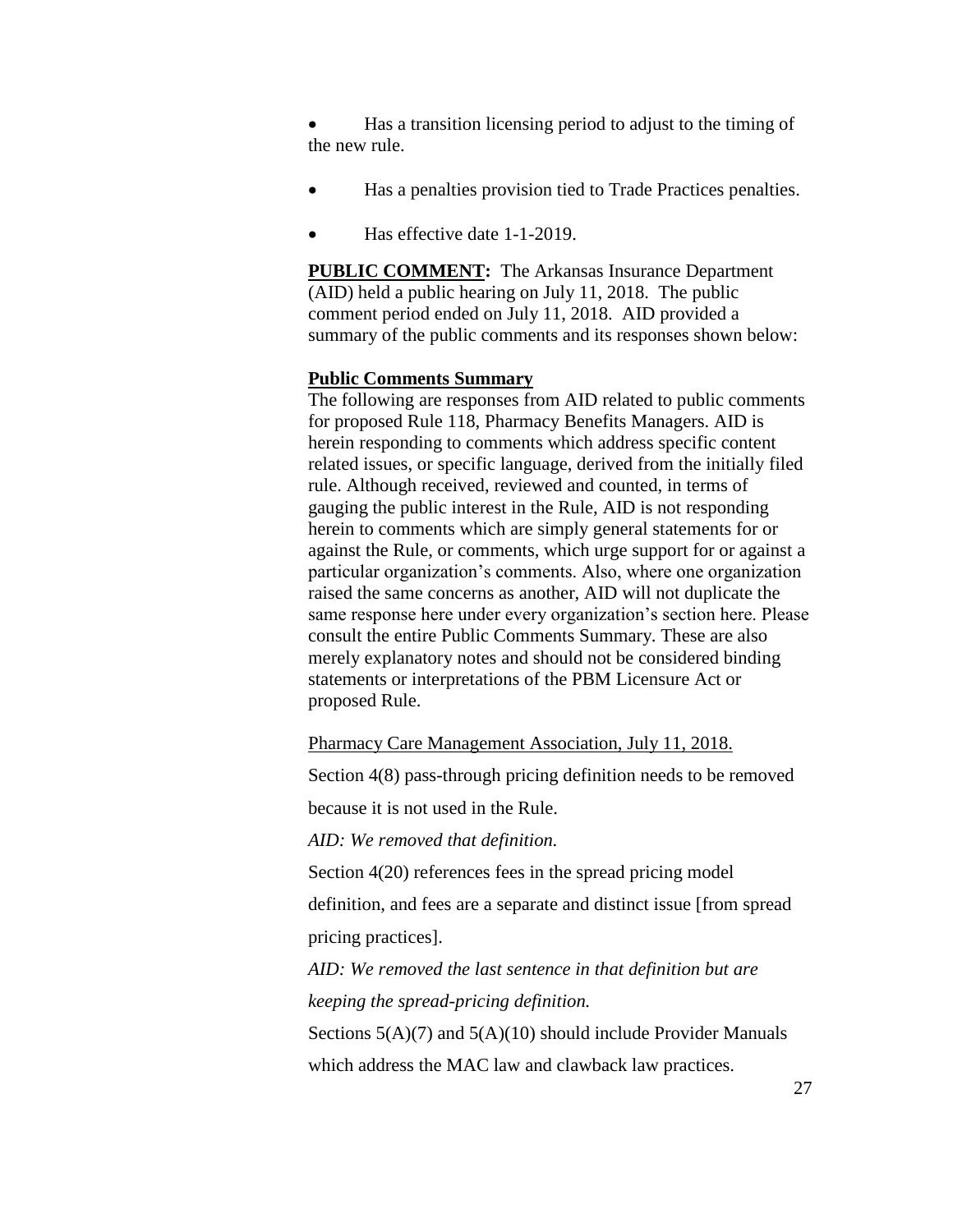*AID: We added Provider manuals to the list of items we can review for contracting compliance.* 

Section  $5(A)(13)$  is unclear whether it is asking about assumption of insurance risk or operational business risk.

*AID: We are referring to assumption of risk for the covered benefit (prescription drug) and added this clarification.*

Section 5(A)(15) includes reporting terminations for "dishonest" activities, and is too broad and not defined.

*AID: We removed the word, "dishonest."* 

Section 5(A)(15) needs a corrective plan step for curing initial licensure and renewal issues.

*AID: We added a corrective plan to cure administrative deficiencies; however, only for financial issues which may be curable, and failure to submit information. PBMs which are denied for violations of the law have adequate appeal procedures to contest those determinations.*

Section 5(D) needs to also adopt  $\S$  23-61-107 (a)(4) confidentiality standards for material transactions.

*AID: We added this for reporting of financial material transactions. We are not removing 23-61-103 which is needed to maintain confidentiality for examinations and investigations.*  Section  $6(A)(3)$ , related to the standard evaluating fees, and certification standards, the phrase "objective evidence," is extreme and unnecessary.

*AID: We will describe it as "specific and detailed," the intent of this section is the same, and that is, we do not want merely conclusory statements or representations that a fee or standard improves quality or reduces costs.*

Section 7(B). Reimbursement must be evaluated in the aggregate.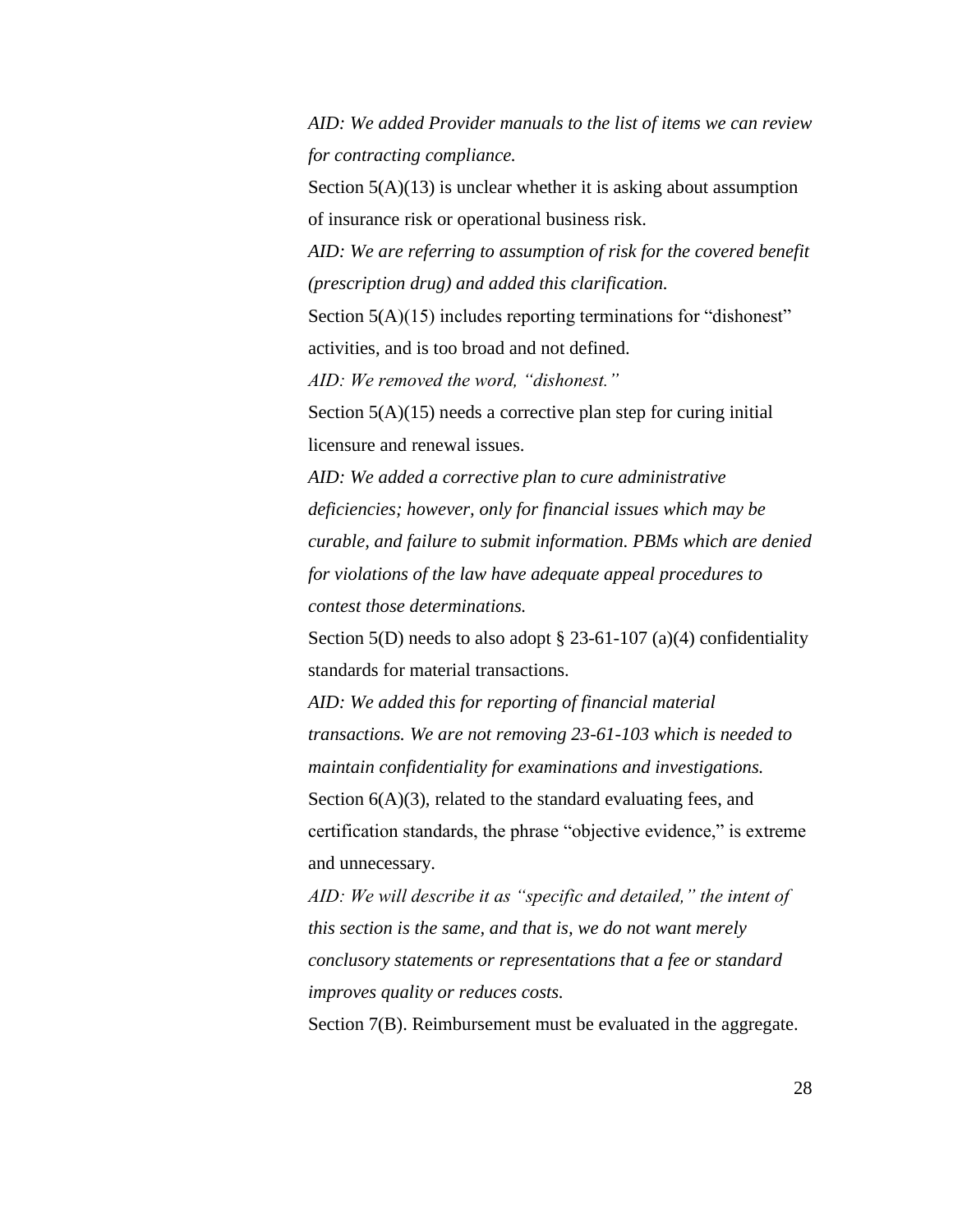*AID: Although we envision reviewing or measuring the entire reimbursement transactions with pharmacies as one barometer to ensure network adequacy, we are keeping the current language, to allow our network adequacy staff sufficient flexibility to determine the adequacy of pharmacy reimbursement.* 

Section 7(B)(1). The Rule should reflect that PBMs contract with "pharmacies" not individual "pharmacists."

*AID: we made the correction throughout the Rule, replacing "pharmacies," with "Pharmacists or Pharmacies." This is consistent with the PBM Licensure Act.* 

Section  $7(B)(2)(b)$  should keep a consistent standard of review, in that the impact on pharmacy participation in health plans, should be either on a state-wide basis, or "in a significant geographical area."

*AID: We agree and adopted this change.* 

Section 7(B)(2)(b) should address or provide a timeframe of measurement related to the 10% reduction and should consider removing the phrase, "solely, due to a reduction in compensation." *AID: We intend for the time frame specifics to be explained and addressed by our network adequacy division, after issuance of this rule. For issues related to reasons for pharmacy termination, AID intends to work with the PBMs and plans to track, monitor and gather sufficient information from the pharmacy, to determine whether compensation reduction, was the sole reason for the termination.*

Section  $7(B)(2)$  should count or consider the times the same pharmacy submitted prescriptions without any issue, not just the declinations, in network adequacy measurements. *AID: Although, in general, we intend for the network adequacy* 

*division to address the extent to which, if any, the overall*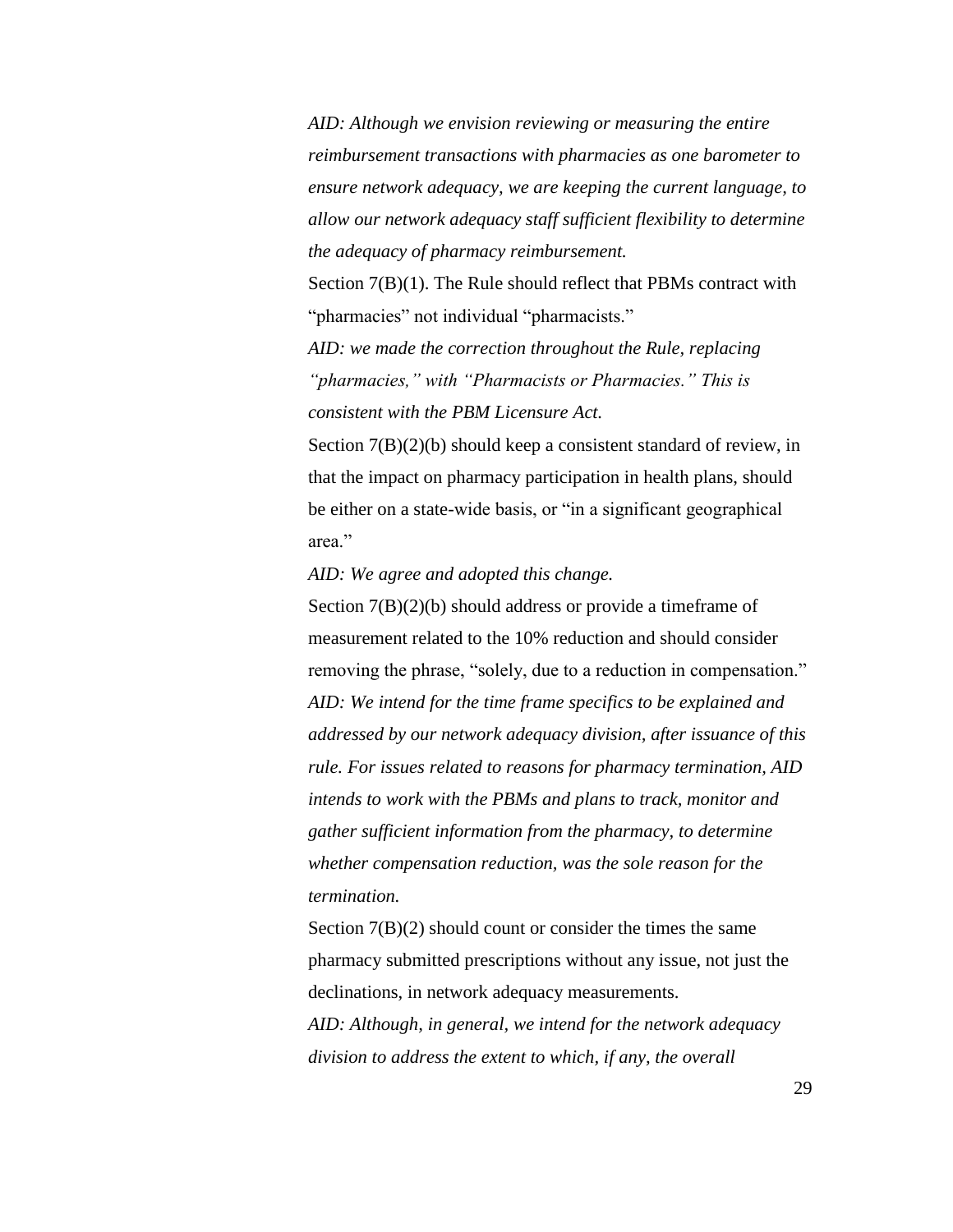*prescriptions serviced by a pharmacist in reviewing declinations, however the Department may want to review declinations for certain drugs, or may want to review individual or geographic levels of pharmacies should the need arise.*

AID should make confidential information gathered during a compensation review under Section 7.

*AID: We added a confidentiality Section in 7(B)(6).*

Section 7(B)(5) should be consistent and refer to "adverse impact." *AID: We agree and now refer to "adverse impact."*

Section 9 related to MAC and Spread reporting, is pre-empted by Federal law and PCMA v Rutledge.

*AID: AID will follow or adhere to federal law; however, it is our understanding that for the MAC law reporting, in terms of finality of this ruling, the Eighth Circuit Case may be appealed. Secondly, on spread reporting the obligation, as well as compensation review mechanism, these are also aimed at the healthcare insurers or HMOs. Finally, it is our understanding that the validity or legality of the Provider Licensure Act, as to other requirements which are not MAC law related, either in part, or in its entirety, as to group ERISA plans is not before the Court(s). AID is not a party to such proceedings but will defer to the subsequent rulings of the Court(s).*

Pharmaceutical Research and Manufacturers of America (Pharma), June 29, 2018

Pharma submitted various rule section additions which require tracking, reporting and monitoring by AID of PBM rebates. *AID: AID believes tracking or monitoring rebates is important; however, at this time, we believe adding these sections would involve a significant, substantive change to the rule, possibly necessitating re-noticing the public rule. Given that our priority at*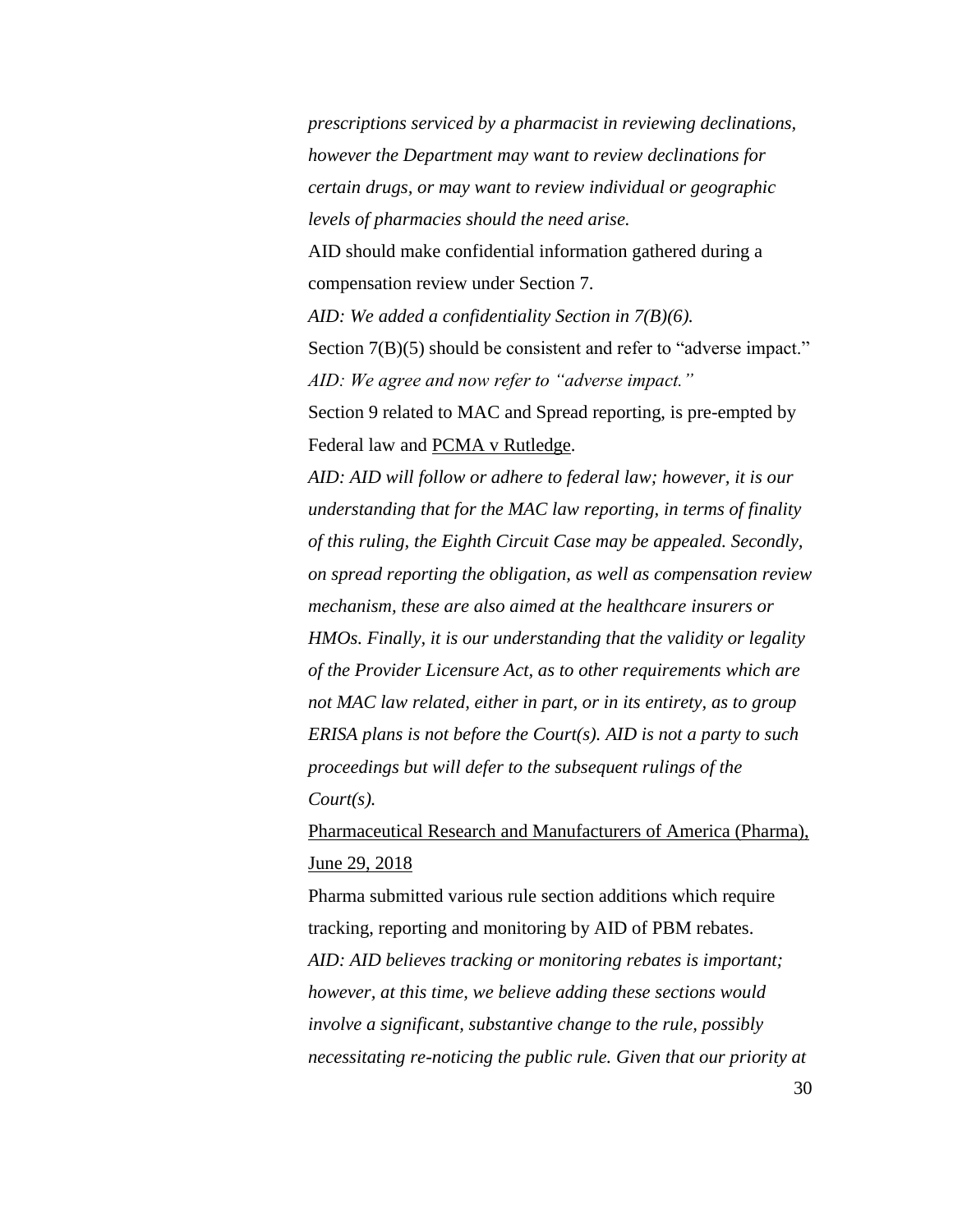*this time has been providing licensing standards, financial solvency standards, and addressing compensation and contracting issues in a rule requiring issuance before September 1 of this year, we would prefer addressing this at a later time.*

The Surety & Fidelity Association of America, July 5, 2018 The Surety & Fidelity Association of America ("SFAA") has concerns with the availability of the bond amount and in addition that the amount of the bond may be excessive for a PBM with limited net worth and working capital.

*AID: We believe from our research with surety bond issuers that this amount is available. This amount was copied from the State of Kentucky. We are willing however to work with PBMs as to language issues triggering the bond amounts; however, we borrowed the same language used in other States. As to it being excessive relative to the size of operations of the PBM in this State, the Commissioner may reduce the amounts for smaller PBMs, please see Section 5(B)(4): "The Commissioner may however reduce the amount of the bond requirement in Section 5(A)(2) if the amount required is unreasonable relative to the size of the PBM's business operations in this State and would cause a significant financial hardship."*

# National Association of Mutual Insurance Companies, July 10, 2018

The National Association of Mutual Insurance Companies (NAMIC) supports the (PBM Licensure Act) Legislation and AID Rule, for specifically excluding workers' compensation plans.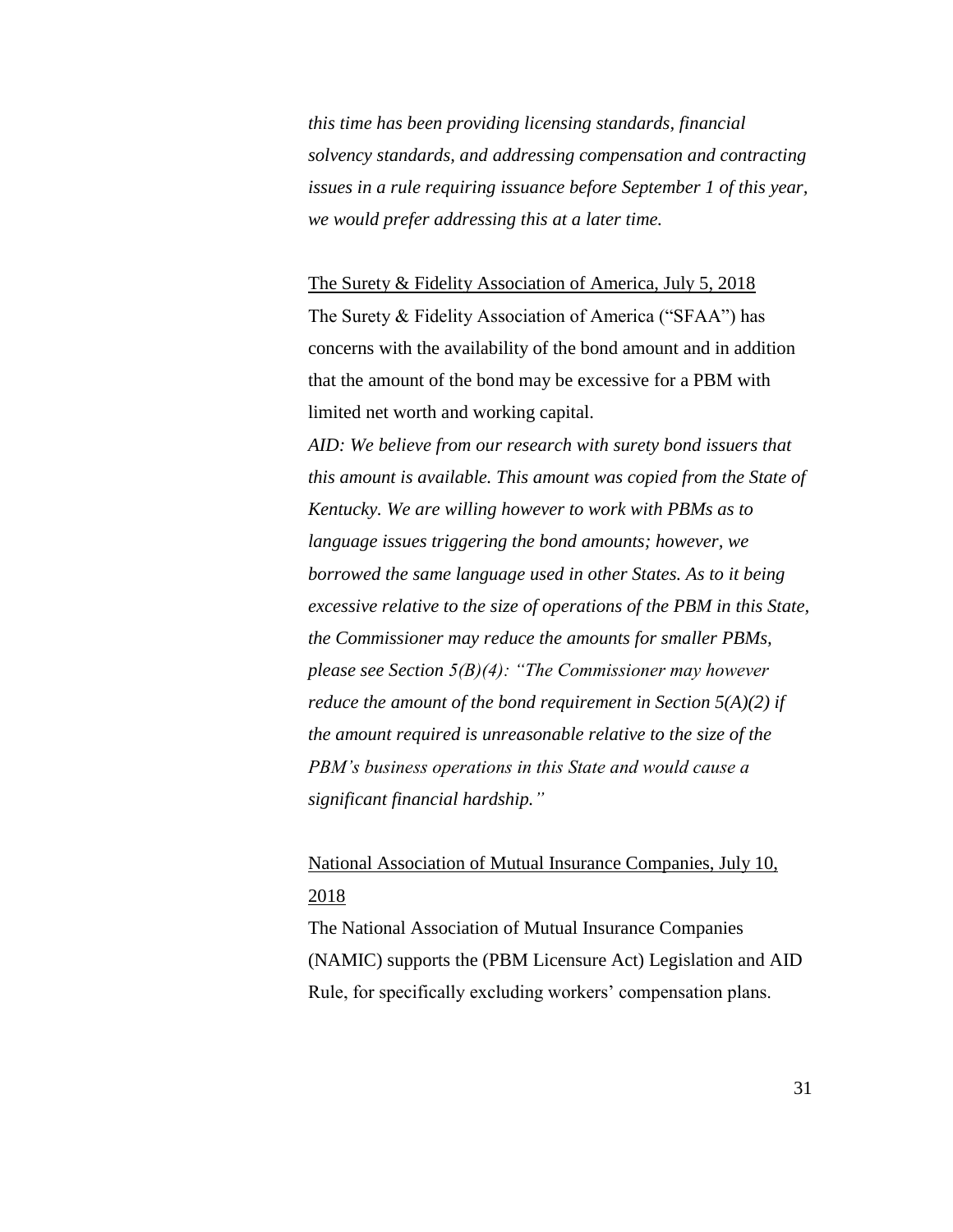#### Arkansas Pharmacists Association, July 2, 2018

Section 11 limits penalties, actions, or orders for violations of this Rule, to § 23-66-209 and 210, and thus a violation of Rule 118 would only result in a Cease and Desist order

*AID: We have corrected this by designating that a violation of this Rule shall be considered an unfair and deceptive Act under 23-66- 206 which would trigger all of the penalties, actions, including monetary fines, revocation and suspension under 23-66-210 and 209. There is no need to copy and paste the entire 23-66-210 statute.*

Section 23-92-506(b)-(d) set forth specific practices the PBM may not engage in, yet with the Exceptions of Section 6(B) and Section (7)(C) there is no express prohibition of the practices set forth in 23-92-506(b)-(d)

*AID: We disagree. Starting with 23-92-506 (b)(1) prohibits deceptive advertising and marketing, See Section 6(b); 23-92-506(b) (2) restricts fees, See Section 6(A) (3); 23-92-506(b) (3) restricts certification standards. See Section 6(A)(3).* 

*23-92-506(b)(4) on affiliate reimbursement restriction. See Section 7(C).*

There is no specific complaint mechanism process under the Rule to provide a mechanism for pharmacists to notify of violations. *AID: There is no need for a pharmacist specific complaint mechanism. Our consumer services division and legal division accept, review and investigate medical provider complaints, physicians, and hospitals on a daily basis without a specific provider type process. Pharmacists can file their complaints with either the Arkansas Insurance Department Consumer Services Division or Legal Division.*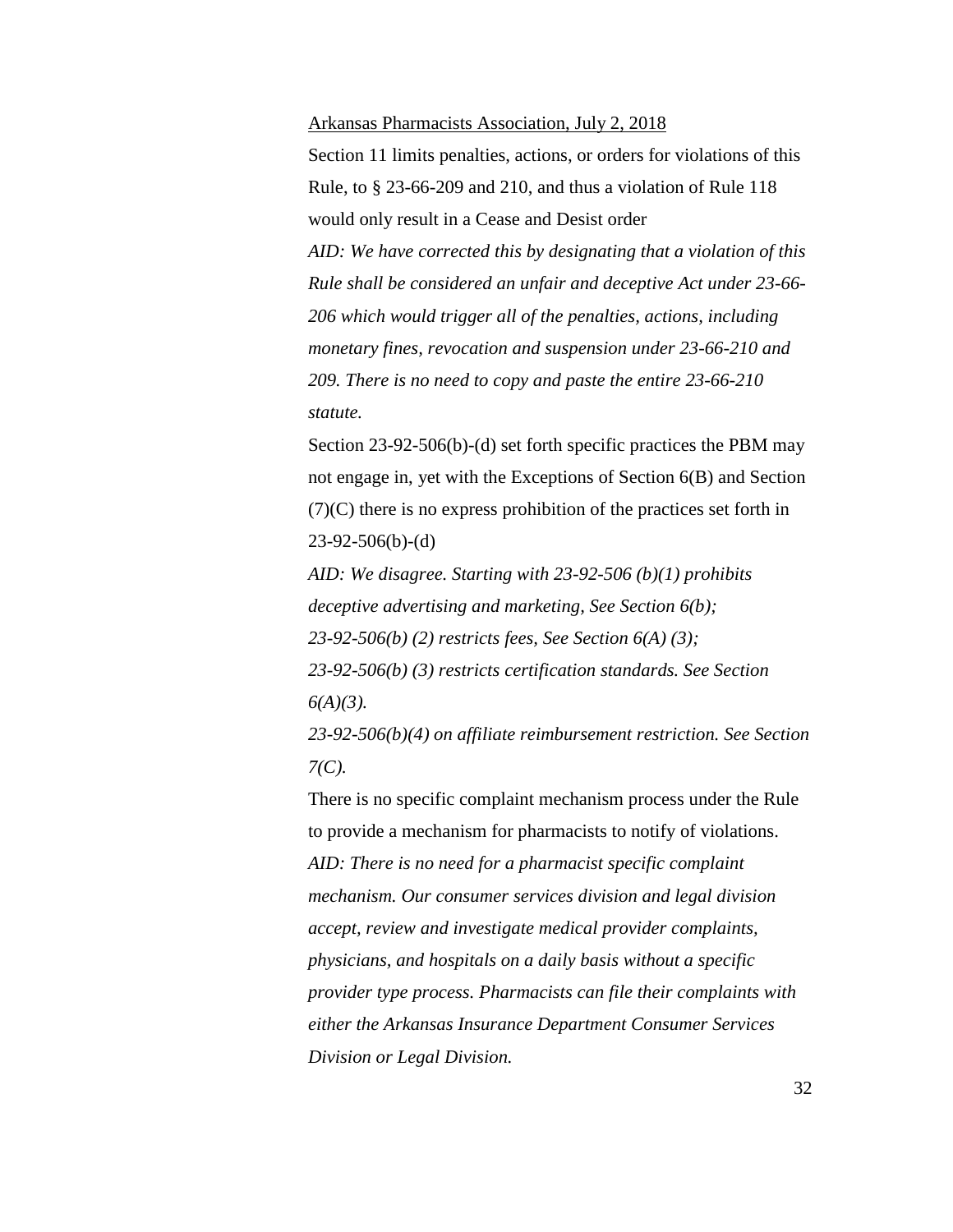Suggestion to add a new section to evaluate pass-through and spread pricing.

*AID: We are not evaluating pass-through pricing at this time; however, if that becomes an issue we may consider it for later rulemaking.* 

Exclusion of Medicare Advantage Plans and Medicare Programs. Section  $4(4)(B)(vii)$  excludes from the definition of "health benefit" plan," "Medicare Advantage Plans or Medicare programs which provide pharmacy or prescription drug coverage. This exclusion needs to be removed because it is not in the PBM Licensure Act. *AID: We agree the exclusion is not in the PBM Licensure Act. It is added out of an abundance of caution to avoid possible preemption claims or actions. In addition, this is consistent with AID's history of not applying State based network laws and medical mandates, to Medicare Advantage plans, due to federal preemption under the Medicare Modernization Act, and rules issued by CMS. Our position has been, at least for Medicare Advantage Plans, the networking requirements and benefit requirements are regulated by CMS, however AID may regulate the financial solvency and licensing of the marketing representatives.*  AID should adopt the pharmacy network standards, in its compensation review of adverse impact, for Medicare Part D set forth in 42 CFR 423.120(a)(1).

*AID: Our staff considered these metrics; however, given these might be considered substantive or significant metric distance reductions from a PCP's, and what was in the filed rule, requiring re-notice, we would prefer to possibly address this later, as our network adequacy division develops and reviews data on terminations and compensation following issuance of this Rule.*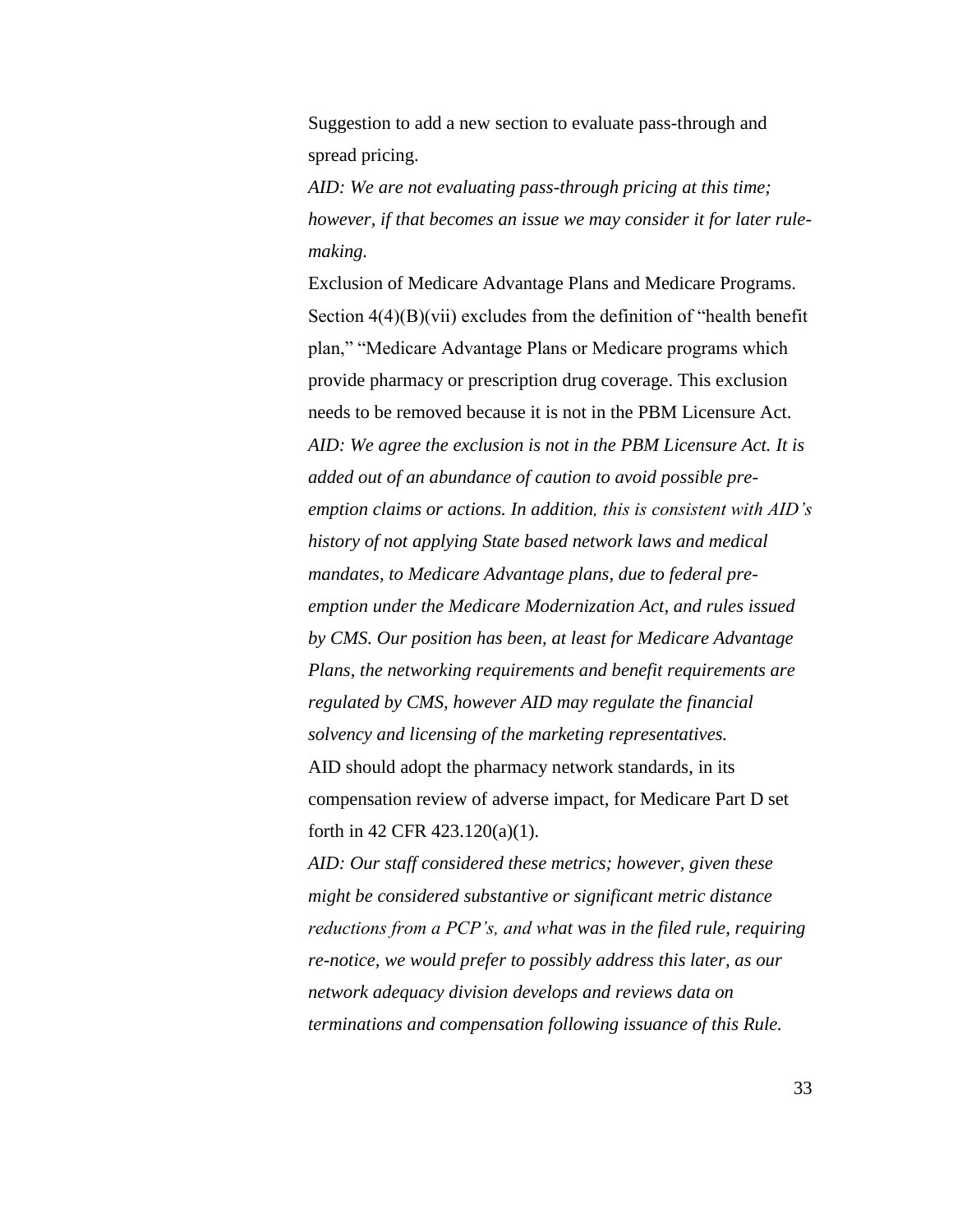AID should provide in the Rule that a "PBM shall provide a reasonably adequate network for the provision of prescription drugs for a health benefit plan that shall provide for convenient patient access to pharmacies within a reasonable distance from the patient's residence."

*AID: Our view of this issue is that the health insurers and HMOs, simply contract with PBMs, for drug networks, and it is these entities which should ultimately be responsible for establishing adequate networks to provide benefits for their members.*  There should be a provision for commissioner investigation, action, hearing and penalties for violations of network access requirements.

*AID: The rule provides ample examination and investigation authority for the Commissioner to review compliance with the PBM Act and this proposed Rule.*

APA suggests various language changes to the PCP metrics under Rule 106(5)(B)(2).

*AID: We reviewed these suggested changes, and at this time, because they may be viewed as substantive changes to the proposed Rule, requiring re-notice, we would defer to reviewing them, for change, possibly, at a later time, as our network adequacy division reviews implementing the PCP metrics.*  APA suggests there should be tests in Proposed Rule 118 that determine prospectively whether compensation is sufficient to provide prospectively whether compensation is sufficient on initial application, renewed application and during the year. *AID: It is not the desire or policy of the Department to preapprove, or review medical provider compensation programs, or contracting in advance, which have not yet gone into effect, and, for pharmacies, without seeing an adverse impact.*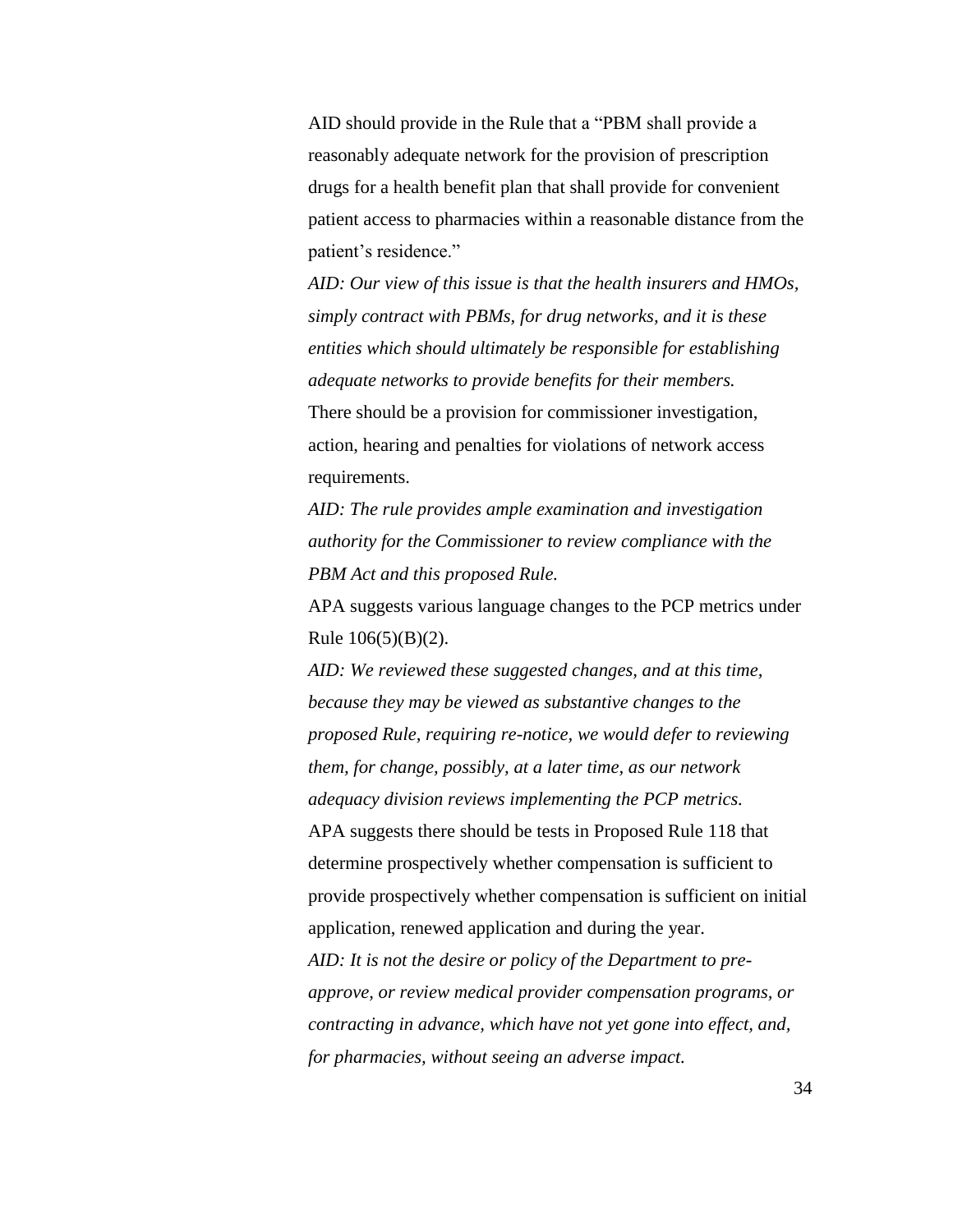The adverse impact of 10% is confusing in terms of its relationship with the 80% tolerance in Rule 106.

*AID: We agree, and have removed the 10% requirement and the standards or requirements are entirely what a PCP or physician's metrics are.* 

The last two paragraphs in Section  $7(B)(2)(b)$  appear negated by Section 7(B)(5) restricting review of compensation to compliance with Rule 106 network adequacy.

*AID: We disagree, the adverse impact standards must first exist to ultimately implicate the Rule 106 metrics, and corrective actions under Rule 106(7)(B)(5).*

Section 7(B)(5) of the proposed Rule merely refers back to 23-66- 210 that is limited to a Cease and Desist Order.

*AID: We do not see this reference but see a reference to Ark. Code Ann. §§ 23-61-201, which is our examinations provision.*

Arkansas Pharmacy Association, Second Comment, July 6, 2018 APA submitted language for Section 11. Hearings and Penalties. *AID response: We believe we have adequately addressed this in restating it:*

*Violations of this Rule shall constitute an unfair or deceptive act under Ark. Code Ann. §23-66-206; therefore, the penalties, actions or orders, including but not limited to monetary fines, suspension, or revocation of license, as authorized under Ark. Code Ann. §§ 23-66-209 and 23-66-210, shall apply to violations of this Rule.*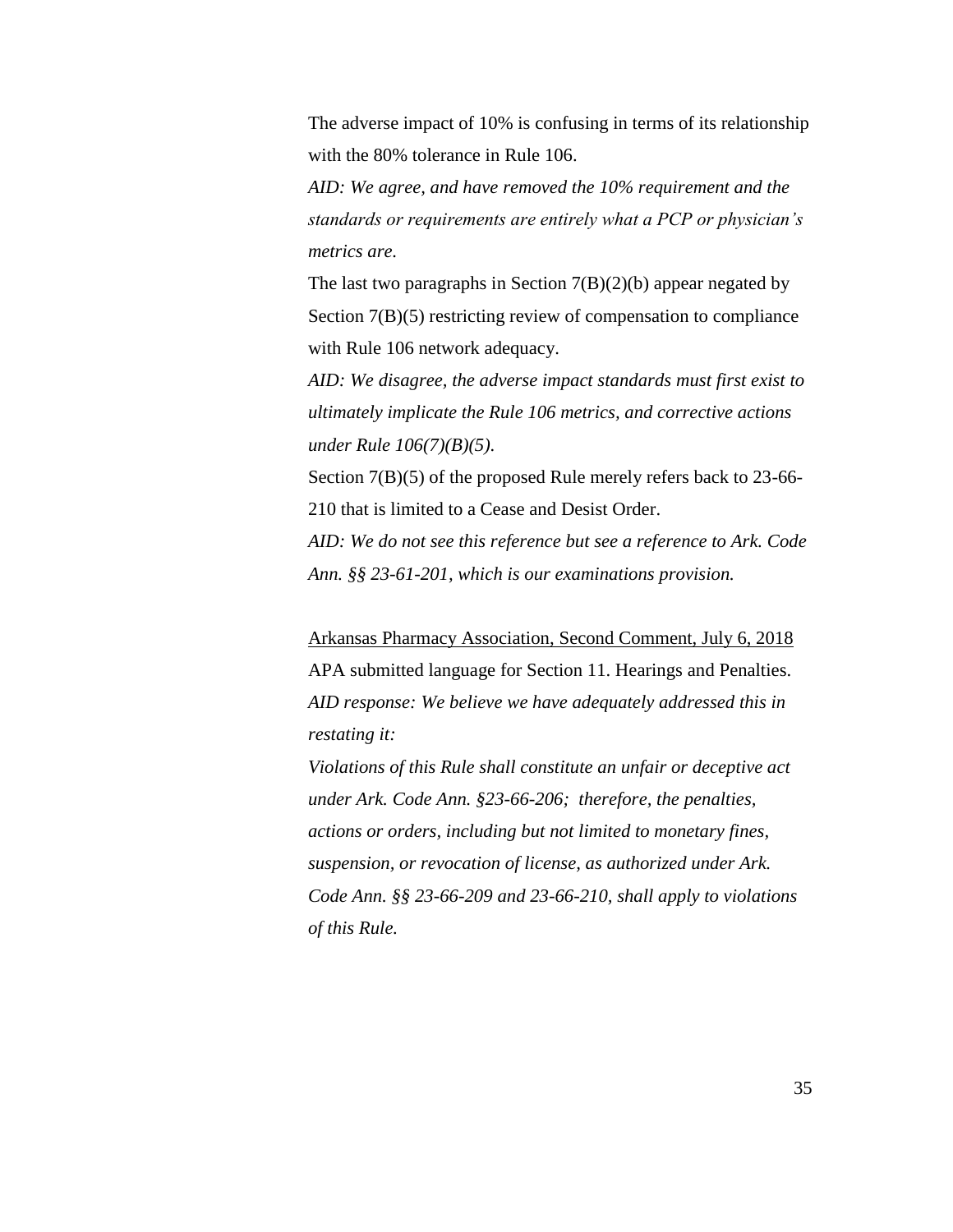America's Health Insurance Plans, July 10, 2018 America's Health Insurance Plans ("AHIP") advises that litigation preempts the applicability of this Rule to Certain Insurers and PBMS.

*AID response: Please see our response to this issue previously in the section addressing PCMA comments.* 

Proposed Rule 118 exceeds the scope of the PBM Licensure Act by requiring various actions and reporting to be the responsibility of health insurers.

*AID response: We believe there is adequate authority in the rule to apply those various requirements under our general powers to effectuate provisions of the Arkansas Insurance Code and Rules. As stated in the rule, for both reporting and pharmacy compensation review, because prescription drug benefits and networks are a significant component of a health benefit plan issued by the healthcare insurers, the healthcare insurers should have responsibility or share responsibility for administration of the prescription drug benefits to ensure there are adequate pharmacies participating for members purchasing these benefits from health insurance policies, and that, if compensation reductions cause disruption or lack of adequacy, the healthcare insurers should help share responsibility for correction.* Section 7 requires healthcare insurers to file and report its pharmacy network in lieu of the PBMs obligation to do so under the PBM licensure Act, and this exceeds the scope of the PBM Licensure Act.

*AID response: We disagree. The purpose of this provision was not to overly burden the healthcare insurers but to provide that a PBM should not have to file pharmacy network information if the healthcare insurer already provides this network information to us.*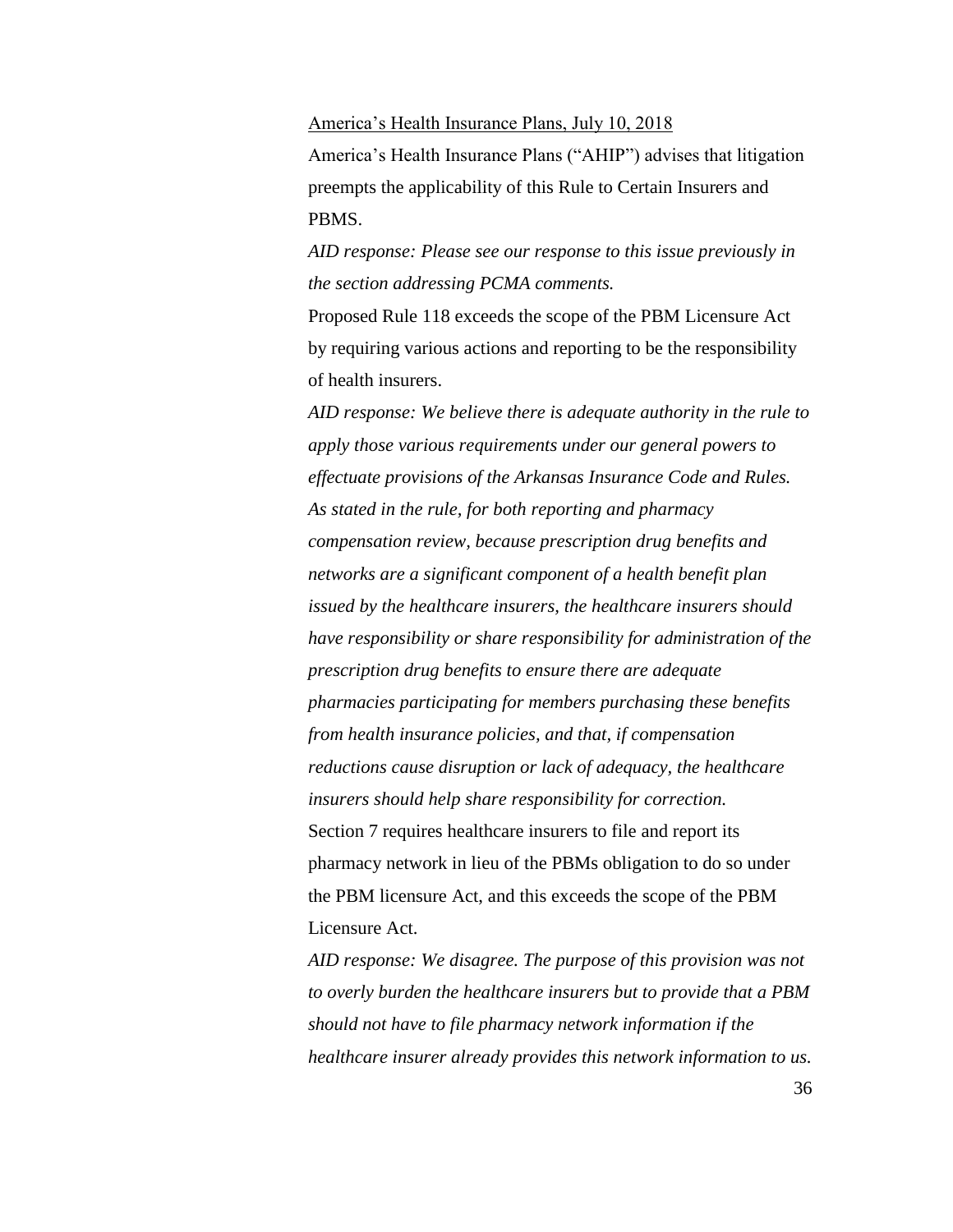Section 8 allows for examinations on healthcare insurers for compliance with provisions of the Rule, and it is not equitable to hold insurers responsible for compliance with statutory mandates which do not apply to them.

*AID response: We disagree, in our examination of a PBM compensation program, it may be imperative for AID to also have access to and to review the entire prescription drug compensation program, including reviewing the facets of it, issued or contracted by the healthcare insurer.* 

Section 9(C)(2) requires PBMs and Healthcare Insurers to joint coordinate to facilitate the PBMS required filing of a report on state funded payments under 4-88-803. This exceeds the authority of the PBM licensure Act to apply it to healthcare insurers. *AID response: We disagree. The report will necessitate a comparison between what the healthcare insurer paid the PBM and what the PBM paid the pharmacist in drug reimbursement programs; given this dynamic it is imperative for the healthcare insurer or HMO to contribute to the data in the report, for its information item.*

Section  $9(A)(2)(c)$  requires tracking and monitoring of various items which is beyond the scope of this Act but also will be difficult to track or report.

*AID response: We do not believe requesting data to determine if there are compliant MAC processes exceeds the scope of the Act, as it is in the Act that AID enforce compliance. The report simply allows us to see if the PBM has developed compliant MAC processes. Secondly, we understand that some of the tracking and reporting may involve resource issues, but, we believe the various parties can obtain this information.*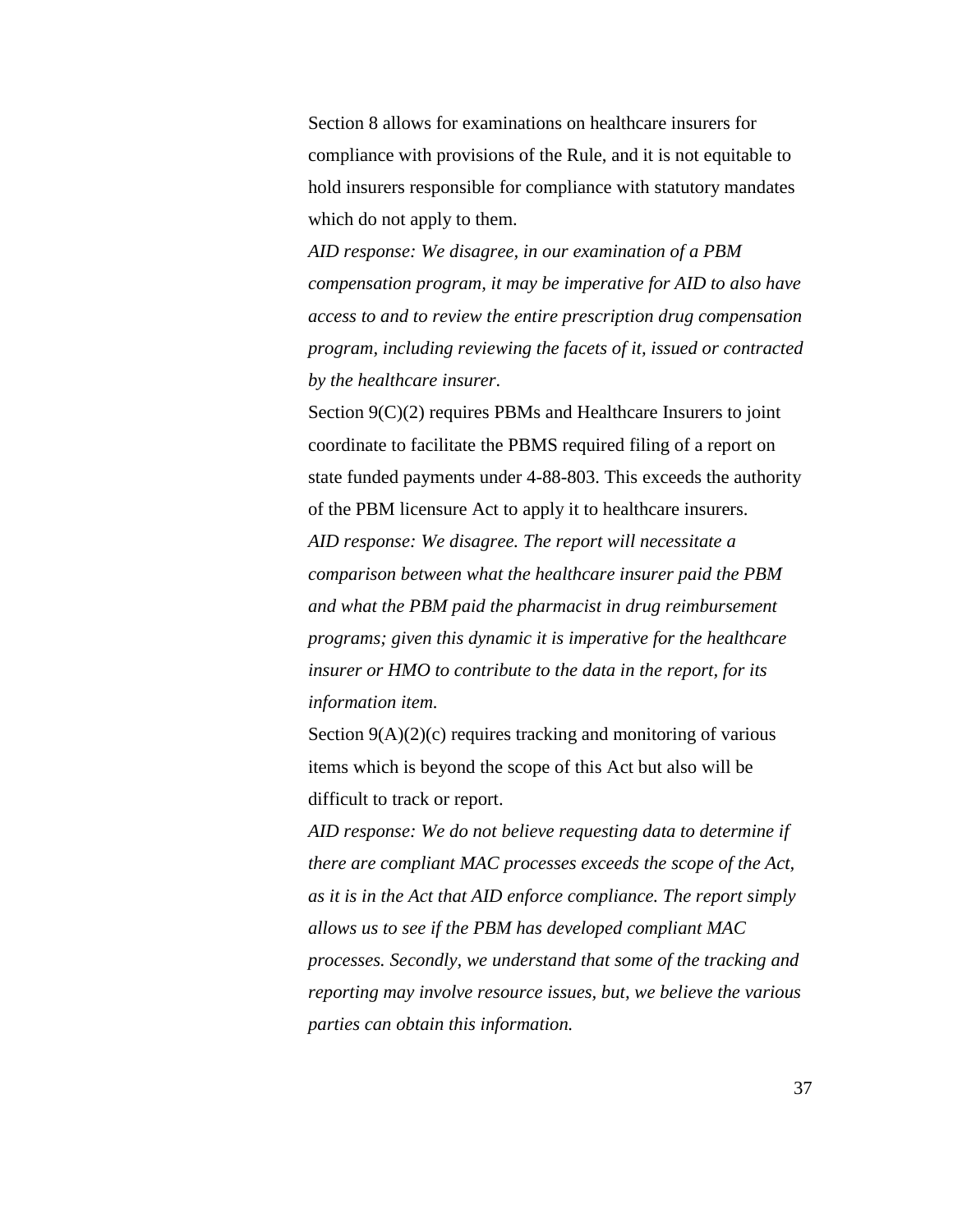AHIP: Proposed Rule 118 Lacks sufficient protections for Health Insurers following Loss of PBM Licensure

*AID: We disagree. We believe the health insurers would already be aware of, or notified of any significant loss of licensure by one of its PBM for ongoing administrative actions we are undertaking.*  AHIP: Section 4(8), (20), Section 5(A)(7), Section 5(A)(10), Section  $5(A)(13)$ , Section  $5(A)(15)$ , Section  $(5)(D)$ , please see same corrections we have made in PCMA section in this document.

AHIP requests removing  $4-88-1004$  in Section  $6(A)(3)(A)$  be stricken because is not intended to protect patient rights, and its application exceeds statutory scope.

*AID: We disagree. The anti-Clawback law in § 4-88-1105, is also prohibited by law, just as the other listed prohibitions. Clawback is regulated by AID. PBMs should not have contractual provisions in violation of the clawback prohibition.*

Section  $6(A)(3)(A)$  should be expanded to permit contractual language for issues not contemplated by the Act.

*AID: We understand the concerns, however the Act does not address this, but only review of prohibited contracts for fees and certification standards.* 

Section 7(B)(1) needs trade secret information protection needed. *AID response: We added additional protections at the end of that section.* 

Section 7(B)(1) ignores the fact that health insurers are not party to contracts between PBMs and Pharmacists and do not set reimbursement rates for pharmacies unless the health plan has an integrated PBM.

*AID response: We agree that the health insurers are not setting the reimbursement rates between PBMs and Pharmacists, however, as*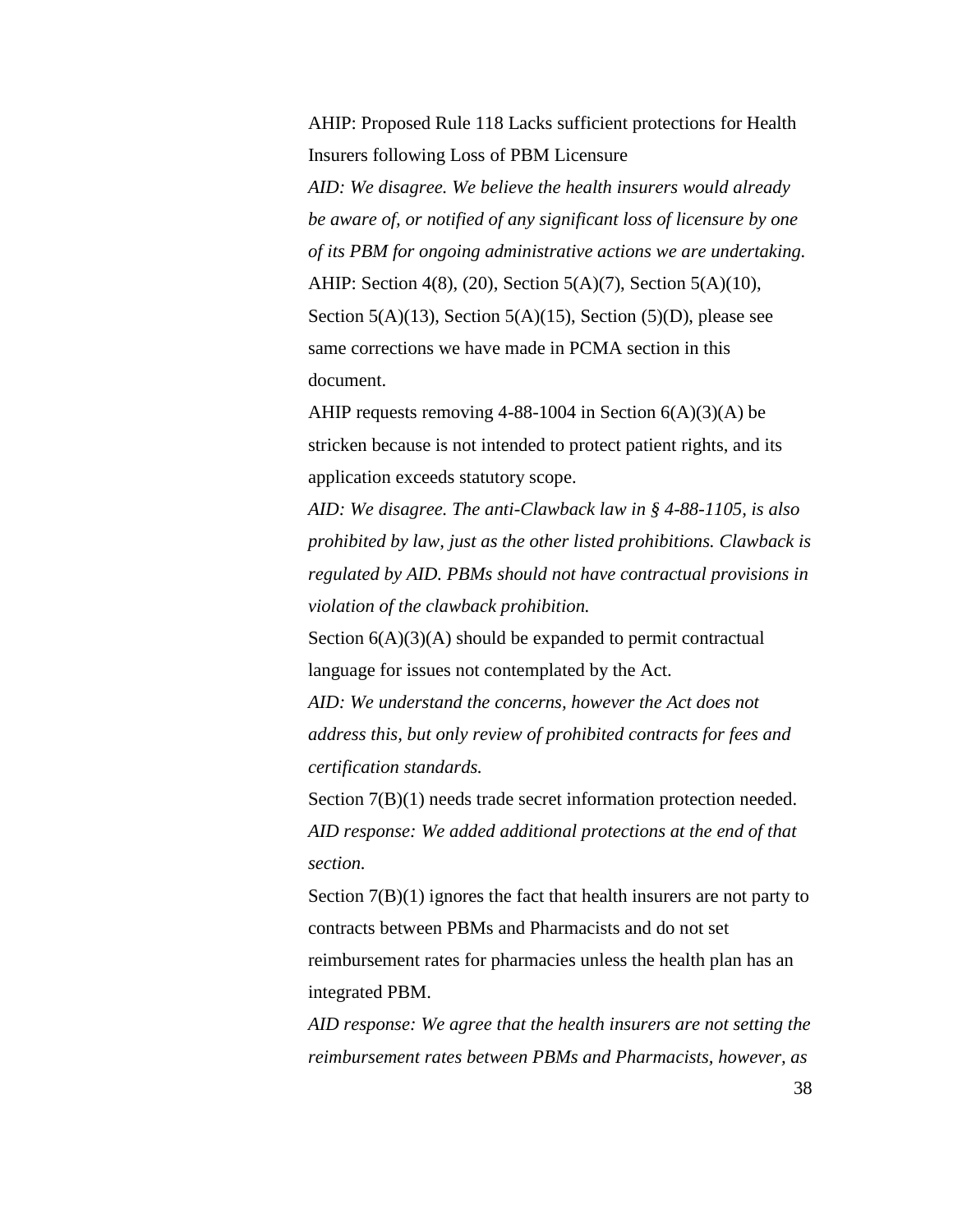*stated previously, PBMs are vendors in contract with the healthcare insurers. Healthcare insurers are ultimately responsible for providing prescription drug benefits to consumers who have purchased health insurance policies and therefore should have some responsibilities to ensure their exist adequate pharmacy networks.*

AHIP page 6 suggested corrections and clarifications to Section 7(B)(2), related to definition needed for service areas, and for the phrase, "reduction in compensation or reimbursement," and that invoices reflect actual "net" price a pharmacy paid.

*AID response: We modified the rule that AID will issue a bulletin after review and development of the service area metric by the network adequacy division staff. For the other phrasing concerns, the network adequacy staff and Department will try to clarify or provide specifics in a bulletin.* 

AHIP, we have significant concerns on Section 7(B)(4), regarding how the database in this section will protect proprietary and confidential information.

*AID response: We added the full host of confidentiality protections at the end of that Section.* 

AHIP: Section 7(B)(5) exceeds legislative Scope as it applies to healthcare insurers.

*AID response: See early comments related to the jurisdiction by the Department over healthcare insurers here because they are ultimately responsible to consumers who buy those policies for providing drug benefits.* 

AHIP: Section 7(C) requests adding the MAC list statute.

*AID: We agree and have done so.* 

AHIP: Section 8(A)(2) has a citation error.

*AID: We agree and have added an et. seq.*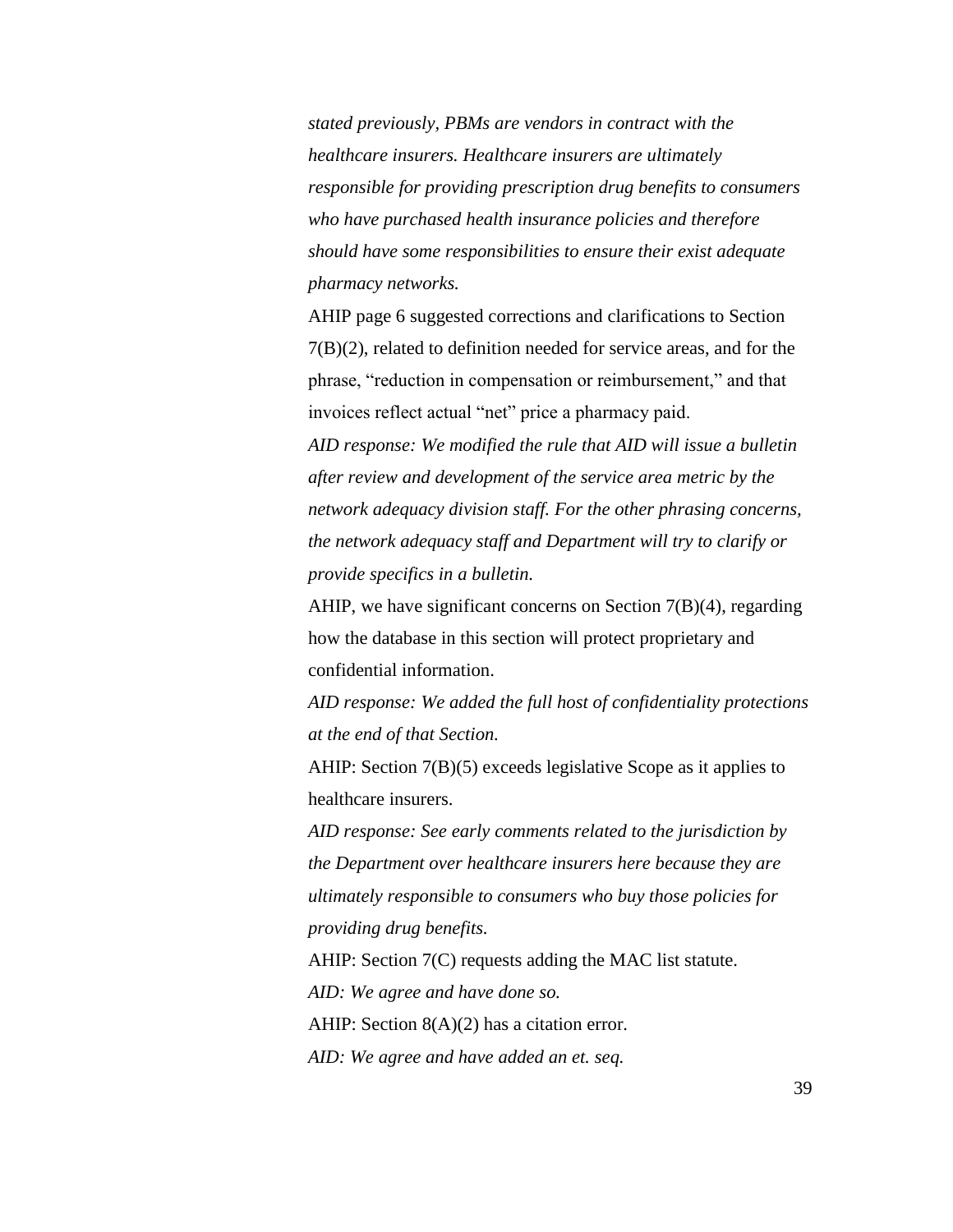AHIP: Section 9(B)(2) should address a failure of the PSAO to effectuate an appeal.

*AID: See the recent amendment to this Section.*  Section 9(C)(1) should remove Arkansas works from the spread pricing law reporting requirements.

*AID response: We disagree, at this time, believe that an argument can be made it is a program which is state funded due to matching.* 

Comment from Todd Burrow, July 10, 2018

Requests adding more specific language in Rule 118, on reimbursement formula pharmacies not allowing Maximum Allowable Cost or generic effective rate as a basis of payment. *AID Response: We could not do this by rule, unless there is a change in the MAC law.* 

On claims adjudicated below cost, the Commissioner needs the ability to verify the PBMs claims on the cost of the drug in question, this should include specific NDC number, wholesale house, the price, date and quantity in warehouse.

*AID Response: We believe we have adequate investigative powers to request such information in the event of a MAC compliance review.* 

Comment related to the health plans ABCBS, Ambetter and Qualchoice repaying for all of the below cost losses which were inflicted "illegally" by these plans.

*AID Response: We have not investigated or concluded this, but will be glad to visit with the APA or pharmacists about these concerns.*

Comment related to fines going to the PBMs who lost funds owed to the pharmacy and the time required to file the appeal. *AID Response: This would require a change in the law.*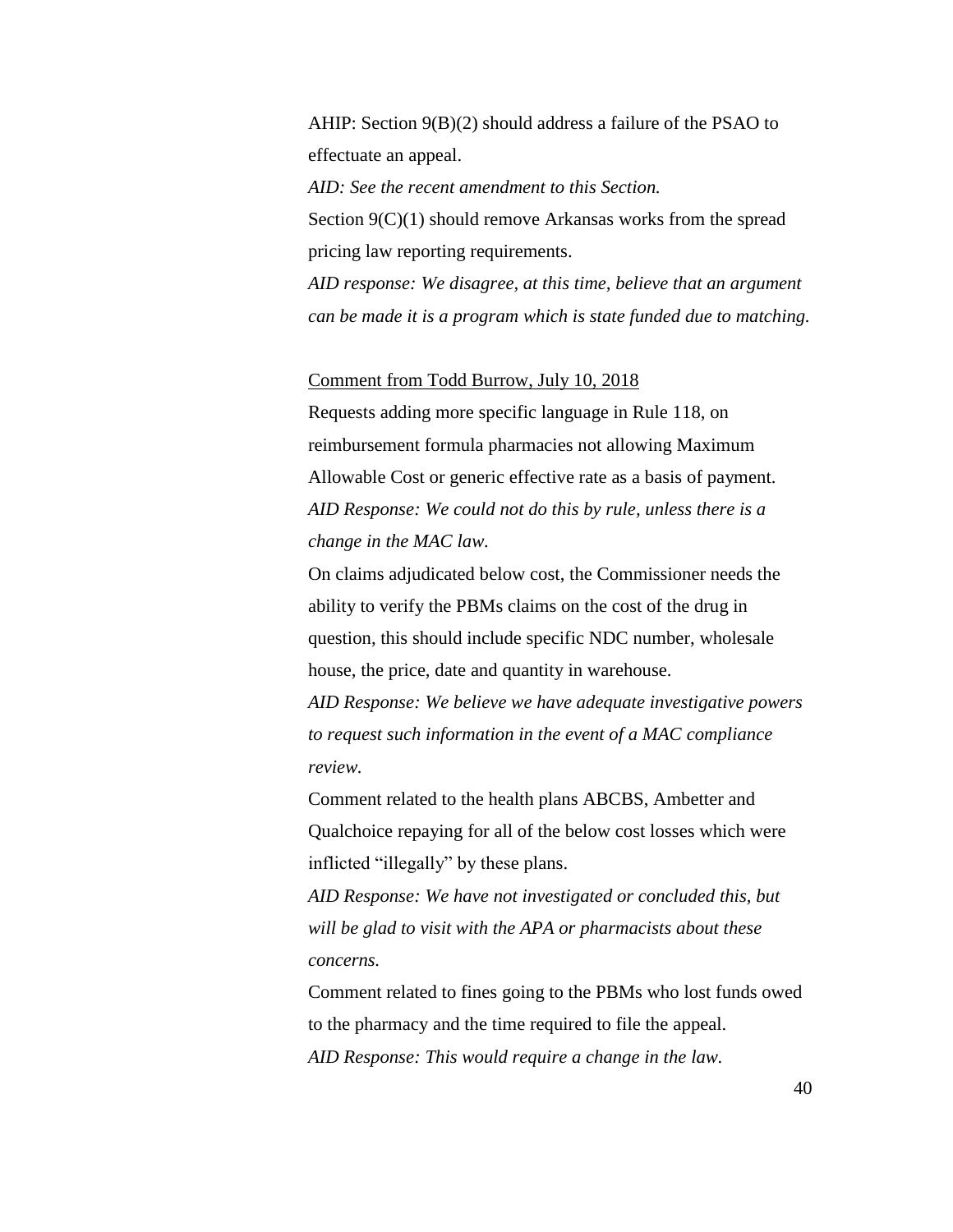### Comment from Joseph Burrow, July 11, 2018

Comment that the fines need to be significant to comport with the fact that some PBMs are multi-million dollar companies. *AID Response: The fines and penalties we attach here to our TPA in this Rule, for violations to be considered trade practice violations and deceptive acts are the highest or largest fine section in the Arkansas Insurance Code.* 

# Comment from Adam Wheeler, July 11, 2018

Comment in favor of the APA draft suggestions.

### Comment from James Sheets, July 11, 2018

Comment complaining of accreditation standards higher than those of the pharmacy board, and requiring access to drugs limited to 10 pharmacies or less, and delaying tactics on applications for specialty network certifications. *AID Response: Thank you, we will review these specialty* 

*contracting standards and your issues as we regulate this industry.*

### Comment from Jack Lemley, July 11, 2018

Complaint on specialty contract limitations on limited distribution drugs and complaint on the "anti-competitive environment from "vertical integration of CVS/Optum/Humana. *AID Response: We are monitoring the vertical integration issues and anti-competitive structures.* 

# Comment from Qualchoice, June 19, 2018 QCA comment: what is the impact of the PCMA vs. Rutledge Decision related to Act 900?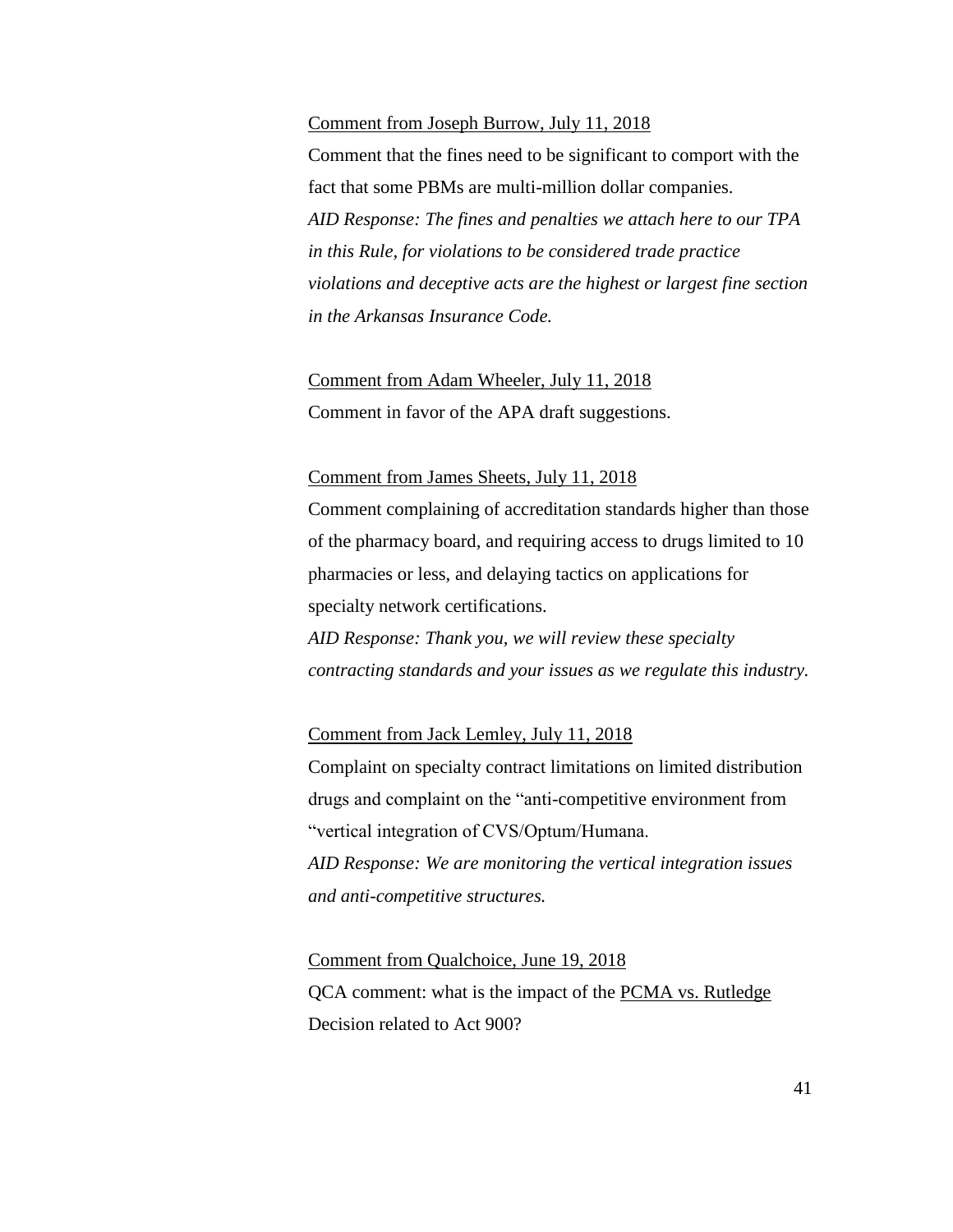*AID response: See AID's previous response in this Public Comments Summary.*

QCA comment related to receiving advance notice of when a PBM may lose its license.

*AID response: See AID's response to this concern in the AHIP section.* 

QCA comment on Section 7(B)(2)(b)

*AID response: See response in AHIP section. We intend to issue a bulletin on what is meant by service area and address these other issues after our staff analyzes the best approach.* 

QCA Comment on Section 9(C) issues.

*AID Response: See response to this issue made to AHIP. And the report due date should be timed to coincide with the QHP rate filing deadline.* 

QCA Comment to make confidential compensation review between Healthcare insurer and PBM.

*AID Response. See added sections for confidentiality provided after public comments, we believe there is sufficient confidentiality protections to make that review confidential.* 

Comments 15E are AID network adequacy staff comments we are not adopting because these would involve substantive changes to the rule.

Arkansas Blue Cross and Blue Shield, July 5, 2018 Arkansas Blue Cross and Blue Shield comment, Proposed Rule 118 exceeds the scope of the PBM Licensure Act by requiring various actions and reporting to be the responsibility of health insurers.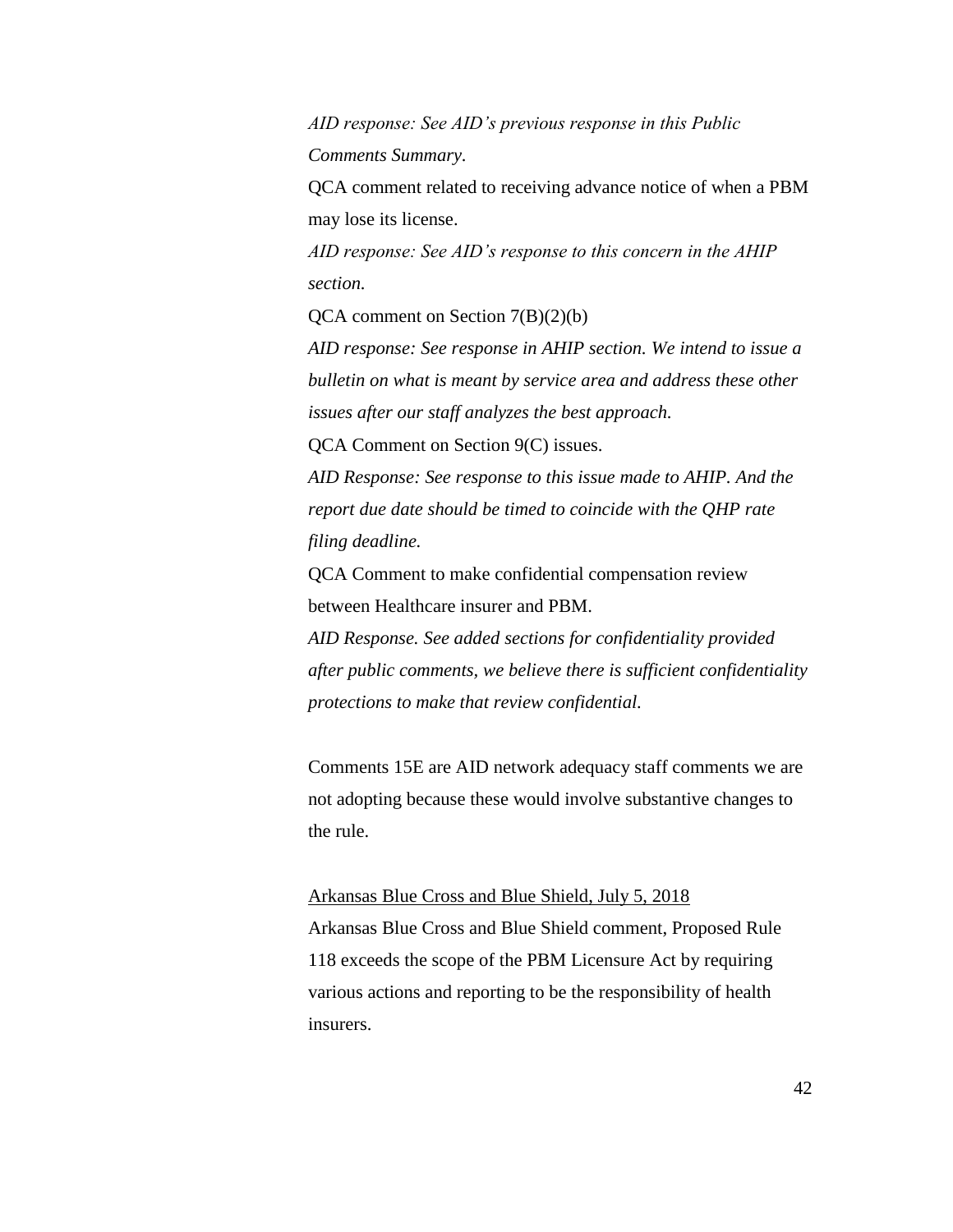*AID Response: See Page 7 in this document to response to AHIP on this issue.* 

# **AID Summary List of Changes made to the initially filed rule and Explanation from Post Hearing Comments**

### **Page One:**

#1. We added § 23-61-108, which was mistakenly omitted, and typically in every rule we issue, this is our implied power to issue rules needed for the effective implementation of the insurance code, to provide additional statutory jurisdiction, out of an abundance of caution.

### **Page Four:**

#2. Removed definition of Pass through Pricing and renumbered.

#### **Page Five:**

#3. Removed un-needed sentence that spread pricing may include an administrative fee, as administrative fees are not an issue for us in spread-pricing, per se.

#### **Page Six:**

#4. Both items on Page six are the adding of language to include MANUALS to the list of items governing contractual terms or practices between the PBMs and pharmacies.

### **Page Seven:**

#5. Clarified that assumption of risk, is the risk related to the coverage of the drug benefit, and is not financial, pricing risks. #6. Removed a license application reporting requirement related to terminations of contracts for dishonesty, as dishonesty is too broad and general.

#### **Page Eight:**

#7. For denied initial licensure and renewals, permitted the Commissioner to impose, a corrective action plan to cure or correct deficiencies under Section 5(B)(3)(A) or (C) of this Rule.

### **Page Nine:**

#8. Added additional confidentiality protections to the PBMs for their financial information.

#9. Changed "pharmacist," to "Pharmacist or Pharmacies" where needed throughout the rule. The health plans indicate the PBMs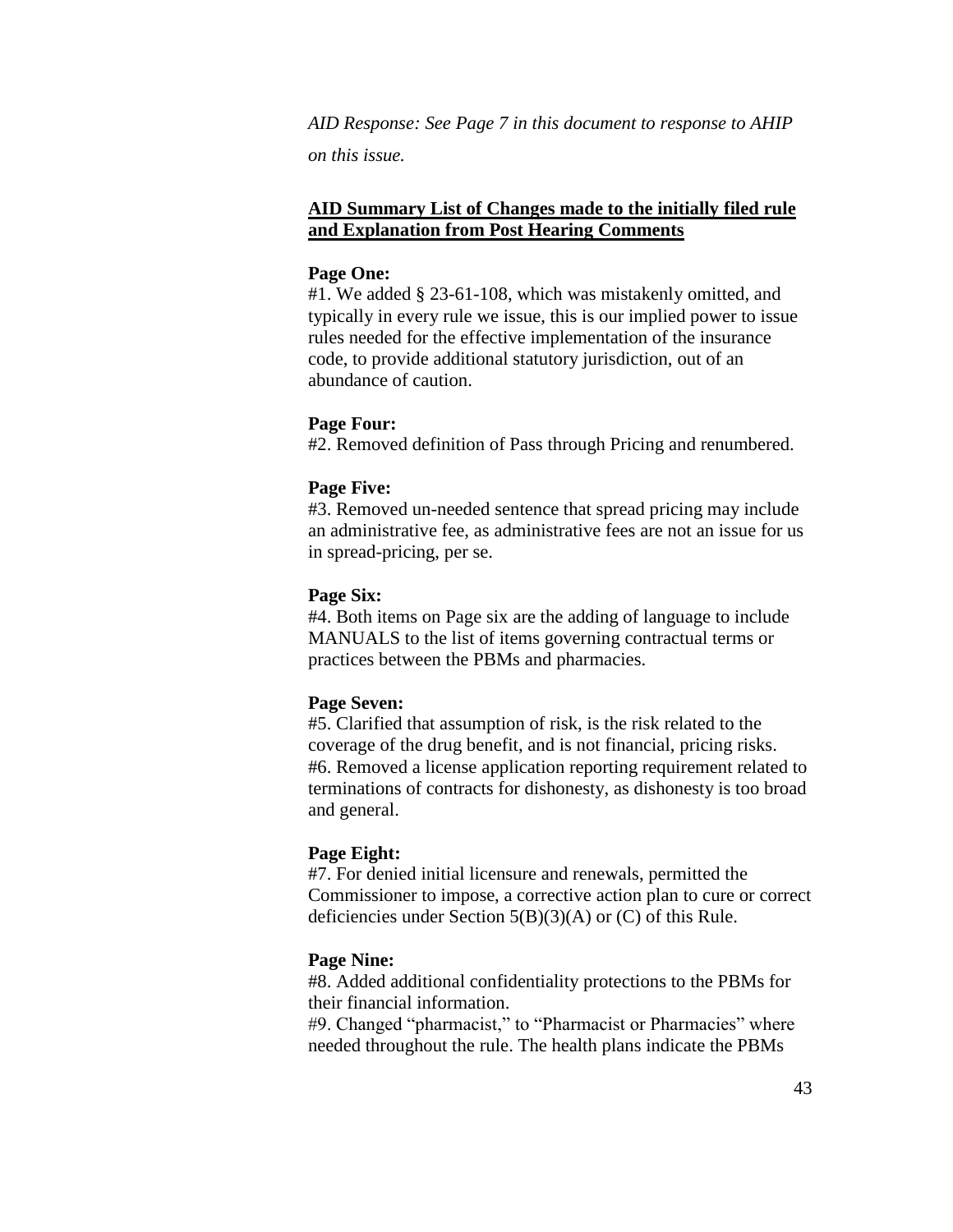only contract with pharmacies. The APA believes the contracts are with pharmacists or pharmacies. The Act uses, "Pharmacist or Pharmacy." So we are following the Act.

#10. Removed the phrase, "objective evidence," due to ambiguity issues, and replaced the phrase with "specific and detailed."

# **Page 10:**

#11. Fixed wrong citation.

# **Page 11:**

#12. Removed the reference to 10% and tied the network adequacy requirements strictly to whatever the requirements are to PCPs in Rule 106. This reduces the confusion of whether the rule was adding additional tolerances to the PCP 80% compliance.

# **Page 12:**

#13. Made network adequacy violation tied to "adverse impact," to be consistent with the initial part of that Section.

#14. Added a confidentiality section for materials obtained during compensation reviews, investigations or examinations under that Section.

#15. Added MAC law reference due to the fact that it is that statute rather than the PLA Act which has the MAC requirements.

## **Page 14:**

#16. Added a provision not penalizing a PBM for failures to effectively appeal by a pharmacy services administrative organization (PSAO).

### **Page 16:**

#17. Fixed issue for APA to permit monetary fines to apply in the trade practices act and not just cease and desist order(s).

Arkansas law required the Commissioner to file final rules implementing the Pharmacy Benefits Manager Licensure Act by September 1, 2018. The proposed effective date of the rules is January 1, 2019.

**FINANCIAL IMPACT:** The proposed rule requires PBMs to maintain a \$1 million cash surety bond for financial solvency safety. The department does not believe the cost of such bond financially impacts the PBMs relative to their substantial size, revenue, and business operations in this state. The proposed rule may also impose some additional costs on PBMs devoted to new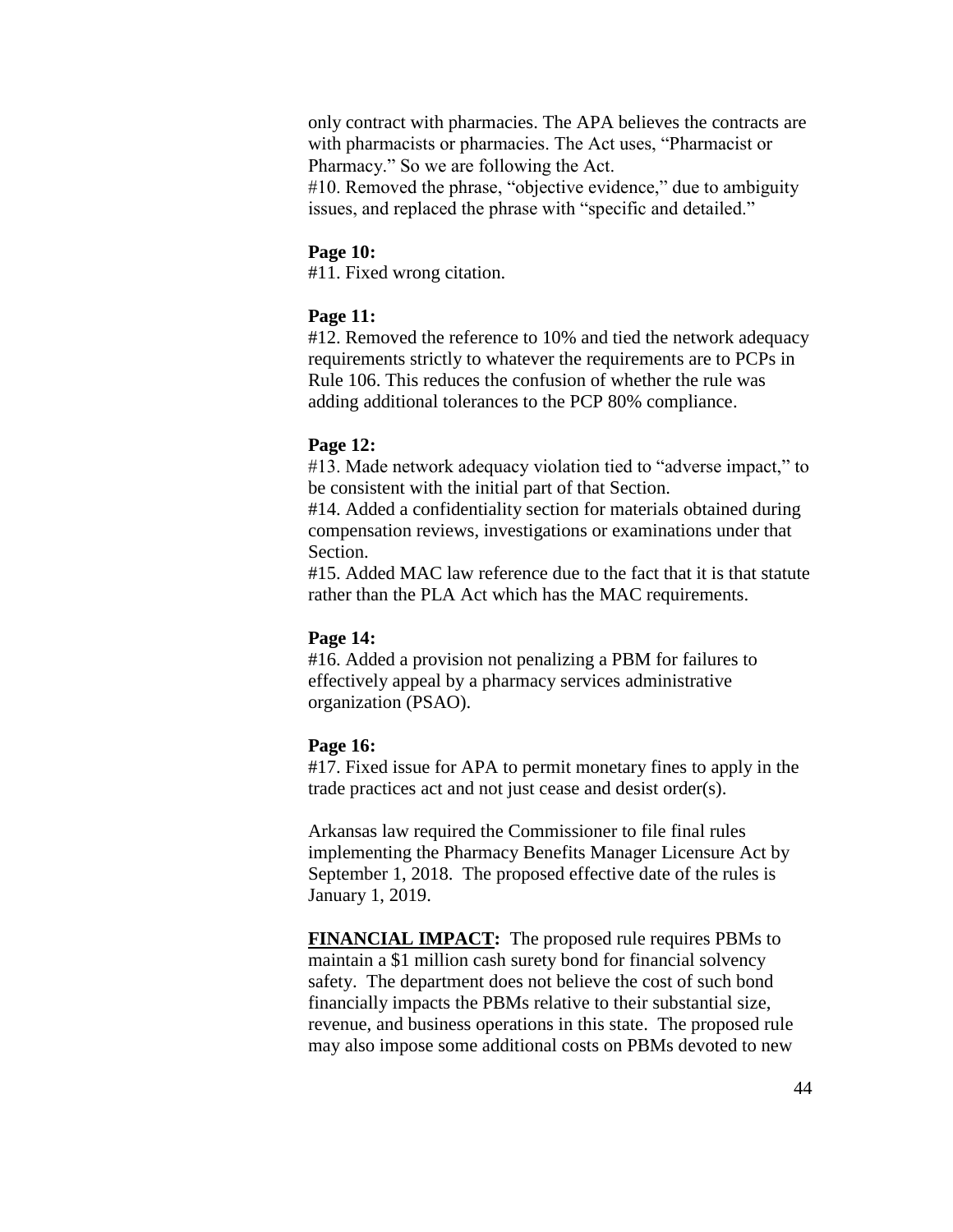regulatory compliance requirements, although the department believes the cost of these duties would not financially impact a PBM in any significant way.

**LEGAL AUTHORIZATION:** Arkansas Code Annotated § 23- 61-108 authorizes the Insurance Commissioner to make reasonable rules and regulations necessary to carry out any provision of the Arkansas Insurance Code.

During the Second Extraordinary Session of 2018, Representative Michelle Gray sponsored Act 1, and Senator Ronald Caldwell sponsored Act 3, both of which created the Arkansas Pharmacy Benefits Manager Licensure Act. Under the Act, the Commissioner has the authority to adopt rules relating to licensing, application fees, financial solvency requirements, pharmacy benefits manager network adequacy, prohibited market conduct practices, data reporting requirements, compliance and enforcement concerning Maximum Allowable Cost Lists, rebates, compensation, and lists of health benefit plans administered by a pharmacy benefits manager in this State. *See* Ark. Code Ann. § 23-92-509. The Act required the Insurance Department to issue rules to regulate the licensing, fees, application, financial standards, and reporting requirements of pharmacy benefits managers, and to file the final rule on or before September 1, 2018. *See* Ark. Code Ann. § 23-92-504(b).

Further, the Commissioner has authority to issue a rule establishing prohibited practices of pharmacy benefits managers providing claims processing services or other prescription drug or device services for health benefit plans. *See* Ark. Code Ann. § 23-92- 506(e). The Commissioner shall enforce the provisions of the Act and may examine or audit the books and records of a pharmacy benefits manager processing claims processing services or other prescription drug or device services for a health benefit plan to determine compliance. *See* Ark. Code Ann. § 23-92-508.

# **7. STATE PLANT BOARD (Mary Smith, item a; and Jamey Johnson, item b)**

**a. SUBJECT: Regulations on the Industrial Hemp Research Program in Arkansas**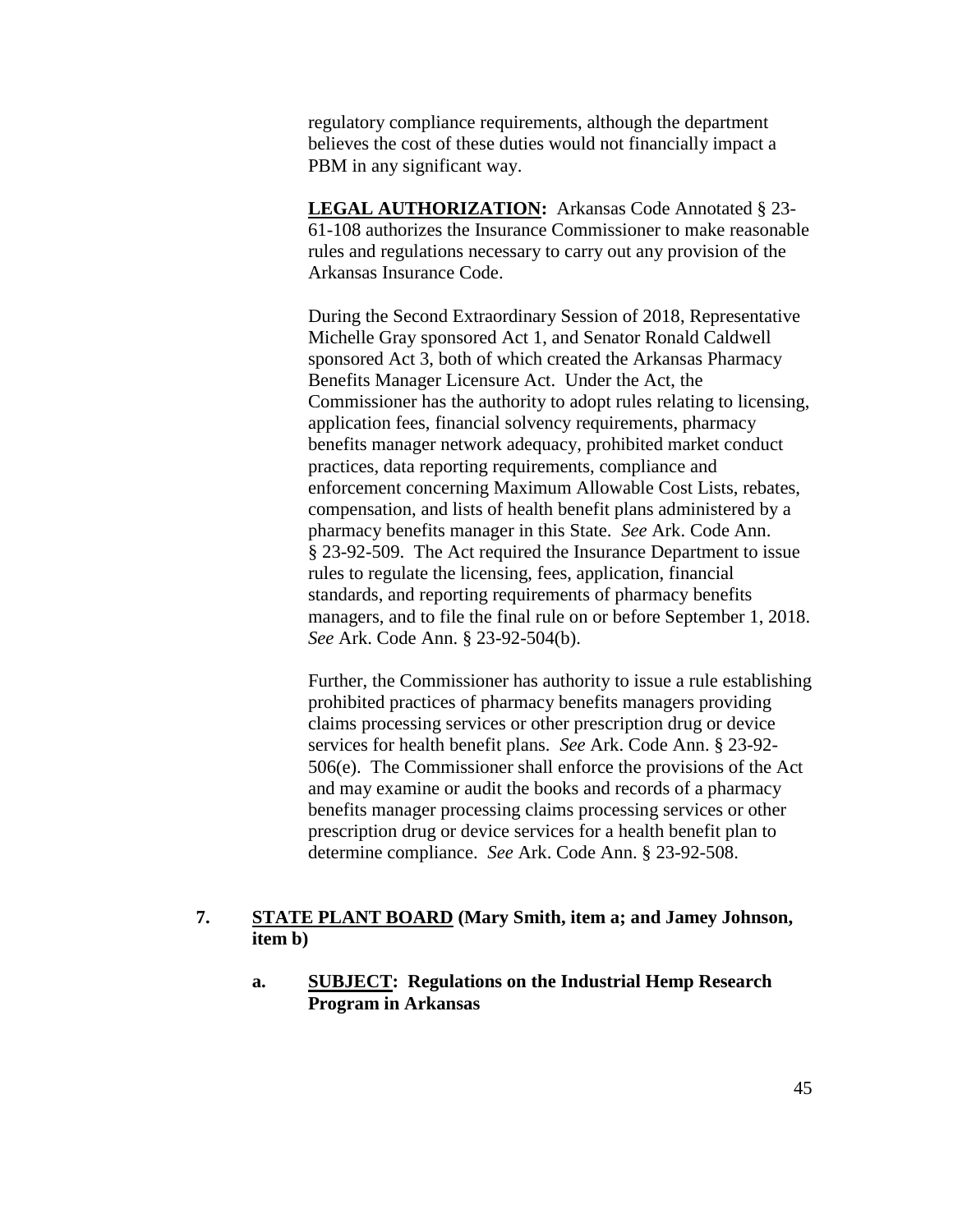**DESCRIPTION:** This new rule allows for the establishment of industrial hemp research projects to assess the agricultural and economic potential of industrial hemp production in Arkansas.

The 2014 Farm Bill provides for research on the growth, cultivation, or marketing of industrial hemp inside pilot programs set up in states where industrial hemp is legal. The Arkansas Industrial Hemp Act was passed by the Arkansas Legislature and became effective in August 2017, authorizing the Plant Board to adopt regulations to administer the industrial hemp research program in Arkansas. Industrial hemp has many potential uses that could have an economic impact, and research projects will help identify which uses would be a good fit for Arkansas. These proposed regulations were developed after studying other states' industrial hemp research program regulations and meeting with interested persons in our state that wish to participate in industrial hemp research. The regulations outline the permitting processes for application to grow or process industrial hemp in a research format.

**PUBLIC COMMENT:** No public hearing was held. The public comment period expired on June 15, 2018. The Board provided the following summary of the comments that it received and its responses thereto:

**Bryan Taylor** submitted a comment regarding approved seed for planting, proposing additional language requiring greater protection for variety owners. **RESPONSE:** The agency feels this can be addressed in the policy/guidance instructions and in the application process, rather than adding to the regulations.

**Mitch Day** submitted a comment regarding adding clarity for sample destruction/creation and record keeping as it applies to laboratories involved with tissue culture. **RESPONSE:** The agency feels the need to study this for the initial year, and add instructions in our policy/guidance materials requiring labs that grow or provide tissue culture/clonal materials to submit creation/destruction reports and have the record keeping and labeling practices in place.

**Tommy Cauley** submitted comments on licensing, land use restrictions, site access, pesticide use, sample collection, laboratory testing, restrictions on sale or transfer, and license suspension/revocation, stating these restrictions are too strict and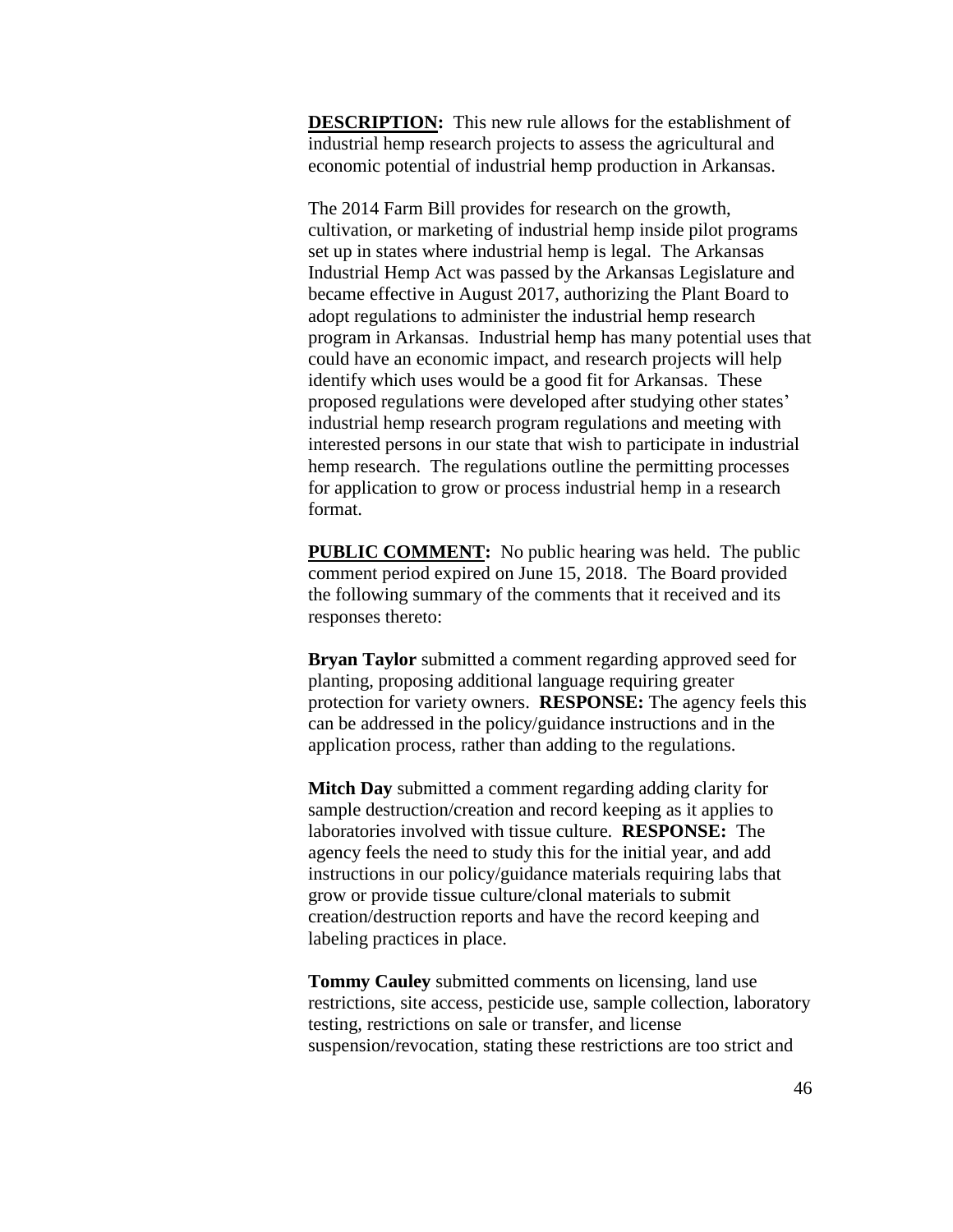industrial hemp should be treated as any other crop. **Rex Petty** also submitted a general comment about the regulations being too strict. **RESPONSE:** The agency felt the need for these regulations to be strict because of federal laws listing industrial hemp as a controlled substance. If federal laws change, these regulations can be revisited in the future.

**Katie Mullins** and **Frank Egan** had comments on costs for participants and questioned if any monies were available from the AR industrial hemp program fund or from other tax breaks/incentives/subsidies. **RESPONSE:** The agency feels additional fees will need to be set to be able to continue this program for future years. Currently the Arkansas Industrial Hemp Act only sets an application fee (non-refundable) and a license fee. The agency is not aware of any additional incentives or funds available to participants.

Several comments were received in favor of the regulations and expressing appreciation for the efforts involved in crafting legislation and regulations that will give Arkansas an additional component to our economy. **RESPONSE:** The agency expressed appreciation for their support and cooperation.

Rebecca Miller-Rice, an attorney with the Bureau of Legislative Research, asked the following questions:

Section  $8$  – Regarding site access, was there a reason the Board did not include the provision of Ark. Code Ann § 2-15-  $408(c)(2)(B)(ii)$ , which provides that "[u]nless a deficiency is found, the board shall make no more than two (2) physical inspections of the production fields of an industrial hemp licensee"? **RESPONSE:** Section 8 dealing with access is not limited to just ASPB visits. The section that stipulates no more than two visits without cause refers to regulatory visits by ASPB inspectors. I don't think it is appropriate to reference a limit on the number of visits by cooperating agencies due to the possible interests of law enforcement entities.

Section 15 – Regarding subsection (A)'s provisions for immediate revocation of a license without an opportunity for a hearing, Ark. Code Ann. § 2-15-411(b)(1) specifically provides that "[b]efore revocation of an industrial hemp grower license, the board *shall* provide the industrial hemp grower licensee *notice and an informal hearing* before the board to show cause why the license should not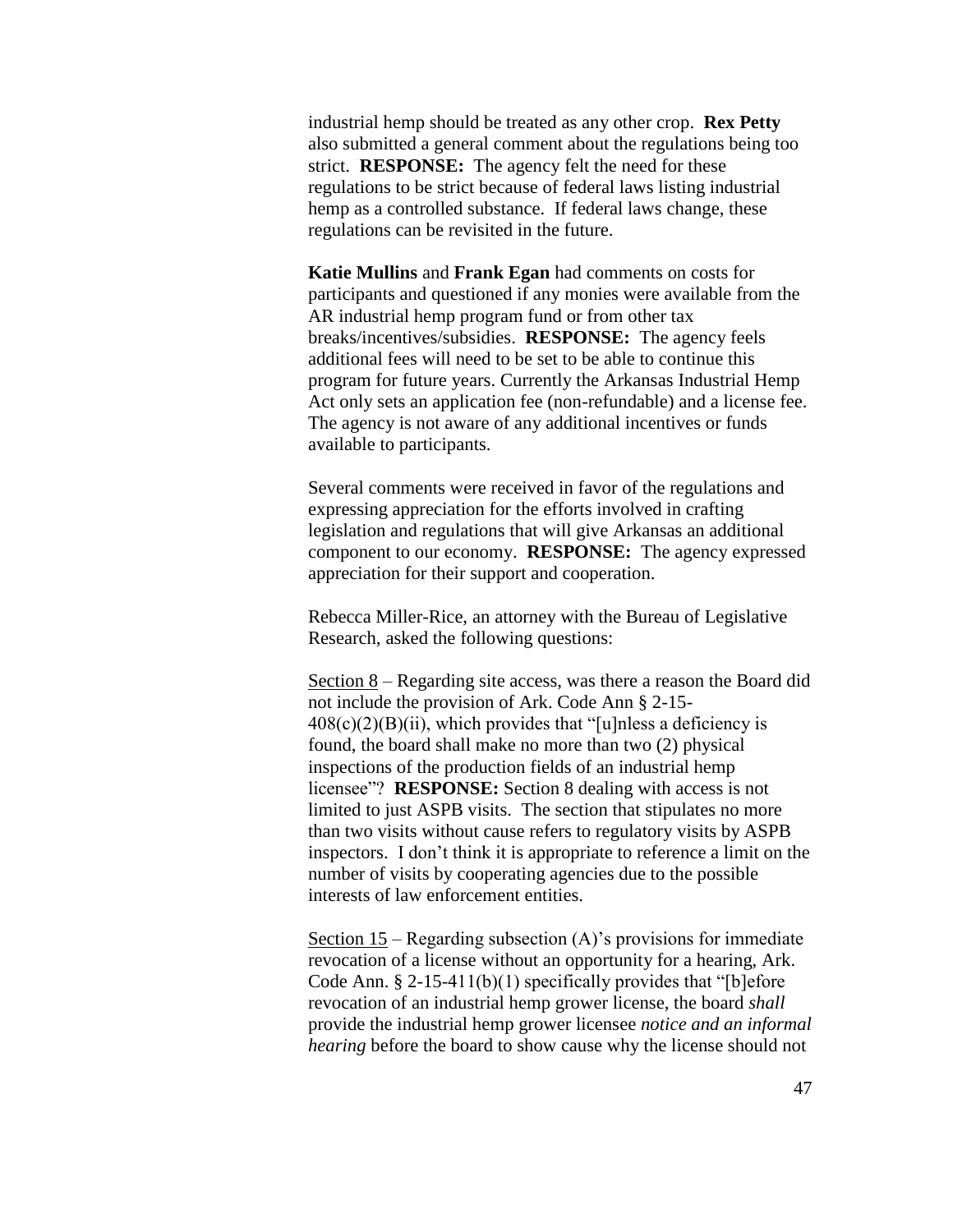be revoked and the licensee's right to grow forfeited." (Emphasis added.) On what authority is the Board relying for its authority to immediately revoke a license without an opportunity for a hearing? **RESPONSE:** Section 15 does conflict with the statute and we will recommend removal of Paragraph A of that section. The removal will include all of the items in (A) Revocation and include the heading (B) Temporary Suspension. The text then will begin with " *(1) The Arkansas State Plant Board shall notify a Licensed Grower* … … …"

The proposed effective date is pending legislative review and approval.

**FINANCIAL IMPACT:** The financial impact for the next fiscal year is \$50,000 in special revenue. The Board states that this is not new money, but a reallocation of existing resources.

For private individuals or entities subject to the rule, participation is not required; but if they apply, it will cost \$50 for a nonrefundable application fee. If permitted, it will cost \$200 for a license.

The total estimated cost by fiscal year to the state, county, and municipal government to implement the rule is unknown. The Board states that it will depend on the degree of participation or oversight undertaken.

**LEGAL AUTHORIZATION:** The instant rules implement Act 981 of 2017, sponsored by Representative David Hillman, which created the Arkansas Industrial Hemp Act and created a research program to assess the agricultural and economic potential of industrial hemp production in Arkansas. Pursuant to Arkansas Code Annotated  $\S 2-15-404(a)(1)$ , as amended by Act 981 of 2017, § 1, the State Plant Board ("Board") may adopt rules to administer the industrial hemp research program and to license persons to grow industrial hemp under the Arkansas Industrial Hemp Act, codified at Ark. Code Ann. §§ 2-15-401 through 2-15-412, as amended by Act 981, § 1. The Board may include as part of its rules the establishment of industrial hemp testing criteria and protocols. *See* Ark. Code Ann. § 2-15-404(a)(2), as amended by Act 981, § 1. The Board shall also adopt rules for applications for grants under Ark. Code Ann. § 2-15-412. *See* Ark. Code Ann. § 2- 15-412(b), as amended by Act 981, § 1.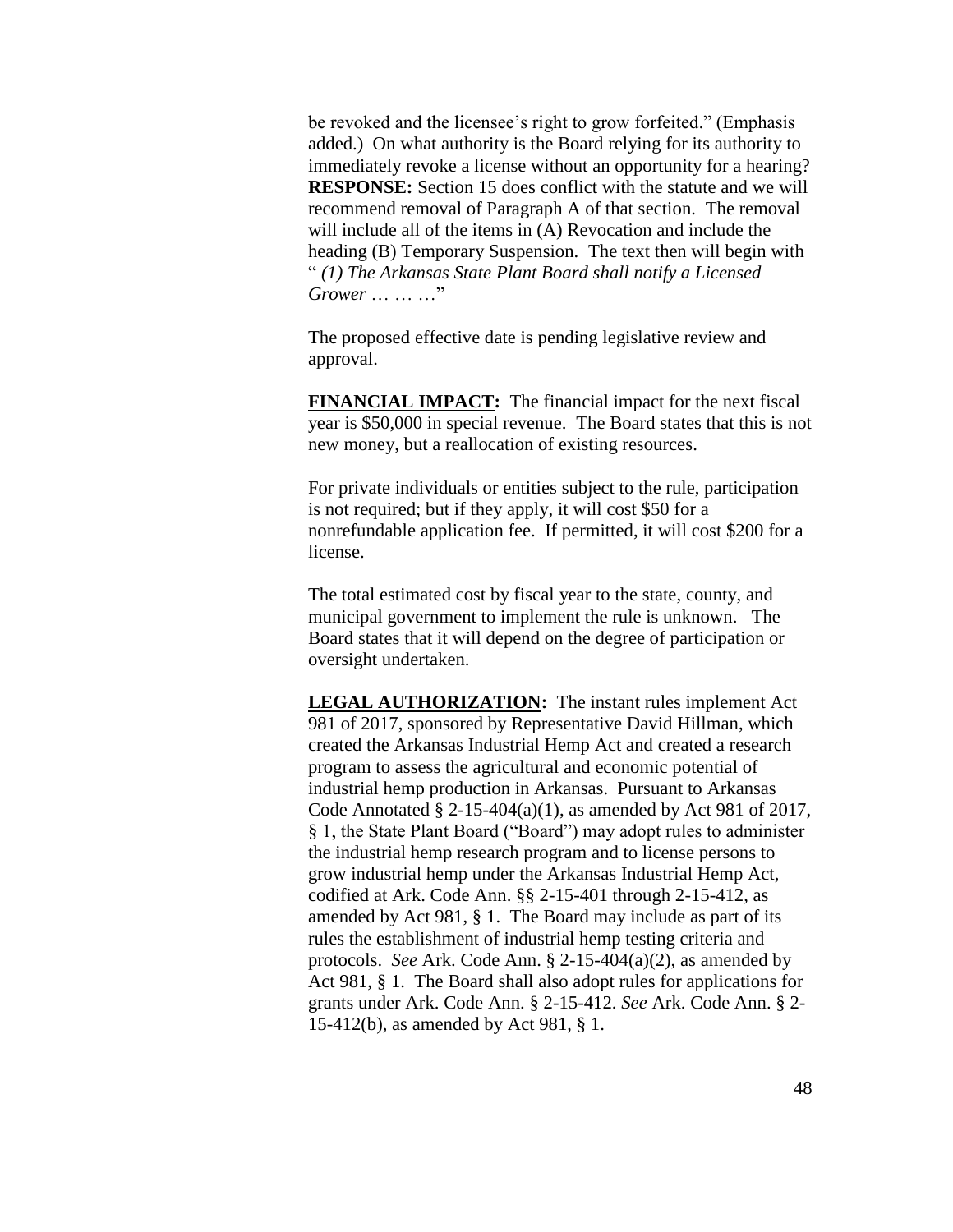### **b. SUBJECT: Regulations on Soil Amendment**

**DESCRIPTION:** This rule provides specific guidelines that industry must follow to register a soil amendment. It maintains in writing, specific guidelines, research studies required, and published data involving the major agricultural crops grown in Arkansas. Data must be generated involving similar soils and environmental growing conditions found in Arkansas. The rule establishes a penalty matrix to be used if/when a violation of the rule is found.

**PUBLIC COMMENT:** No public hearing was held. The public comment period expired on May 28, 2018. The Board provided the following summary of the public comments that it received and its responses thereto:

**Scotts Company** asked to have labels list contents by volume rather than by weight. **RESPONSE:** A.C.A. 2-19-407 stipulates each container label show contents by net weight of the contents.

**Bayer Company** asked to have microbial product contents guarantee expressed as CFU/ml or CFU/g. **RESPONSE:** CFU/ml is a measurement of volume and is prohibited by 2-19-407. CFU/g is net weight measurement and is acceptable.

**Scotts** suggested not requiring inert products be guaranteed as percent but rather to list ingredients in descending order of predominance. **RESPONSE:** Guarantee is stipulated in 2-19-407.

**Bayer** and **Scotts** questioned the stipulation of supplying names of two laboratories validated to determine the content of active and inert ingredients (Methods of Determination-III.C.1.e). **RESPONSE:** Alternate language was developed to accommodate the concerns. *"Provide the names of certified laboratories and published methods for the determination of active and inert ingredients if certified laboratories and published methods are available. If certified labs and published analytical methods are unavailable, suitable unbiased alternative laboratories, analytical methods, or both may be substituted with approval or the requirement waived with suitable justification (e.g., quantification requires only physical separation). [Certification implies 'currently certified' in representative chemical or biological methods by a laboratory proficiency program.]"*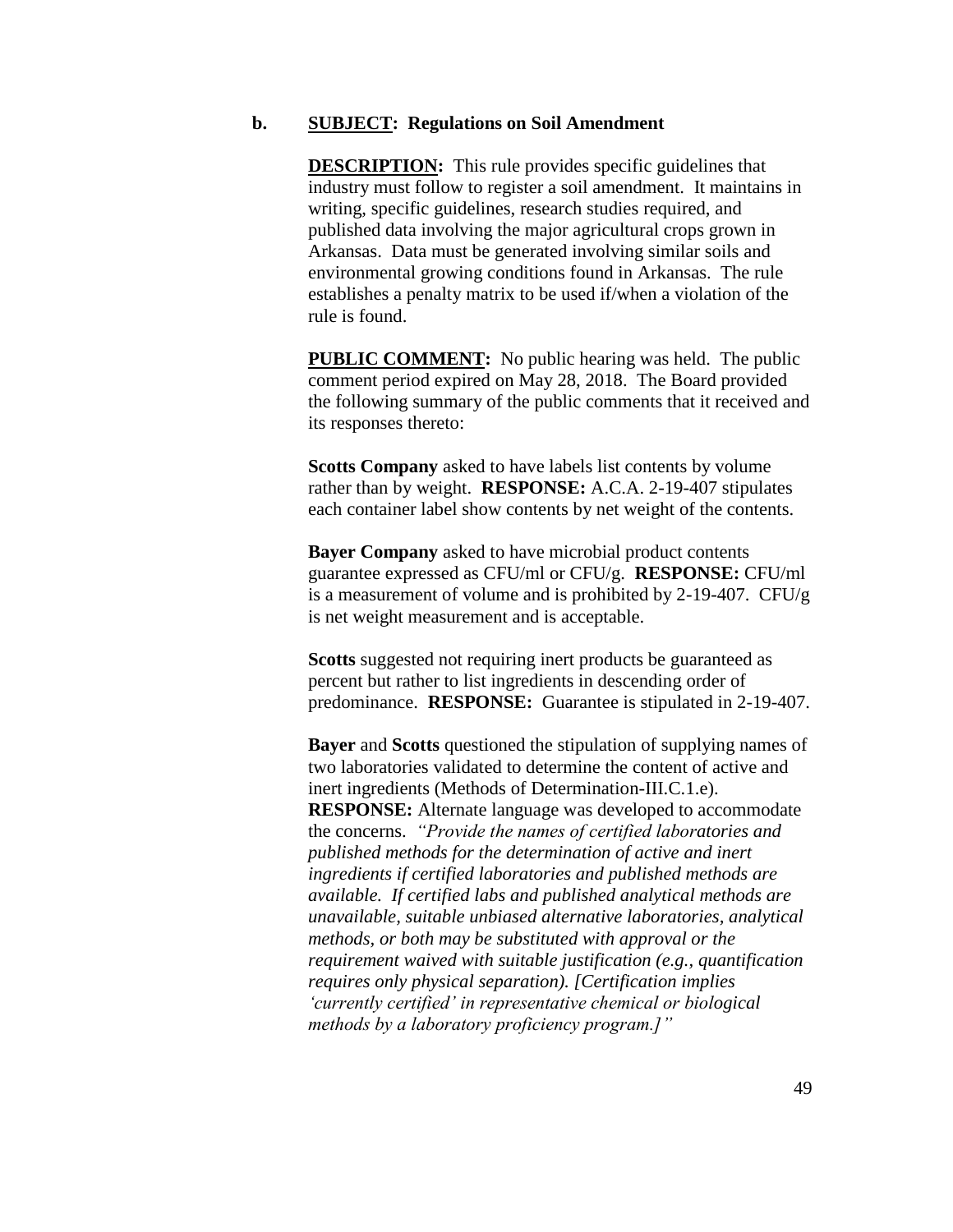**Bayer** and **SBM Life Science Company** commented that requiring applicants to develop the stipulated scientific data would be a challenge. **RESPONSE:** The agency feels if a product cannot be shown by credible research and statistical analysis to offer a positive benefit to a producer, the product is no better than applying existing products or nothing at all.

**Bayer** suggested removing language stipulating the research methods, statistical analysis and positive results that would be subject to review peer review since these points were possibly made in other sections. **RESPONSE:** The agency feels in the interest in transparency and being completely clear on the intent of the rule, the section should remain as written.

**Bayer** suggested changing language stipulating that studies be conducted under conditions similar to real world production conditions and not accepting studies conducted under controlled environments or dissimilar growing conditions. The request was to allow any testing that was conducted to reach an 'adequate' number of trials. **RESPONSE:** It is imperative that testing be done under actual conditions and in areas that are judged to be similar to actual Arkansas conditions in order to adequately determine if tested products generate the claimed results.

**Scotts** suggested revising text that prohibits use of greenhouse and growth chamber trials to support claims of enhanced benefits from use of the products. **RESPONSE:** While some greenhouse trials may offer some indication of the performance of a product, the real response will be determined when tested under field conditions. Therefore, no adjustment was made to the existing language.

**Scotts** suggested certain hydroponic studies should be allowed. **RESPONSE:** The law and rule addresses soil amendments. Hydroponic studies do not measure responses under soil environments.

**Bayer** suggested removal of language requiring statistically defensible results with regard to measuring the frequency and degree of positive agronomic responses. **RESPONSE:** To be an actual positive response to the addition of an amendment, the results must show a statistical difference from the response of a 'check' treatment. The check could range from nothing added to addition of an alternate amendment product.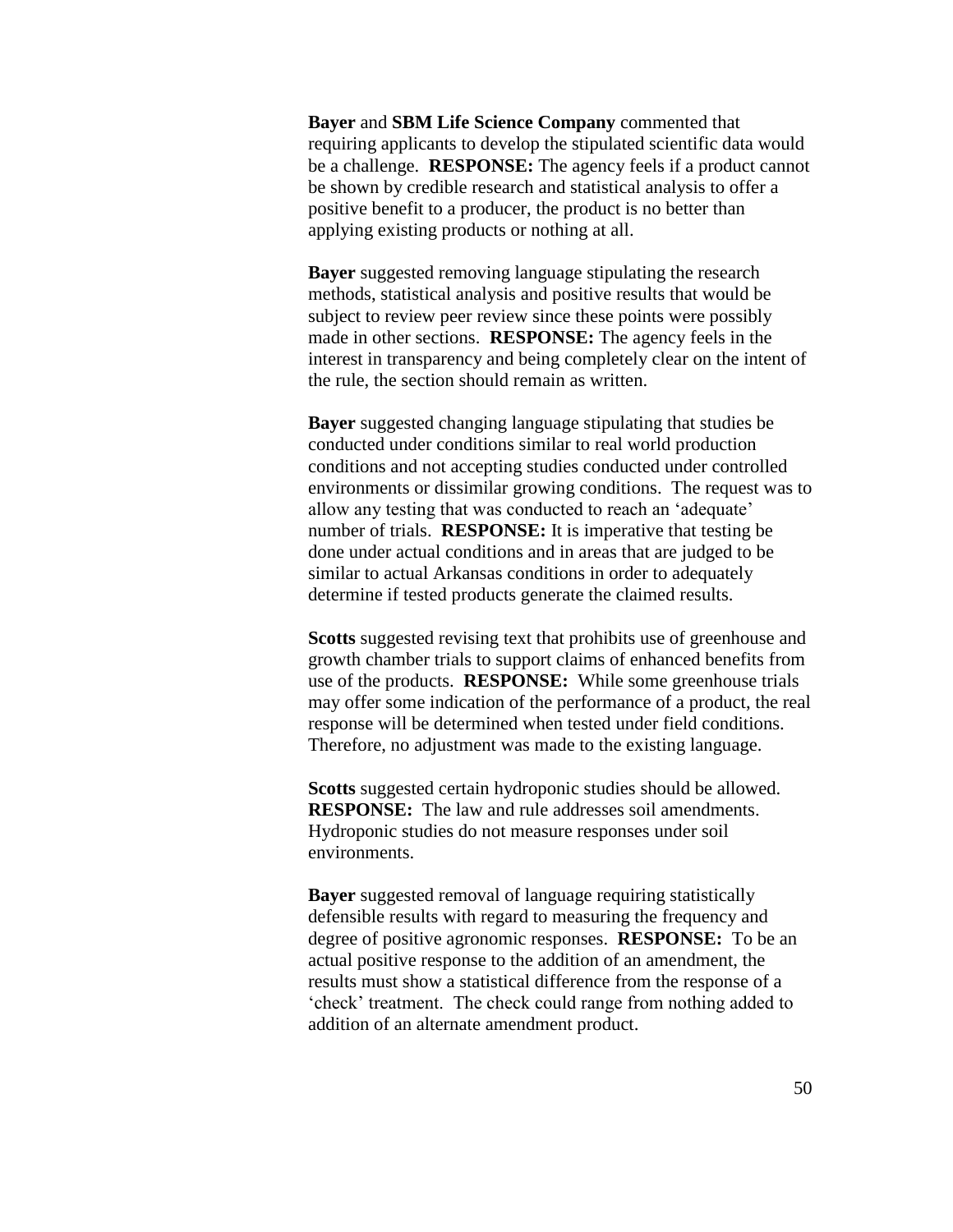**Bayer** suggested removing language stipulating that private entity research results be closely scrutinized and accepted at face value due to the testing meeting the scientific standards of other reputable research institutions. **RESPONSE:** The agency feels results generated by disinterested third parties are critical to adequately measuring responses to candidate products and did not see the need to change the language.

**Bayer** and **Scotts Company** suggested altering language of the rule stipulating the preference for studies published in "reputable, scientific, peer-reviewed journals" to allow for inclusion of less rigorous reviewed publications. **RESPONSE:** The agency position is that to properly measure desired responses to adding a soil amendment, the results have to be subjected to stringent review and publication to the scientific community.

**Bayer** suggested that material submitted with the application for registration be altered to remove the requirement of having all the advertising and promotional material to be used in supporting the sale of a soil amendment product and only require examples of such material. **RESPONSE:** The agency feels this would open too wide a window to utilize material that would not adequately express tested and measured responses to an amendment product. Annual registration requirements would allow adjustments to promotional material presentation after submission of registration application documentation.

**SBM Life Science** suggested that only a list of the proposed claims to be used in advertisements and promotional material be submitted with the registration application. **RESPONSE:** The agency feels a simple list of claims is drastically insufficient to evaluate the advertising and promotional material to use in support of sales for an amendment product.

Rebecca Miller-Rice, an attorney with the Bureau of Legislative Research, asked the following questions:

When exactly will these new requirements be used? In other words, will they be applied at the Board's discretion or will they be applicable to any and every soil amendment? Will all requirements be required to be filed, or are these merely examples of the types of documentation that will be required? **RESPONSE:** Once the new soil amendment rule is in place, applicants will be required to provide all pieces of the required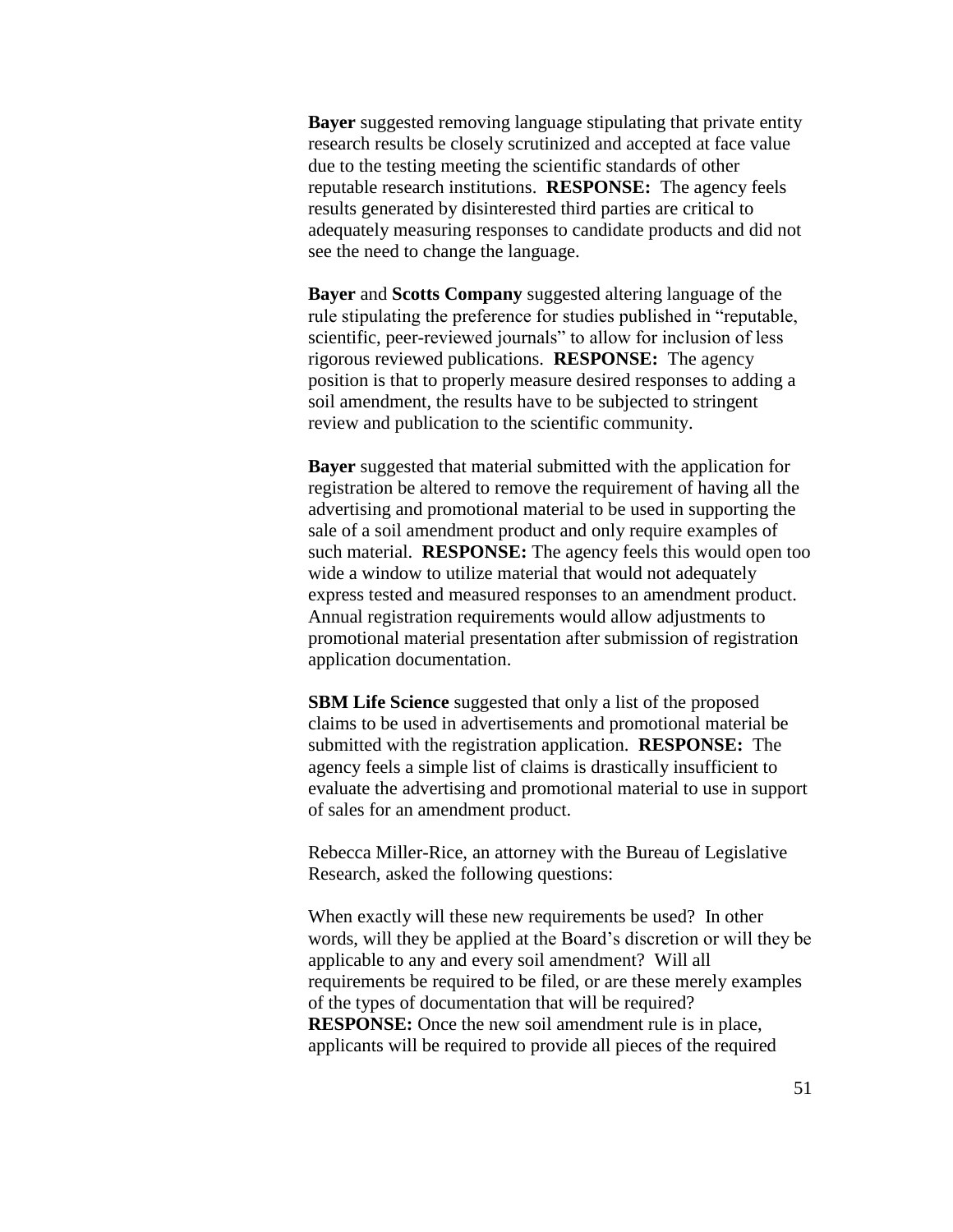information that is relevant to the candidate product. For example, if a product is designed to be applied in a dry formulation, there would not be any relevant data to provide with respect to liquid application methods. Yes, the rule will be applied to all candidate products.

Section III.C.4.a. – In this section, the proposed rule states that the Board is "required by law" to consider pertinent research from "other agencies of the state." To which law is the rule referring? **RESPONSE:** The law you asked about is: ACA § 20-20-  $206(a)(2)$ .

Additional inquiries by Ms. Miller-Rice included the following:

Is the Board comfortable quoting and applying a provision from the Arkansas Pesticide Use and Application Act in its rules that appear to pertain specifically to the Soil Amendment Act of 1977? **RESPONSE:** I think we would be comfortable quoting the Pesticide Use and Application Act. Our feeling is by using a uniform standard across our rule promulgation efforts, it puts our rules on a more solid foundation.

No changes are being made to the penalty matrix contained in these rules, correct? **RESPONSE:** The penalty matrix is being formally established in this rule for soil amendments enforcement actions. In the past, and to my knowledge we have never had any occasion to assess a civil penalty, we depended more on putting a Stop Sale on products. However, as products become more sophisticated we have decided we need to have a more flexible mechanism to deal with different types of violations.

What specific legal authority are you all relying on to assess these civil penalties? **RESPONSE:** I would refer to the Plant Act of 1917, A.C.A. 2-16-203(b)(2)(A): "The Board shall by rule establish a schedule designating the minimum and maximum civil penalty that may be assessed under this section for violation of each statute, rule, or order over which it has regulatory control."

The proposed effective date is pending legislative review and approval.

**FINANCIAL IMPACT:** The Board states that entities wishing to register a product will be required to provide research data as specified in the rule. The cost for this is unknown.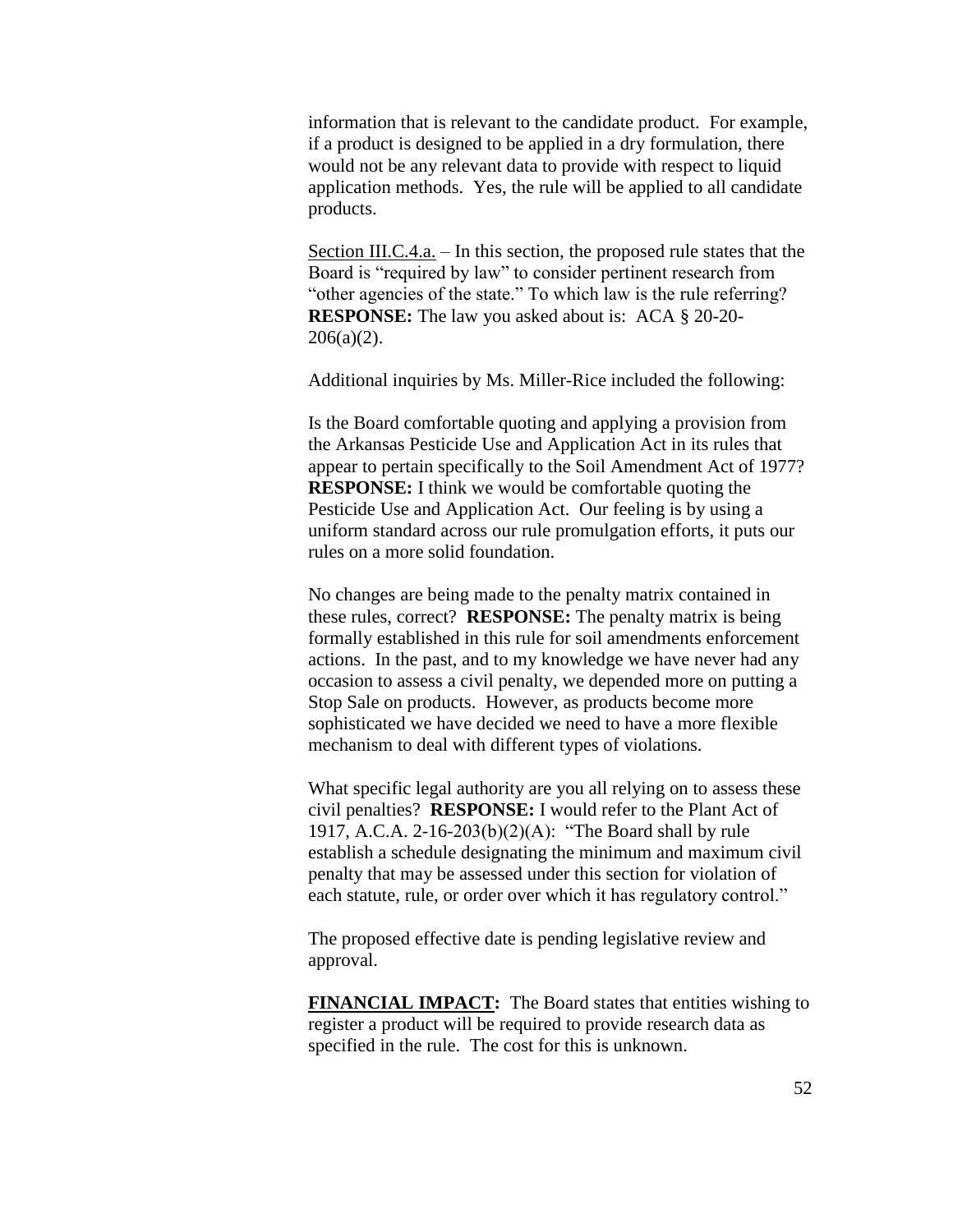There is no other financial impact.

**LEGAL AUTHORIZATION:** In accord with Arkansas Code Annotated  $\S 2$ -19-407(c)(1)(A), the State Plant Board ("Board") may require proof of claims made for any soil amendment. In addition to the evidence of proof set forth in Ark. Code Ann. § 2-  $19-407(c)(2)(A)$ , the Board may accept or reject other sources of proof as additional evidence in evaluating soil amendments. *See* Ark. Code Ann.  $\S 2$ -19-407(c)(2)(C). Pursuant to Ark. Code Ann. § 2-19-406, the Board is authorized to adopt such rules and regulations as may be necessary to administer the Soil Amendment Act of 1977, codified at Ark. Code Ann. §§ 2-19-401 through 2- 19-414, including methods of sampling, methods of analysis, and designation of ingredient forms, and to promulgate definitions of identity of products. The Board shall by rule establish a schedule designating the minimum and maximum civil penalty that may be assessed under the statute for violation of each statute, rule, or order over which the Board has regulatory control. *See* Ark. Code Ann. § 2-16-203(b)(2)(A). The Board may also promulgate any other regulation necessary to carry out the intent of the statute. *See* Ark. Code Ann. § 2-16-203(b)(2)(B).

# **8. VETERINARY MEDICAL EXAMINING BOARD (Dr. Doug Parker and Cara Tharp)**

# **a. SUBJECT: Livestock Embryo Transfer or Transplant and Livestock Pregnancy Determination**

**DESCRIPTION:** Pursuant to Act 1074 of 2017, the rules are being updated to include a certification for individuals who engage in livestock embryo transfer or transplant and livestock pregnancy determination.

**PUBLIC COMMENT:** No public hearing was held. The public comment period expired on June 27, 2018. Public comments were received by the following:

Arkansas Cattlemen's Association Arkansas Livestock Marketing Association Bobby Bell Jason Davis Stevie Kee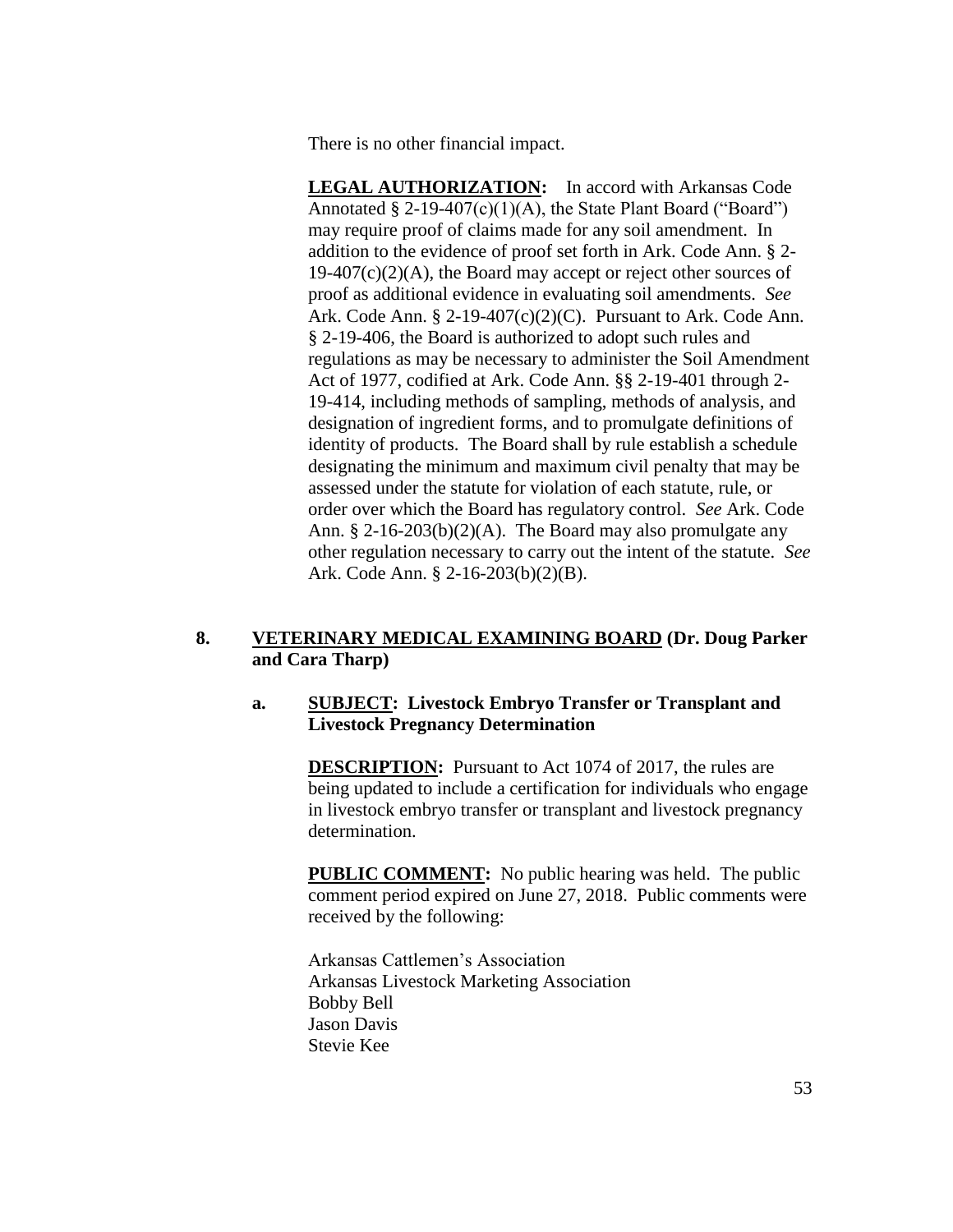Randy Kimbrough William Mendenhall Milton Stewart (submitted duplicate) Eli Weatherley Charles Weeks Ricky White

The Arkansas Veterinary Medical Examining Board (the "Board") received eleven public comments and they all expressed a similar concern. The commenters were concerned that the rule was written to connect the procedure of embryo transfer or transplant directly to pregnancy determination. The commenters would like the two acts to be separate from one another. For example, pregnancy determination could be performed by a non-veterinarian embryo transfer technician regardless of the way the pregnancy occurred – artificial insemination, embryo transfer or naturally.

### **RESPONSE**

The Board appreciates all the comments that were received and has taken them into consideration. At this time, the Board does not feel that any changes need to be made to the proposed rule as it is written. This conclusion is based on the Board's reading of the statutory language used in Act 1074, which uses the word "and" conjunctively to connect livestock embryo transfer or transplant; and livestock pregnancy determination. The language used in the statute is the same language used in the proposed rule.

Jessica Sutton, an attorney with the Bureau of Legislative Research, asked the following question:

Regarding the definition of "qualified course," is the rule saying that an applicant having a Doctorate degree or Master of Science degree with an emphasis in animal reproductive physiology substitutes the requirement for a course? Or is this permitted because the idea is that such a person would have already taken such a course? The rules are not dispensing with the requirement of completion of a "qualified course taught by a livestock reproduction specialist on both livestock embryo transfer and livestock pregnancy determination," is it? **RESPONSE:** If we have an applicant that has either a Doctorate or Master of Science degree with an emphasis in animal reproductive physiology, the Board felt that either of those should be permitted as the "qualified course." No changes were made by the Board.